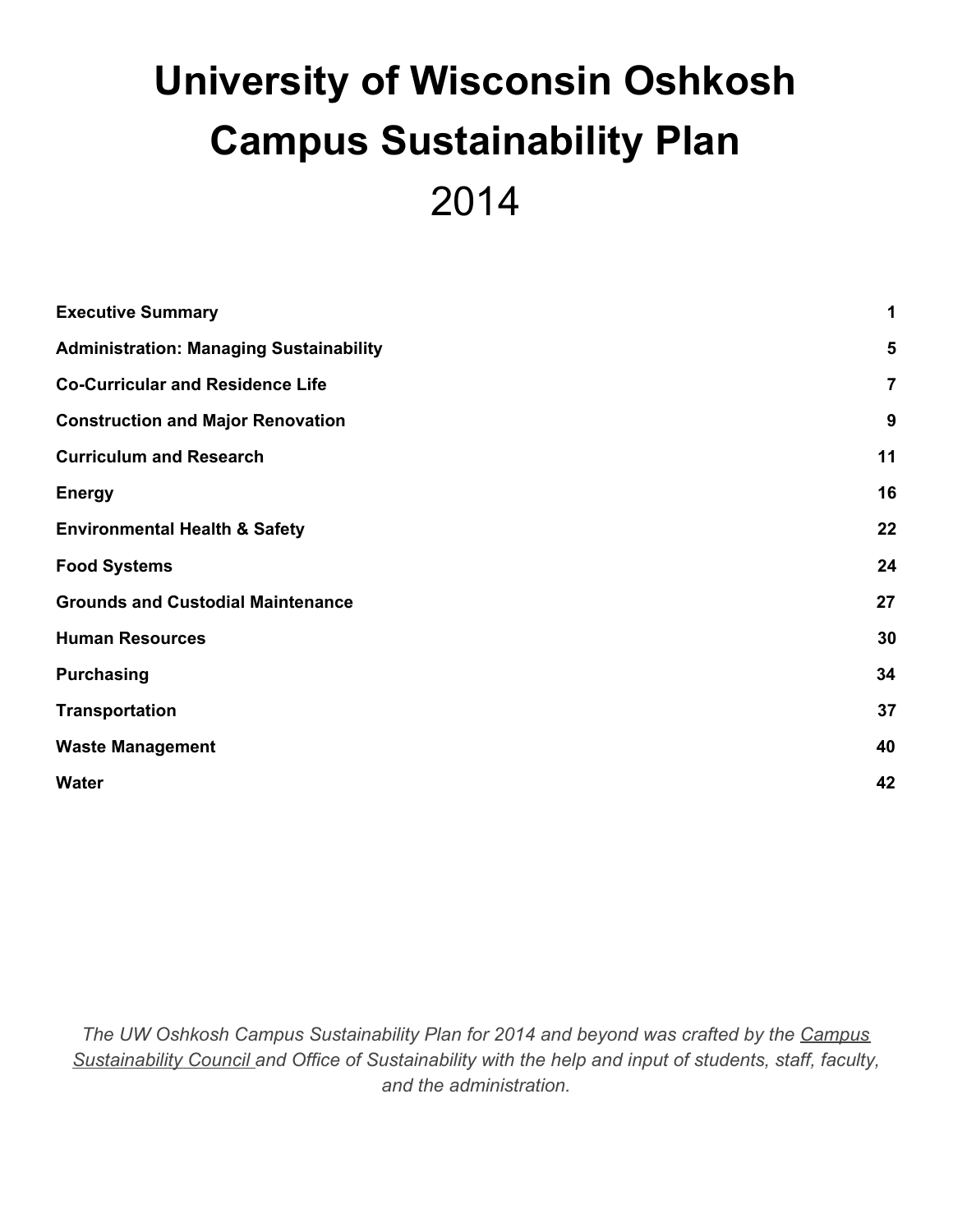# <span id="page-1-0"></span>Executive Summary

In 2002, the University of Wisconsin Oshkosh signed the Earth Charter, thereby pledging to pursue a course of sustainability. The Earth Charter asks signatories to advocate "respect and care for the community of life" by supporting efforts that protect "ecological integrity," advance "social and economic justice," and promote "democracy, nonviolence and peace." For UW Oshkosh, this pledge means infusing sustainability in all that it does from academics to student affairs, research, service, outreach, facilities operations and management, and administration. Building on this pledge, UW Oshkosh signed the American College and University Presidents Climate Commitment (ACUPCC) in 2007, which obligates campuses to strive for climate neutrality by mid-century or sooner.<sup>1</sup> A year later, UWO released its first Campus Sustainability Plan, which catalyzed many efforts that have helped move campus along the sustainability path.

The Campus Sustainability Council has just completed an updated Campus Sustainability Plan that holds to the principles expressed in the university's mission and commitments and will continue the progress of the past – e.g., the biodigesters, the University Studies Program, Fair Trade Campus designation, and national sustainability recognition. The update adopts an organization that places all UW Oshkosh functions into a "campus as a living, learning laboratory" framework with goals and objectives grouped by:

*the university's larger mission negative impacts on people and the planet the management of sustainability initiatives at UW Oshkosh.*

Objectives and goals related to the "mission" involve academics, research, service, outreach, and student affairs. The "impacts" group considers goals and objectives that pertain to eliminating and/or minimizing our negative impacts on people, communities, and the environment and generating positive impacts (e.g., achieving climate neutrality, improving human health through better nutrition and by reducing water and air pollution). The "management of sustainability" group involves goals that will further institutionalize sustainability at UW Oshkosh (e.g., including sustainability in campus strategic planning and in job descriptions). An overarching objective is to engage and empower students by purposefully and strategically using the campus, off-campus sites, the curriculum, and co-curricular activities.

The updated Campus Sustainability Plan includes more than 170 specific goals. Responsibilities for implementing most of the goals fall under the domain of campus operational units (e.g., Facilities Management, Dining Services, and Academic Departments). Specific planning goals will undergo feasibility studies as appropriate before implementation. The plan is housed in sections on the Campus Sustainability website. The plan will be updated at least annually and will encourage and consider suggestions from the larger campus community. The Campus Sustainability Council soon

*<sup>1</sup>Climate neutrality* means that the institution operates with a net of zero fossil greenhouse gas (GHG) emissions, which may be achieved by minimizing such emissions to the extent possible and by using carbon offsets and renewable energy credits to mitigate any remaining emissions.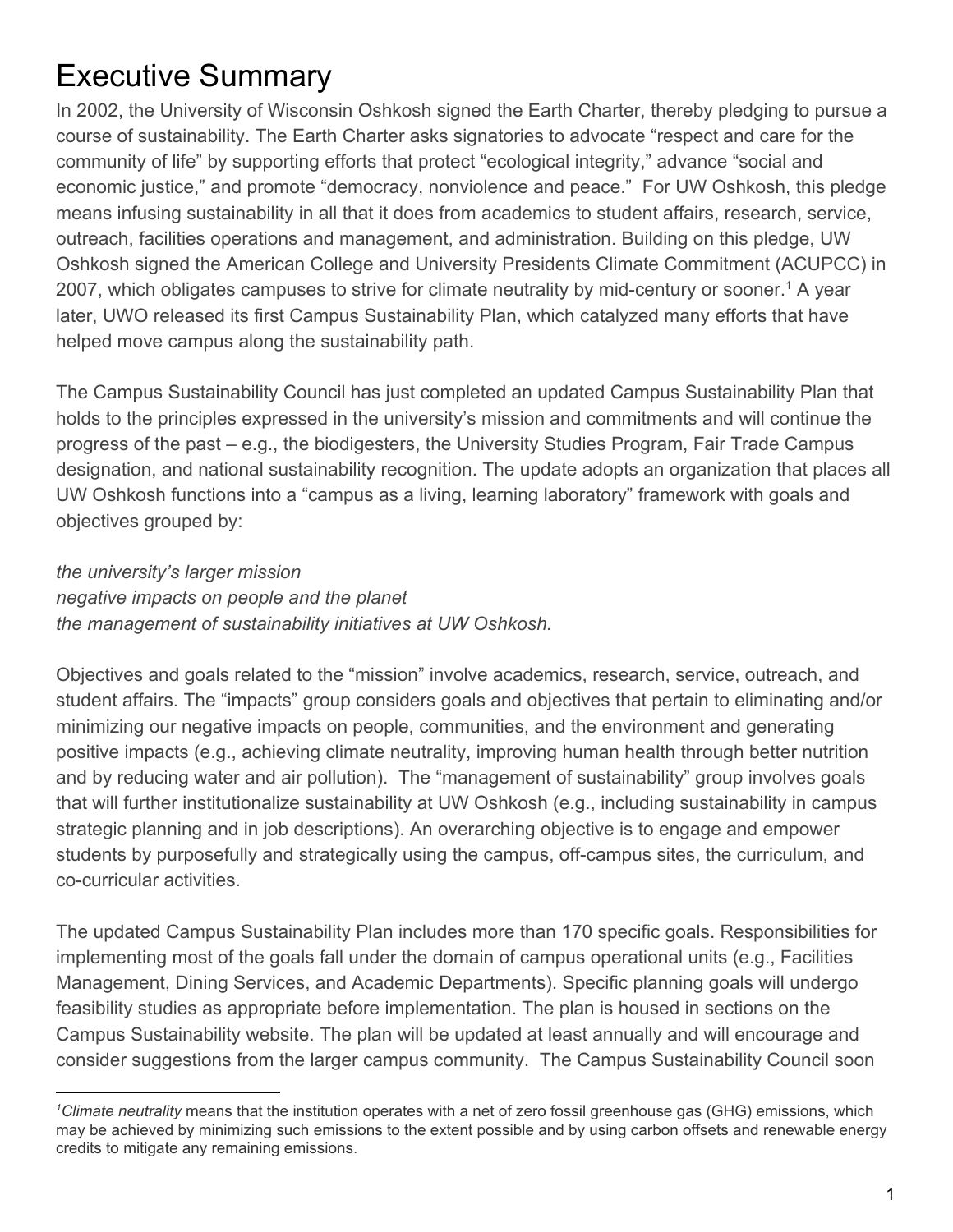will begin the process of moving the Campus Sustainability Plan into the strategic planning process as a Key Operational Plan that will both stand alone and cut across other Key Operational Plans in a way similar to Inclusive Excellence, thereby infusing sustainability into all university affairs.

# Summary of Objectives and Goals

# **General objectives**

Goals are tied to the following broad objectives as appropriate:

- Developing the "Campus as a living-learning laboratory"
- Engaging and empowering students and other university stakeholders to maximize their understanding of, and ability to act on the sustainability challenges of our time

Goals are organized according to the following priority areas:

- Advance the mission of UW Oshkosh including academics, research, service, outreach, and student affairs – to more fully address the sustainability challenges
- Minimize the university's negative impacts on people, their communities, and the planet (*e.g.*, achieving climate neutrality, improving human health through better nutrition and by reducing water and air pollution)
- Institutionalize sustainability planning, leadership, and organization to ensure that the efforts of the sustainability community become integrated into decision-making on campus.

# **Priority goals relate to:**

### **I. The academic mission of the university**

- A. Develop a Sustainability Leadership Certificate Program for students, which will involve studies, mentoring, and internships
- B. Implement a "green dot" (or other indicator) certificate program in Sustainability Studies

#### **II. Reducing and eliminating negative impacts especially related to human and planetary health and climate neutrality**

- A. Adopt the Real Food Challenge, a national student-based program designed to improve the sustainability of campus dining services
- B. Design and build a student-run Greenhouse
- C. Divert 90% of organic waste to the biodigester
- D. Fund and adopt appropriate measures to convert fully to single stream recycling
- E. Develop a comprehensive campus transportation plan
- F. Improve bicycling culture and bicycle facilities on campus
- G. Require LEED certification for all new construction at gold or above
- H. Analyze monthly resource consumption data and use to track performance

# III. **Management of sustainability**

- A. Begin to integrate sustainability into the university's strategic planning process by introducing the plan as a Key Operational Plan that will both stand alone and be integrated into other Key Operational Plans similar to Inclusive Excellence
- B. Raise the profile of sustainability through programming that targets new students and staff
	- 1. Include sustainability in new job descriptions and new employee training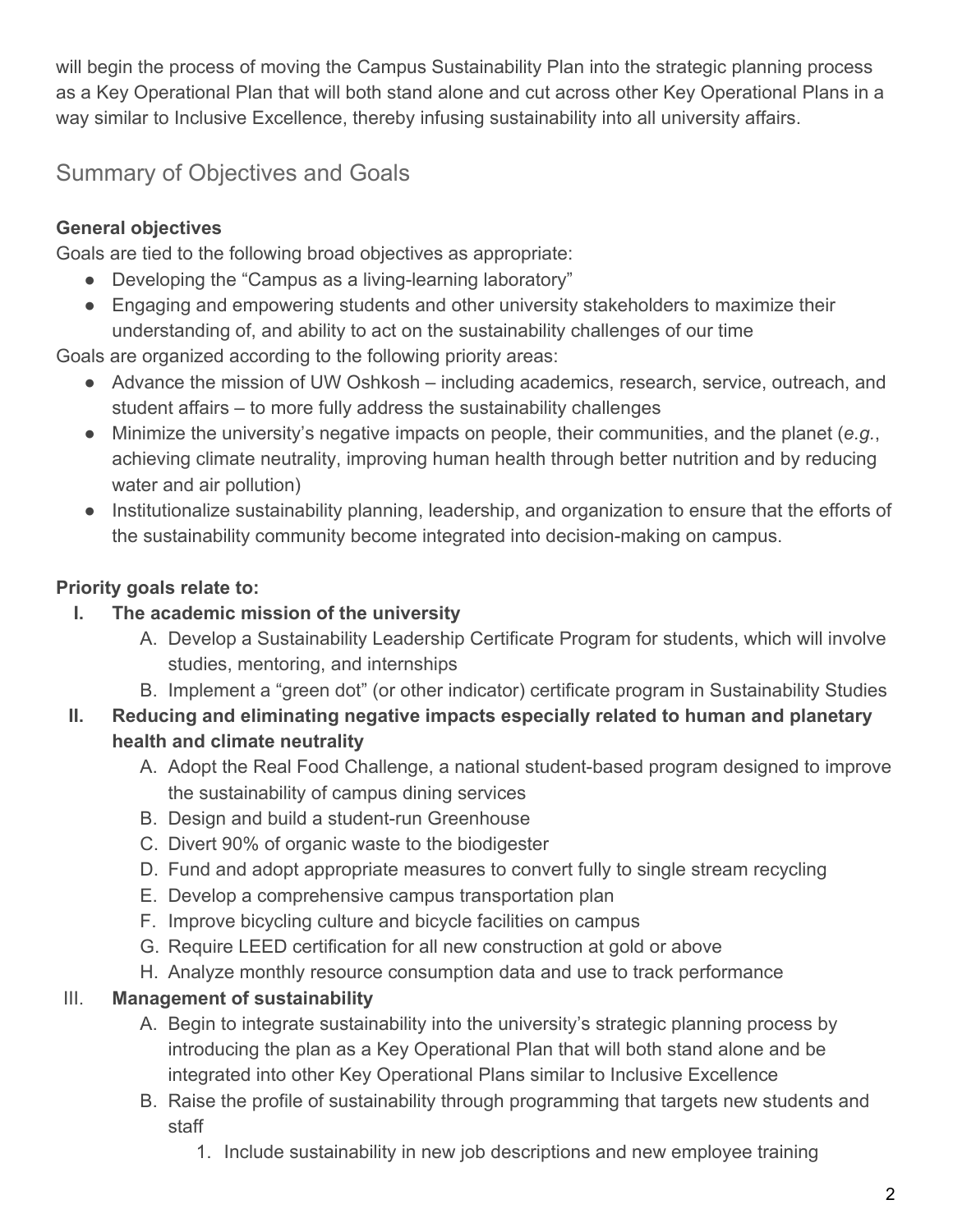2. Incorporate sustainability into student orientation materials through Odyssey and Residence Life and develop an online "green living" guide

#### **Sustainability Vision**:

*With a deep sense of responsibility, the University of Wisconsin Oshkosh is committed to progressively reducing its ecological footprint and working through its academic mission to fashion a durable world with resilient, prosperous, and just communities.*

# Summary: Since the Previous Campus Sustainability Plan

As a leader in sustainability for colleges and universities, the University of Wisconsin Oshkosh has made great strides in completing many of the recommendations made in the 2008-2012 Campus Sustainability Plan (CSP).

The campus' commitment to reducing energy consumption is apparent through many installations such as solar thermal and photovoltaic panels, geothermal installations, and three anaerobic biodigesters that operate as combined heat and power facilities. All of these have contributed to reducing the use of fossil fuels for electricity and heating, all of which are down from levels in 2000.

Campus freshwater usage is down by 41% from 12 years ago, and total suspended solids in stormwater runoff is down by more than 40%, thereby meeting the goal set in 2008.

Other areas such as Transportation, Purchasing, Dining Services, and Solid Waste Management and Recycling, have improved over the past five years as part of the original Campus Sustainability Plan. It should be addressed in future Campus Sustainability Plans that individual plans (*e.g.,* "Purchasing") be a part of the CSP. In addition, reporting on sustainability in general from numerous areas of campus life should be improved to help solidify a campus culture focused on sustainability.

Some highlights from the past five years include pioneering the Zimride program in Wisconsin, which allows campus community members to easily carpool via an online program. Also, UW Oshkosh became the first designated Fair Trade campus in the nation, in addition to making measurable sustainable dining service choices such as "trayless" dining, which reduces water use and waste, and offering local and vegetarian food options. The campus has also participated in Recyclemania a national competition designed to promote the importance of recycling and waste minimization. In 2014, the campus attained its best Recyclemania numbers to date and finished first in Wisconsin in food waste diversion. Waste reduction has also been achieved through move-in day and move-out day diversion activities. In 2013, the campus diverted one ton of goods from the landfill to Goodwill during move-out.

The campus has recently undergone a major general education overhaul named the University Studies Program (USP). This new take on general education provides students with learning opportunities in three main areas: intercultural competency, civic engagement, and sustainability. Even before the introduction of the USP in fall 2013, the campus had made some notable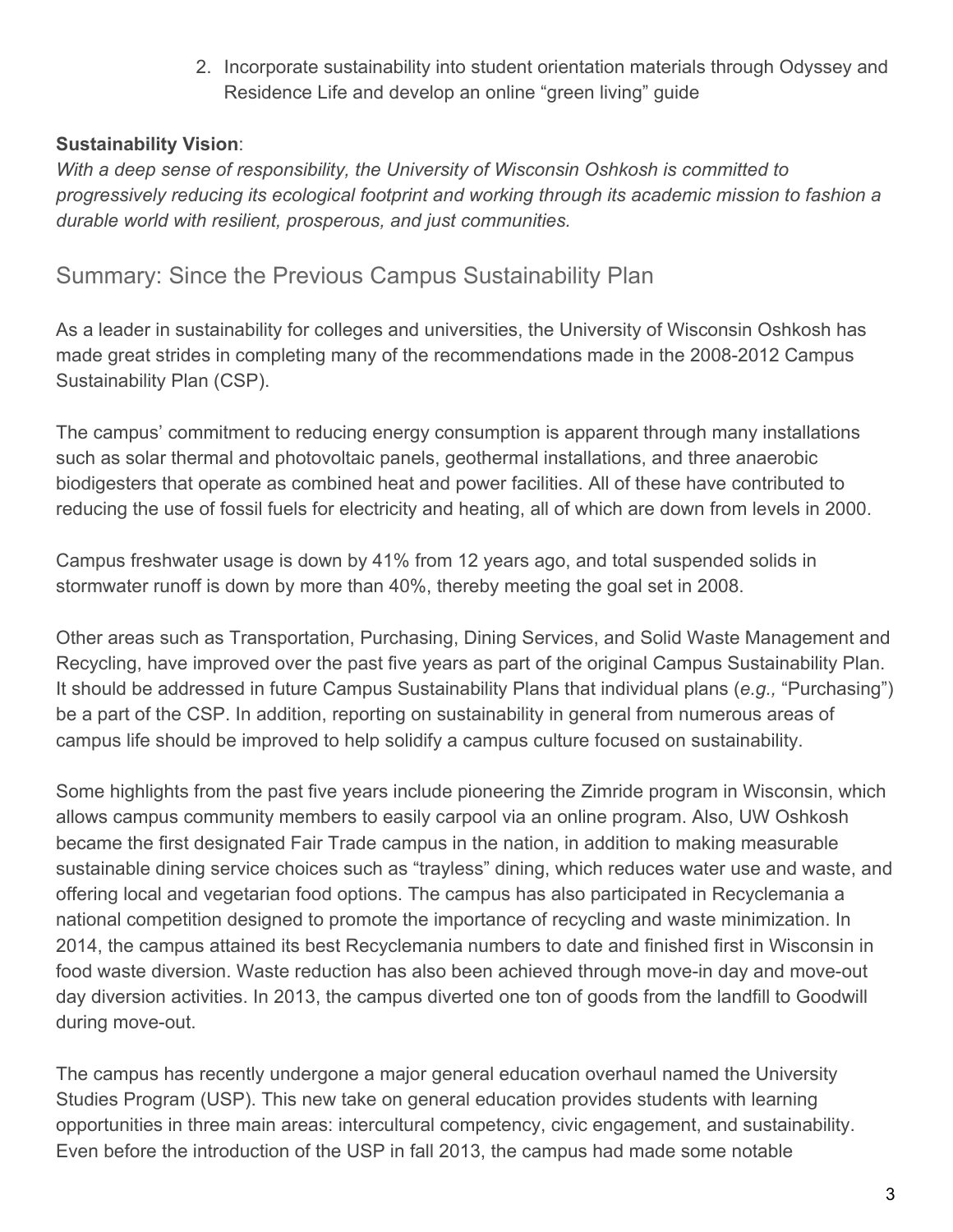achievements in bringing sustainability into the curriculum. An example of this commitment is seen through the Winnebago Project, which was offered annually to help faculty introduce sustainability into courses that they already teach.

Students have also encountered sustainability throughout campus outside of the classroom through events such as Earth Charter Week in the fall and Earth Week in the spring. Sustainability can be seen on campus in other ways such as converting grass and annual plant beds to perennial plantings and prairie gardens. The installation of retention ponds, which mimic wetlands, have helped to mitigate environmental contamination associated with stormwater runoff.

UW Oshkosh has certainly proven itself to be a leader in upholding the values of sustainability among campuses around the nation. The numerous goals and recommendations set in 2008 that have been met show the campus' dedication to working towards a sustainable future. The 2013/2014 academic year marks the transition to a new Campus Sustainability Plan with a renewed campus commitment. UW Oshkosh will continue to take the steps necessary to improve its sustainability.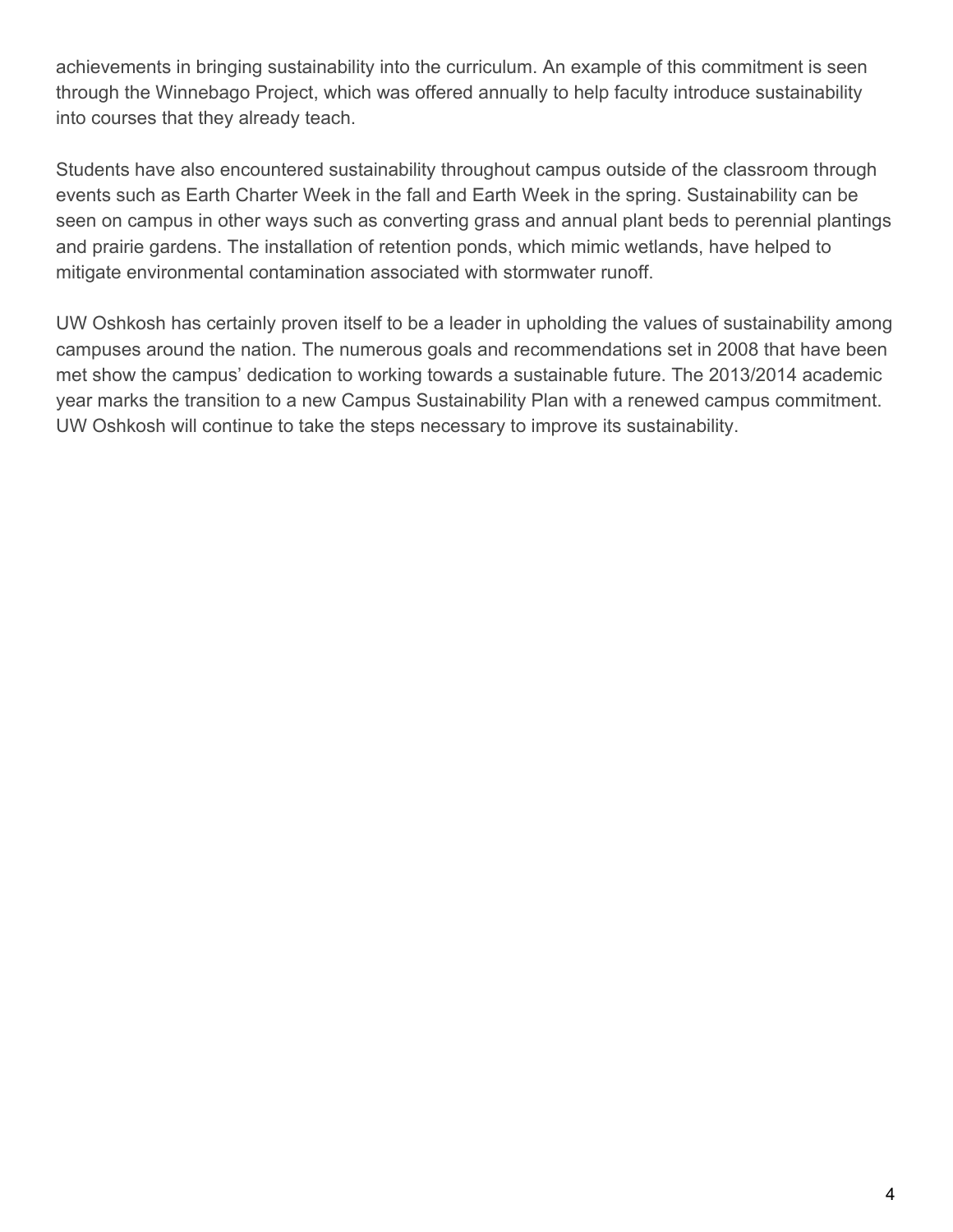# <span id="page-5-0"></span>Administration: Managing Sustainability

The University of Wisconsin Oshkosh has made considerable progress toward building a sustainability infrastructure in the administration and organization of the university. One goal in the original Campus Sustainability Plan was to establish an organization capable of supporting campus sustainability initiatives as soon as feasible. Toward this goal, UWO formed a Campus Sustainability Council and hired a Director of Sustainability. The council meets regularly (bi-weekly), and the Campus Sustainability Director has been funded full-time since 2008. The new plan will build upon these accomplishments, both of which will continue to be cornerstones of UWO's new plan for organizational and administrative capacity development and governance. Two unmet recommendations from the first plan will be carried forward to the new plan: designation of sustainability responsibilities for administrators and establishing a sustainability endowment fund. Moving forward, the broad administrative objective in the new plan is to institutionalize sustainability across campus through a shared vision and strategic planning. Goals toward this end will be to integrate sustainability into UWO's strategic planning process, which includes Key Operational Plans and Master Planning. [Sustainability plan citations](http://www.uwosh.edu/srd/index.php/references/keyword/susplan)

# Administration Goals

**Objective:** To institutionalize sustainability through a shared vision and mission for true sustainability across campus.

# **Goals:**

- Develop a shared vision of sustainability, that pervades institutional administration and decision making at all levels
- Identify and adopt best management practices for sustainability governance, including:
	- Open and transparent flow of information
	- Administration/decision makers/governance willing to wrestle with the hard questions and tradeoffs of sustainability and to justify decisions in terms of sustainability
	- Mechanisms to ensure that sustainability is considered in campus decision-making
	- Clarify roles of different university constituents in sustainability governance (Campus Sustainability Director, Vice Chancellors, Campus Sustainability Council, Oshkosh Student Association)
- Fulfill sustainability-related commitments made in the past (ACUPCC, Fair Trade, Earth Charter), and develop concrete plans to realize these commitments
- Promote the UW Oshkosh campus as a living laboratory by providing administrative oversight for the seamless interaction of operations, teaching, research, and outreach
- Engage with nationally recognized sustainability assessment mechanisms *such as* the AASHE STARS program or the Sustainable Endowment Institute
- Develop a permanent office for the Campus Sustainability Initiative, including:
	- A physical space sufficient to meet present and projected needs
	- Staff sufficient to meet present and projected needs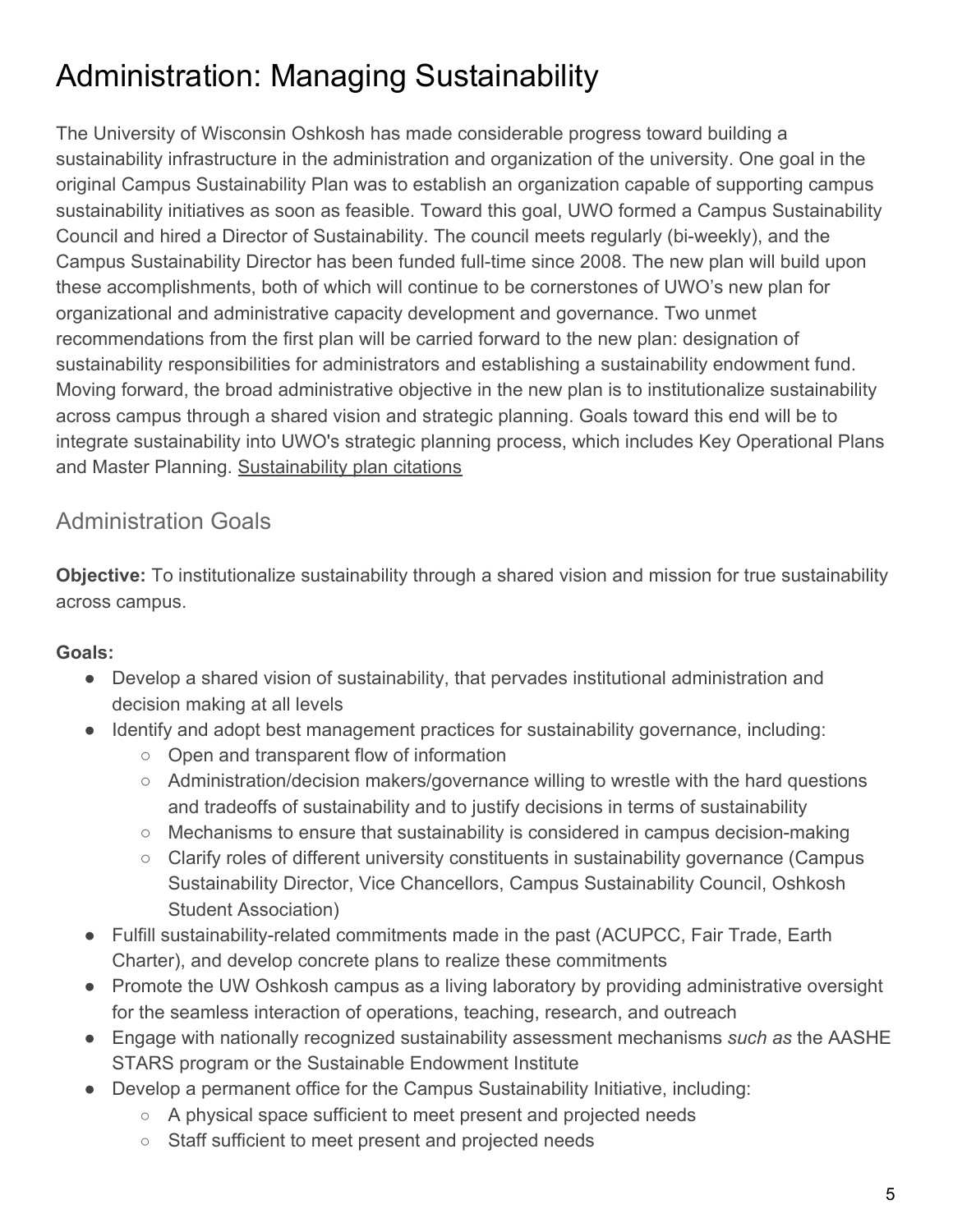- Administrative support sufficient to meet present and projected needs.
- Revise and update CSC bylaws to:
	- Reflect shared vision of sustainability
	- Broaden membership (athletics, faculty development, Foundation, IMC)
	- Clarify role of the CSC
- Institutionalize roles for sustainability governance by having CSC bylaws approved by administration and all 4 governance groups (Faculty, Academic Staff, Classified Staff, Oshkosh Student Association)
- Develop, enhance, and institutionalize opportunities to involve students in the governance and administration of university sustainability initiatives
- Designate sustainability responsibilities for Administrators to institutionalize the university's commitment to sustainability. (from 2008 Plan, Organization)
- Update the Sustainability Director's job description to reflect responsibilities consistent with the new Campus Sustainability Plan.
- Establish a sustainability endowment fund.
- Establish policies for sustainable investing consistent with the strategic plan and mission of the institution.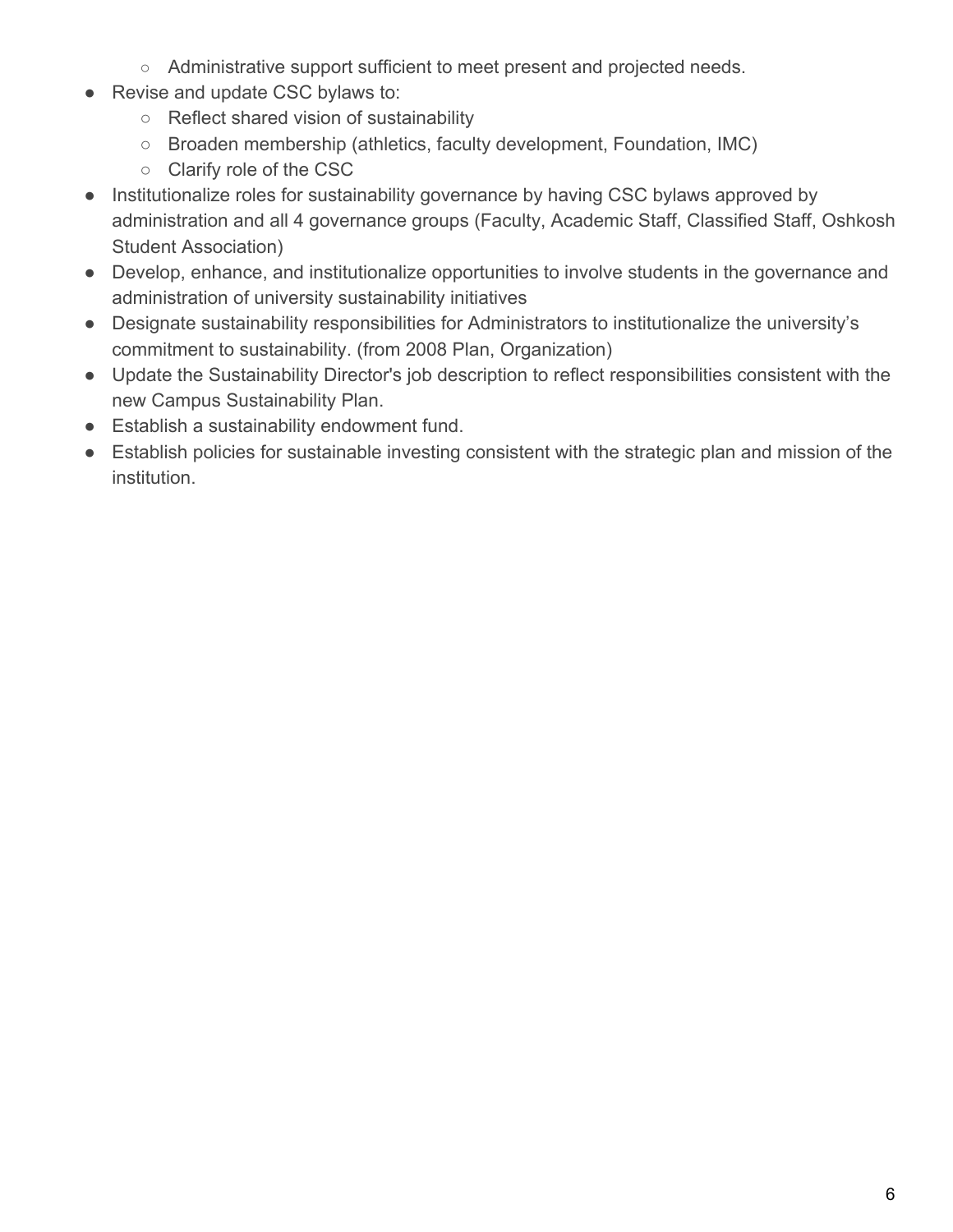# <span id="page-7-0"></span>Co-Curricular and Residence Life

Programs for students outside of the classroom can be equally as important for growth and development as knowledge learned within the formal curricular/classroom structure. While Reeve Union and student organizations offer numerous avenues for students to explore a range of interests and gain experience, co-curricular programming specifically focused on sustainability has not been well-developed. Although many existing programs and student organizations are related to sustainability, not all students have these experiences and much work remains in this area. Working to develop and highlight learning about sustainability through such programs will serve the university's mission and further institutionalize sustainability at UW Oshkosh.

# Since the Previous Plan

Awareness of sustainability across the campus community has not been strongly demonstrated. Programs associated with extra-curricular programming that have been implemented include the Eco-Reps, the Sustainability Office internship program, waste reduction events during move-in and move-out, and Recyclemania, a national waste management competition. Recommendations from the previous plan that were not implemented include Community Advisory sustainability program requirements, sustainability training for employees, and sustainability as an integral part of the first year experience and orientation programs.

The campus has been offering sustainability events every year for the past five years associated with the Earth Charter in fall and Earth Week in April. These events have been fairly successful, although adequate financial and personnel support has not been established. The campus has hosted state conferences related to sustainability, but other events such as athletics have not incorporated sustainability and a campus wide calendar of sustainability events, such as on a webpage, has not been implemented.

The Campus Sustainability Office has been integral in providing sustainability internships to students over the past five years. Other internship opportunities related to sustainability have included Fair Trade and Community Engagement interns. Recommendations that have not been completed are the development of service-learning opportunities by departments and student organizations. The use of off-campus university property has not been utilized for service learning and internship opportunities.

UW-Oshkosh has certainly raised itself as a leader in sustainability among campuses across the nation. Still, the campus mission for sustainability outreach could be improved. While the community at large has been invited to campus sustainability events, etc., the outreach to the community specifically has not been strong. Outreach efforts that were not completed from this plan include the installation of kiosks and campus signs highlighting campus sustainability efforts to the community, as well as the explicit use of sustainability efforts in general campus promotion materials.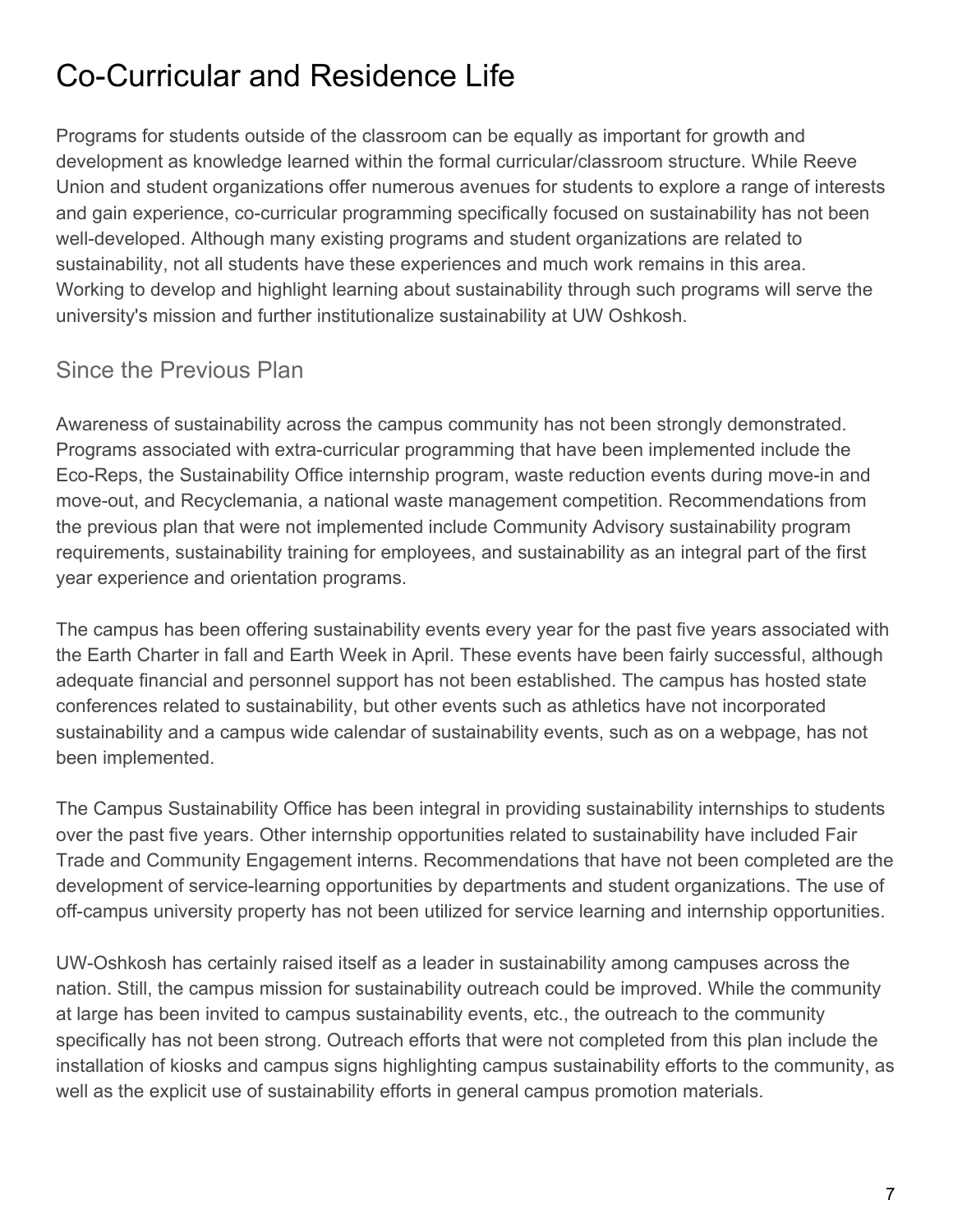# Co-Curricular and Residence Life Goals

**Objective:** To increase student understanding of sustainability across campus and connect sustainability knowledge to experiences outside of the classroom.

#### **Goals:**

- Athletics
	- Use major events (sports, graduation) to highlight sustainable practices. This includes increased recycling bins and sustainably-sourced materials for all aspects of events
- **Events** 
	- Use major events (sports, graduation) to highlight sustainable practices.This includes increased recycling bins and sustainably-sourced materials for all aspects of events
- Outreach
	- Develop a regularly updated Sustainability Tour of campus that highlights our sustainability successes as a campus
	- Have a campus-wide Sustainability Calendar that is easily accessible on and off campus. (from 2008 Plan, Events)
	- Update the Sustainability website to become a "go-to" place to the campus community and the community-at-large can access all information related to campus sustainability.
- **Residence life** 
	- Partner with facilities to develop waste management strategic programming that diverts waste generated during move-in/move-out days
	- Develop materials and programs so that sustainability is a key component of first year experience and orientation.
	- Further develop programming with CAs in Residence Life to enhance Green Rooms and Green Lifestyles programs begun by Eco-Reps and Sustainability Advisers to emphasize energy and water conservation, alternative transportation, reduced consumption, and better waste management.
- Sustainability Leadership Program
	- Identify study abroad experiences related to sustainability and ensure learning outcomes reflect measurable gains in sustainability literacy
	- Develop new study abroad courses focused on sustainability.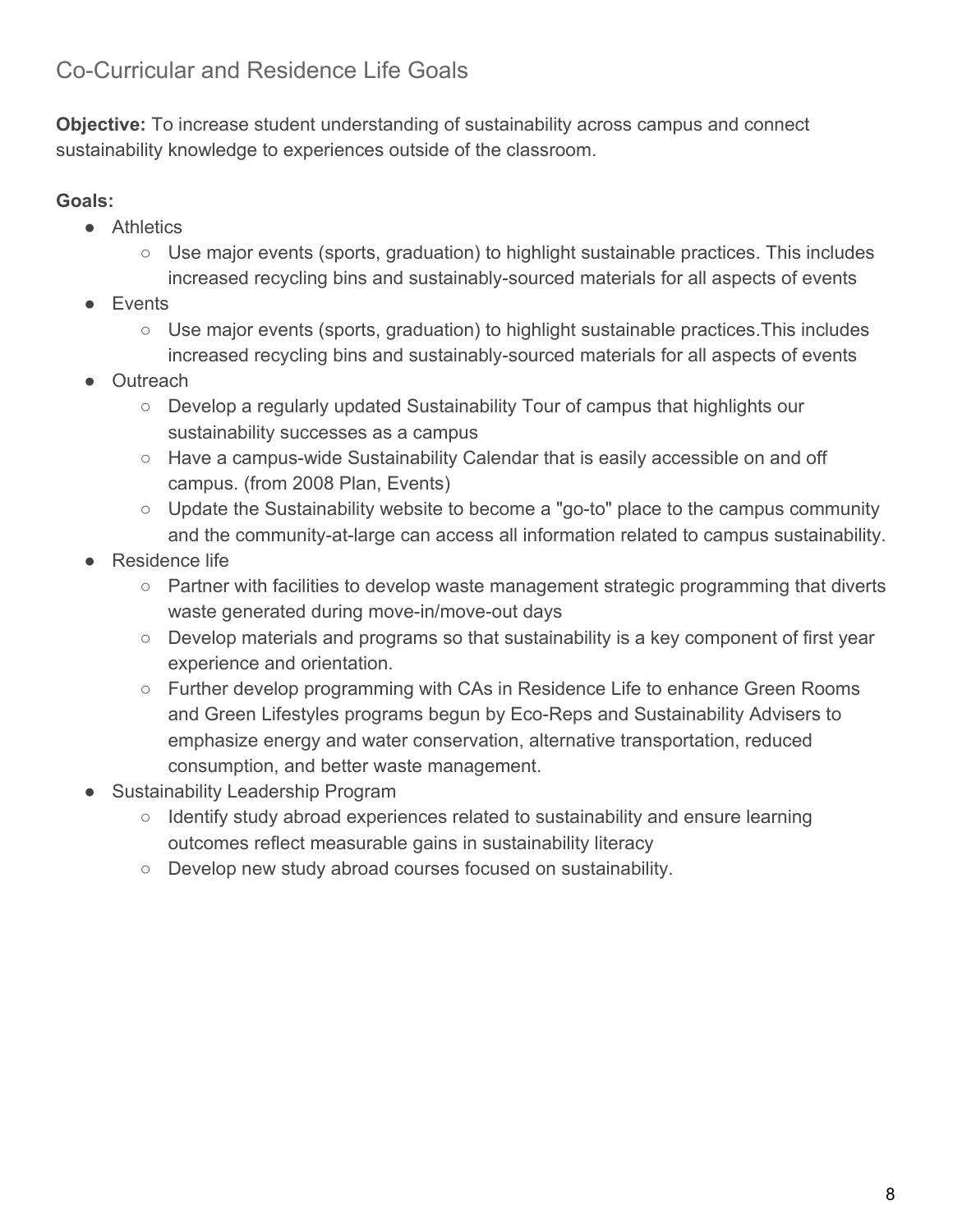# <span id="page-9-0"></span>Construction and Major Renovation

Construction and renovation on any college campus are directly related to sustainability in numerous ways. Before construction even begins, sustainability should be considered in the planning of building. During construction additional materials are being used and waste is created. The university is responsible for this waste and for the increase in energy use for construction.

There can be many challenges to keeping building construction and renovation sustainable; containing runoff and air pollution just to name a few. It is in the best interest of the campus to face these challenges before the groundbreaking.

A very important component of construction and renovation is life cycle analysis (LCA). LCA is important because it assesses the life a material, from creation to the end of its life. LCA also uses some externalities to assess materials (e.g. environmental costs). Materials that are sustainably sourced or created, and last a log time rate high in life cycle analysis. One example of a highly-rated building material is bamboo.Bamboo is excellent for construction as it is very strong (higher tensile strength than steel) and also stores more carbon than many other plants on Earth.

In contrast, a material that would not rate as high in life-cycle analysis is asphalt, which consumes numerous chemicals and resources, especially fossil fuels, in its creation. Asphalt also does not maintain its integrity over time, compared to other materials used for similar applications. One way to tackle these challenges is to embrace sustainability guidelines and rating systems. The Leadership in Energy and Environmental Design (LEED)

Green Building Rating System, established in 1994, provides a framework of design standards for assessing building performance through a variety of environmental indicators. Constructing new buildings and renovating buildings to LEED specifications will ensure the sustainability of the building over its lifetime.

# LEED Details

The LEED rating system addresses six major areas:

- Sustainable Sites
- Water Efficiency
- Energy and Atmosphere
- Materials and Resources
- Indoor Environmental Quality
- Innovation and Design Process

LEED recognizes achievements and promotes expertise in green building design and construction through a comprehensive system offering project certification, professional accreditation, training and practical resources.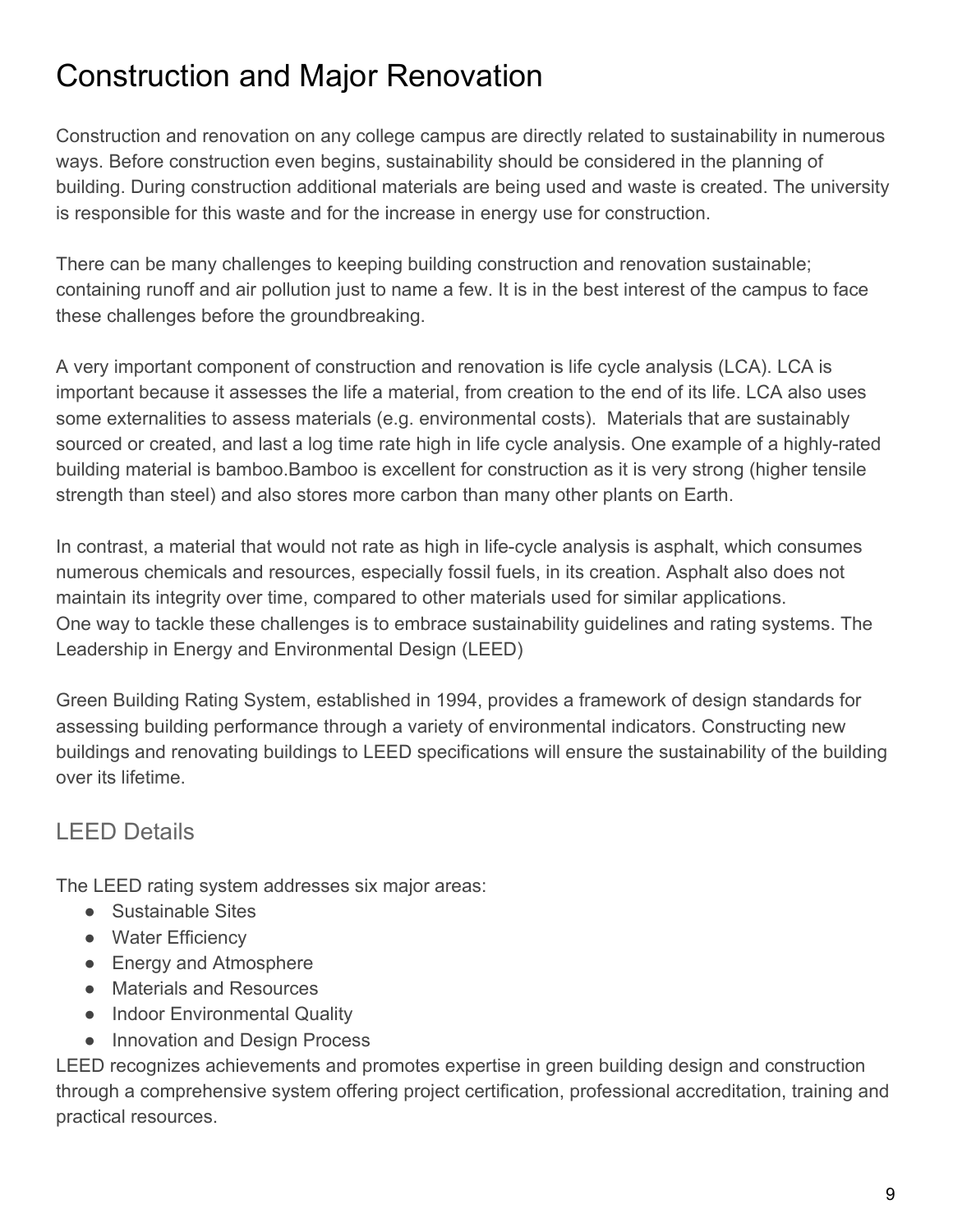LEED certification of construction projects is based upon a scoring system with a set of required "Prerequisites " and a variety of "Credits" in the six major categories listed above. Buildings can qualify for four levels of certification:

- Certified: 40 to 50% of non-innovation points
- Silver: 50-60%
- Gold: 60-80%
- Platinum: over 80%

LEED certification is obtained after submitting an application documenting compliance with the requirements of the rating system. (Click [here](https://www.uwosh.edu/sustainability/what-were-doing/green-buildings) for detailed UWO green building descriptions)

# Since the Previous Plan

The goal of achieving LEED Silver on all new building construction as well as building renovations has been met. All construction projects completed after 2007 have been given a LEED rating and have achieved a "Silver" status or higher, including the newest academic building Sage Hall, which has achieved a Gold ranking. Monitoring other rating systems has not been conducted.

# Construction and Major Renovation Goals

**Objective:** Design, construct and renovate buildings to a rigorous, innovative sustainability standard seeking net-zero buildings.

# **Goals:**

- Continue to require Leadership in Energy and Environmental Design (LEED) certification for all new construction with the goal to meet or exceed criteria for Gold Certification
- Explore the potential to pursue a LEED Platinum and/or a net-zero energy building as opportunities arise with sufficient financing available
- Establish specific targets for credits within LEED categories that will result in high performance buildings
- Submit one pilot building for LEED Existing Building certification by 2014 to meet or exceed criteria for Gold Certification
- Require LEED Existing Building certification for 20% of all existing facilities by 2020
- Large renovation projects should at minimum comply with LEED Commercial Interiors or New Construction criteria at the Platinum certification level
- Employ life cycle analysis (LCA) and full-cost accounting to evaluate all human and environmental costs and benefits (especially for negative externalities) over the entire life of each building project
- Monitor the development of other sustainability and energy efficiency related rating systems to include net-zero energy, Passive House. Adopt best practices regarding sustainable building design and construction as they develop
- Consider hosting workshops on green and alternative homes and living spaces to help pass on best practices to student body and the wider community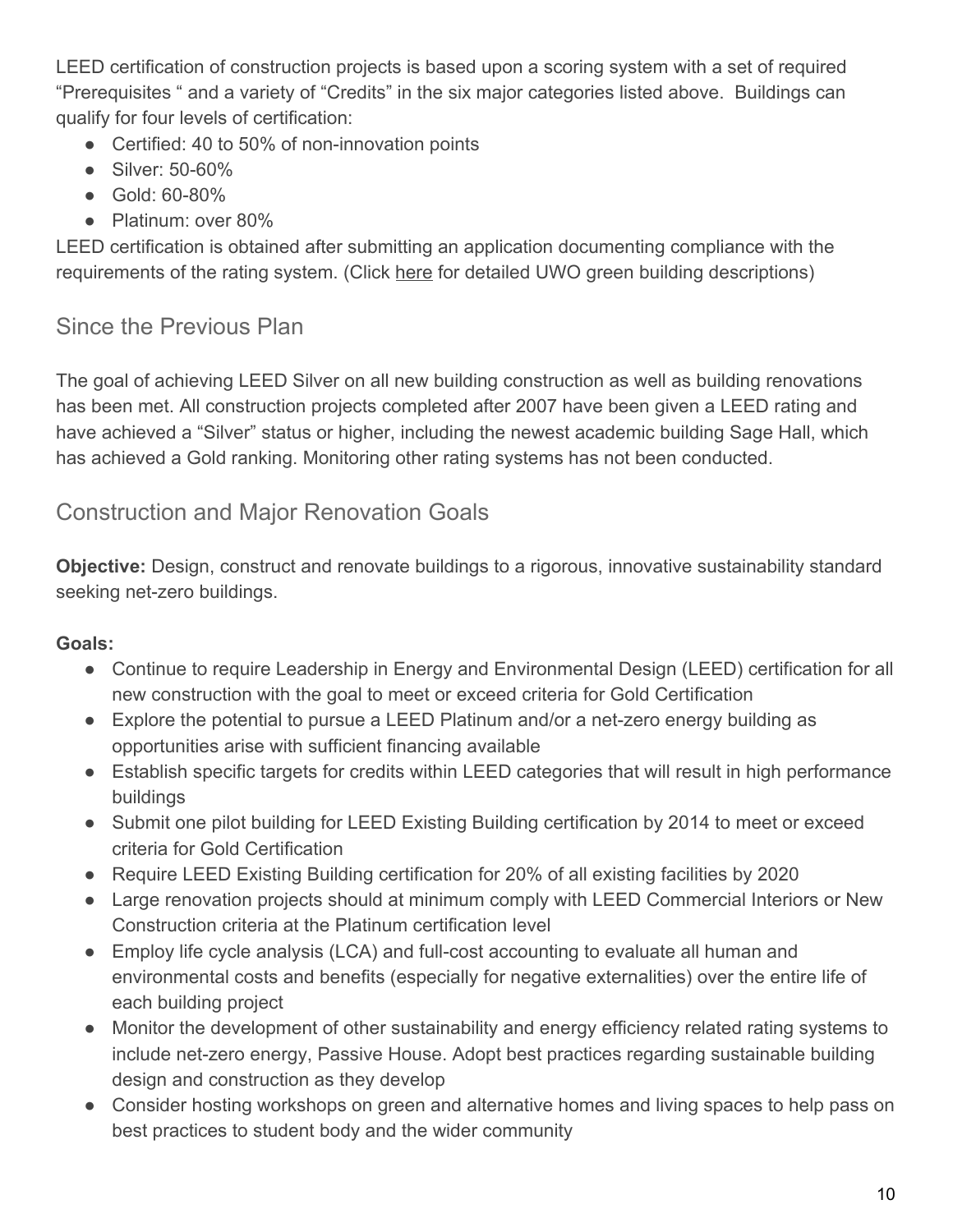# <span id="page-11-0"></span>Curriculum and Research

Introduction to Academics (Curriculum and Research)

"Sustainability implies that the critical activities of a higher education institution are (at a minimum) ecologically sound, socially just, and economically viable, and that they will continue to be so for future generations. *A truly sustainable college or university would emphasize these concepts in its curriculum and research, preparing students to contribute as working citizens to an environmentally sound and socially just society.* The institution would function as a sustainable community, embodying responsible consumption of food and energy, treating its diverse members with respect, and supporting these values in the surrounding community." – Association of University Leaders for a Sustainable Future (www.ulsf.org)

The teaching and learning of students (curriculum) and the investigation and generation of new knowledge by faculty (research) are the heart of higher education, and it is in this academic arena that universities can potentially have the greatest impact on sustainability.

# **Curriculum**

One of our primary responsibilities as an institution of higher education is to educate our students, the next generation of leaders and citizens, on the meaning and potential applications of sustainability. We can and should give them the perspectives and skills they need to engage responsibly with the urgent sustainability challenges facing human societies in the 21st century. Furthermore, the breadth and complexity of sustainability issues makes this concept highly relevant to a liberal arts education (e.g., Rhodes 2006, Sherman 2008, Wiessman 2012). Sustainability requires and enhances the skills, knowledge, and abilities essential to a liberal arts education, including critical thinking, deep knowledge and broad perspective, interdisciplinarity and the ability to synthesize information, and a sense of responsibility and citizenship. In this way sustainability has the potential to "powerfully validate the liberal arts" as it makes liberal arts skills a requirement for success in the modern workplace and highlights their values to employers (Weissman 2012). Along these same lines, sustainability brings a distinct immediacy and relevance to students' educations by situating their learning in real and vital 21st century challenges.

Finally, sustainability has the potential to transform not only what we teach, but how we teach (Sherman 2008). According to Weissmann (2012), "Virtually every [education for sustainability] agenda stresses the need to connect the classroom with local, regional, and global communities with an emphasis on place-based experiential learning." The clear links between sustainability and real-world problems encourages high-impact pedagogical practices such as problem-based learning, community and service learning, applied projects, and research. This in turn encourages us to transform our thinking about learning at our institutions.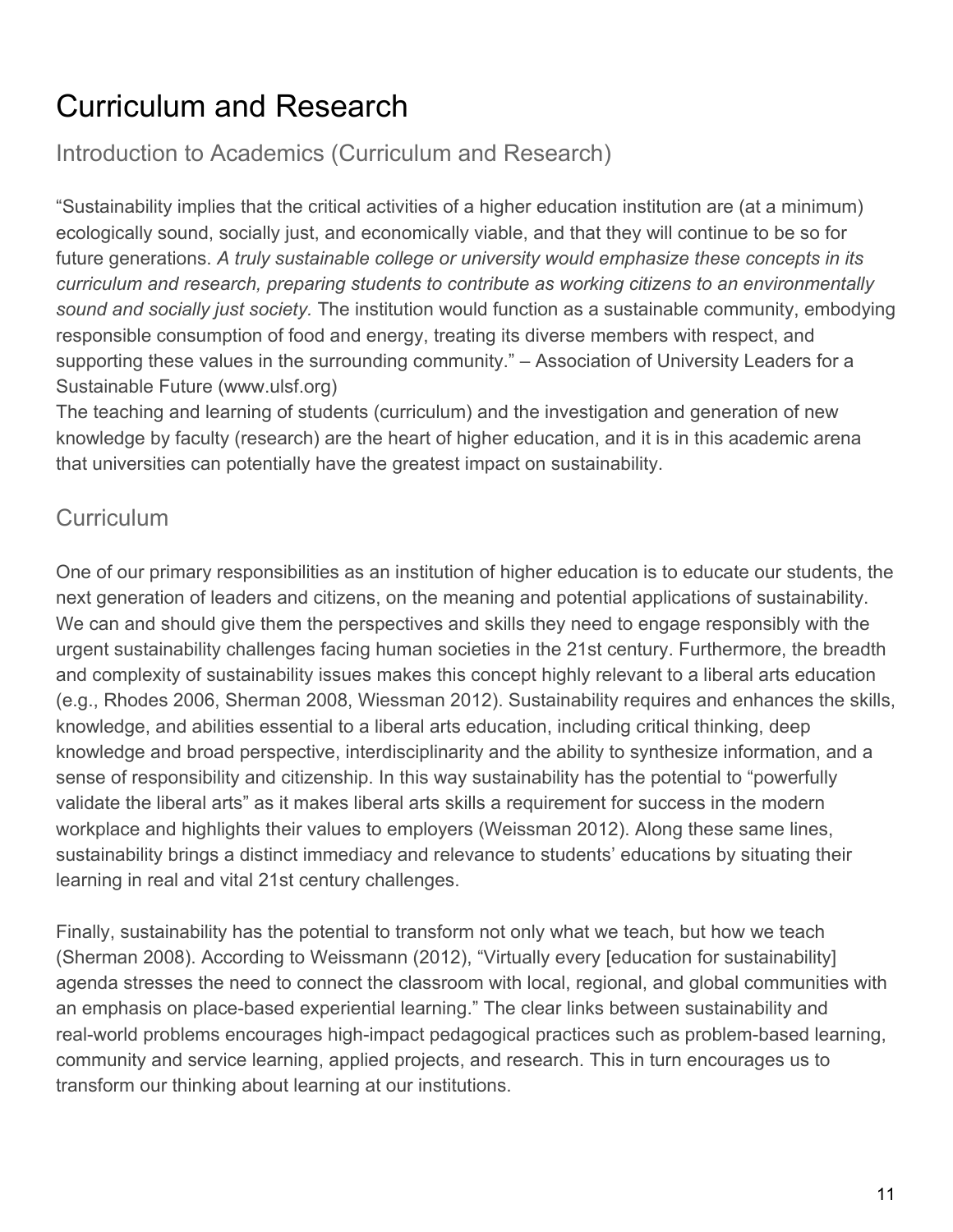If sustainability requires experiential learning, what better place for students to practice than their university? Cortese (2001, 2003) promotes a model of the sustainable university in which teaching, research, community outreach, and operations are understood as deeply intertwined, forming "a linked and interdependent web of the students' learning experience." This view of the university in which all aspects of the institution are seen as relevant to student learning, combined with a focus on experiential learning, leads us to the goal of the university as a *living lab*: "a given place where problem-based teaching, research, and applied work combine to develop actionable solutions that make that place more sustainable." (Portland State University)

# Since the Previous Plan

The overall goal of the last Campus Sustainability Plan was to link the university's formal teaching and learning goals to sustainability, in order to ensure that students have diverse and extensive opportunities to engage with sustainability, and, ideally, to ensure that every student encounters sustainability while at UW Oshkosh. UW Oshkosh has made great strides in this area. In 2008, sustainability was made one of the Essential Learning Outcomes for students, clearly making sustainability a core priority for student learning at UW Oshkosh.

Through extensive pedagogical support, professional development, and community building (notably the Winnebago Project Faculty College, run from 2008-2011), we coached over 30 faculty on how to bring sustainability into their teaching, resulting in a number of disciplinary courses on sustainability and broad support for the general idea of bringing sustainability into the curriculum.

Pedagogical tools were also developed to support this (for example, a sustainability rubric and an online repository of teaching information). Perhaps most importantly, sustainability was incorporated as one of the core concepts on which our new general education program, the University Studies Program (USP), is built. As of Fall 2013 all students must take at least one course that explores the Sustainability Signature Question ("How do people understand and create a more sustainable world?"), ensuring that all students engage with sustainability while at UW Oshkosh. This also required extensive professional development and training of faculty and instructional staff on how to bring sustainability into the classroom. UW Oshkosh is among only a handful of universities in the country that have made this kind of curricular commitment to sustainability.

Academic programs focused on sustainability have also been developed, including the College of Business Minor in Sustainable Management and an online Masters in Sustainable Management that is run collaboratively by several UW System institutions. Finally, a University Leadership Fellow for Sustainability was appointed in late 2010. This half-time administrative position is filled by a faculty member and is focused on advancing the academic component of sustainability at UW Oshkosh. The efforts and actions facilitated by having a faculty member devoting half their time to this work was crucial to advancing sustainability in the curriculum at UW Oshkosh in the past several years, in particular sustainability in the USP.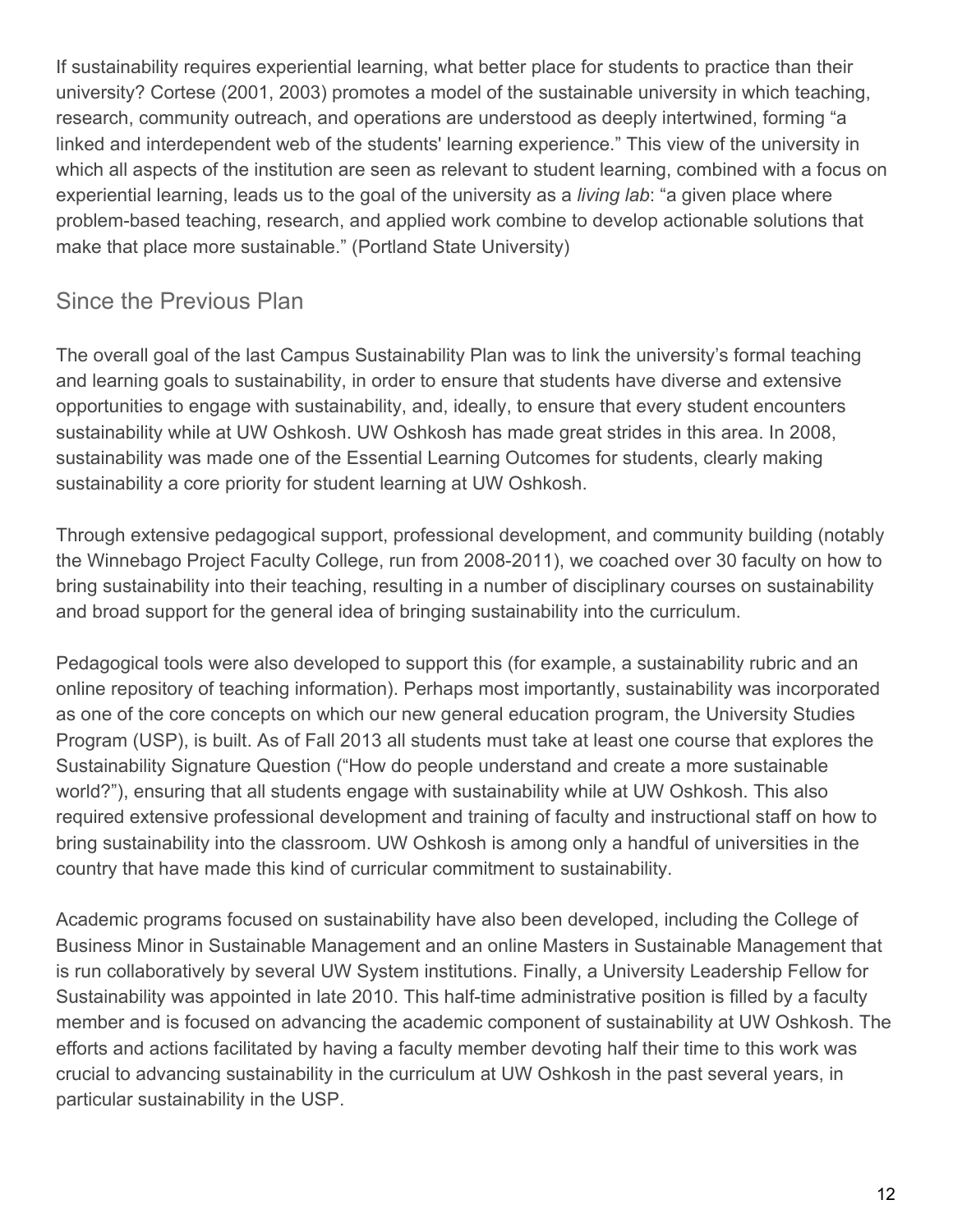# Research

Faculty research has the potential to produce innovative solutions that can help address the many sustainability challenges we face. In addition, if collaborative methods are prioritized such research can also build strong connections between disciplines and between campus and community. Sustainability has become a legitimate academic field unique in its ability to generate transformative results that can have a real impact on human societies, but it remains elusive to researchers due in part to the complexity of the issues it addresses, its trans-disciplinary nature, and youthfulness as a scholarly field. William Clark, writing in the *Proceedings of the National Academy of Sciences*, described sustainability science as an applied trans-disciplinary field of investigation. He stated: ''Like 'agricultural science' and 'health science,' sustainability science is a field defined by the problems it addresses rather than by the disciplines it employs" (Clark 2007, p. 1737).

Many faculty engage in research that has strong links to sustainability, but are only trained to pursue research opportunities in their primary discipline. Although they may be interested in transdisciplinary approaches in general and sustainability in particular, they lack the training and support to begin such projects. Much need exists to build the research capacity of faculty at UW Oshkosh to engage with sustainability. [Sustainability plan citations](http://www.uwosh.edu/srd/index.php/references/keyword/susplan)

# Curriculum Goals

**Objective:** To continue supporting our successes in academics through student leadership and sustainability-focused curriculum that transcends departments and classroom walls.

# **Goals:**

# **Support and build upon our successes and strengths**

- Support and better integrate existing programs/efforts: Environmental Studies major/minor, College of Business Sustainable Management minor, Renewable Energy Institute, biodigester projects
- Continue to build and support faculty and instructional staff expertise/community around teaching sustainability, including in the USP
	- Continue Winnebago Project for faculty/instructor development, perhaps targeted versions for different units/groups (e.g. Nursing, Education, Biology, etc.), or targeted towards specific sustainability issues (e.g., climate change or Fair Trade)
	- Diversify options for developing expertise (e.g., book clubs? Short sessions offered throughout semester? CETL Scholars projects?)
	- Invest in a sustainability resource room/gathering center- a "space" on campus where those interested in the teaching of sustainability can gather and where we can house resources related to the teaching of sustainability
	- Continue to support the Leadership Fellow for Sustainability position in some form, even if the number of course releases (currently 3 per year) is cut down to allow for greater flexibility for departments and cost savings for the administration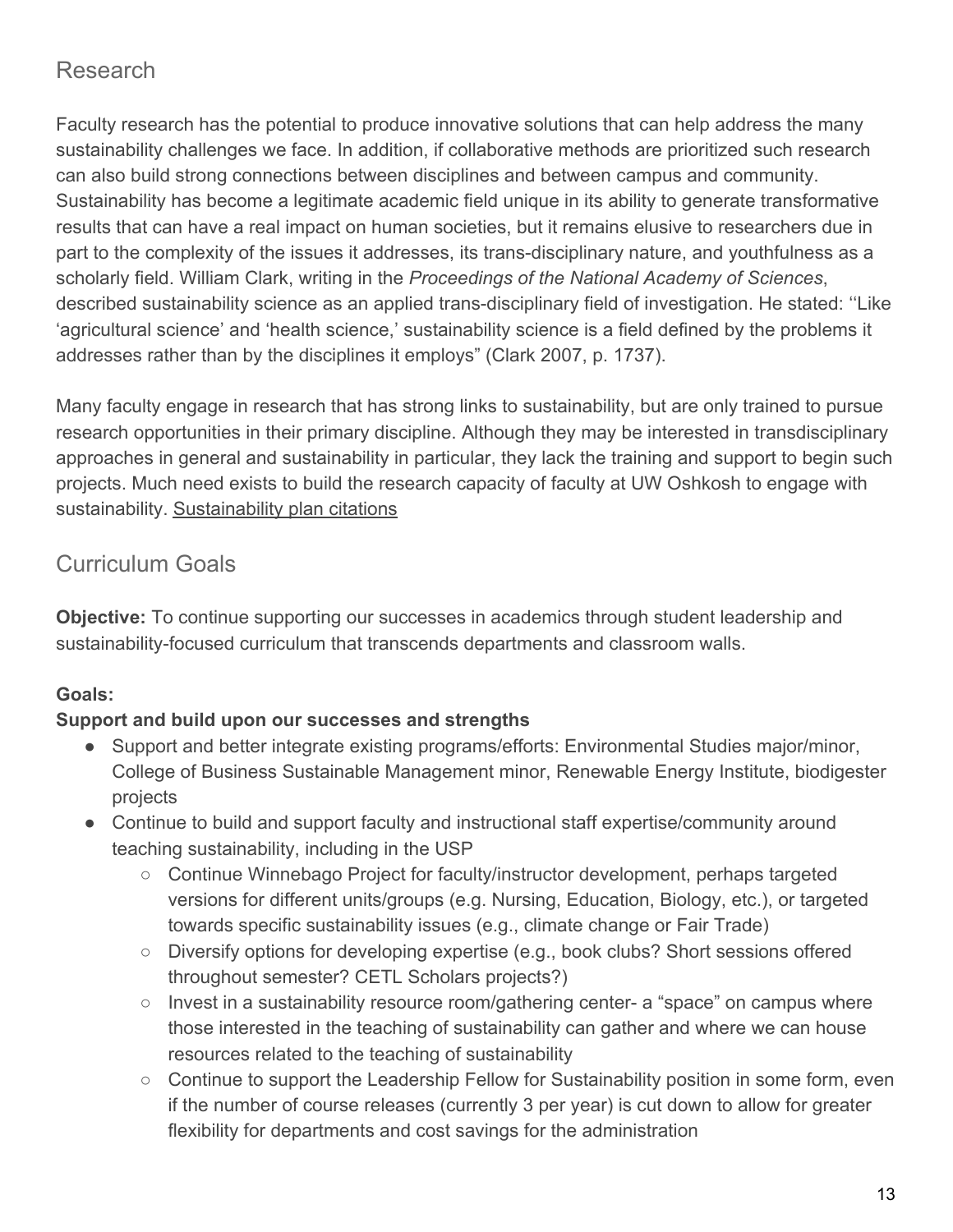**Renew our commitment to sustainability across the curriculum, to ensure that students continue learning about sustainability beyond the USP**

- Implement a "green dot" or other indicator system and/or a Sustainability Certificate that students can earn after completing a certain number/combo of courses. This will incentivize students taking more sustainability courses than required, even if they are not ES majors/minors.
- Target Explore instructors to get them to make sustainability a major part of their courses, so all students encounter sustainability beyond their Quest courses
- Reach out to units that have not yet had broad involvement (e.g., College of Nursing and College of Health and Human Services)
	- Assess barriers to involvement
	- Develop targeted faculty development and programming options that fit needs
	- Work on community building: for example, use low-stakes co-curricular events (e.g., Earth Week) to attract and begin involvement
- Develop associated Sustainability Leadership Program for students that includes:
	- Common academic component
	- Leadership training
	- Immersion experience
	- Community-based internships
	- Outcome: certificate or minor (Sustainability Leadership)

#### **Develop and implement an assessment plan for student sustainability literacy**

- Revisit current Sustainability Rubric and determine if this is an effective tool
- Determine how we will assess sustainability literacy, and what specifically we will be assessing (for example, will be want to assess the effectiveness of different measures such as USP, or just sustainability literacy generally?)
- Determine timeframe for implementation
	- Prioritize implementation before we have gone through one cycle of the new USP program, and after

**Develop campus as a "Living Lab": "A given place where problem-based teaching, research, and applied work combine to develop actionable solutions that make that place more sustainable. This requires a joint commitment from students, faculty, staff, and local residents to design, implement, adapt, and teach new approaches that address issues of equity, economy, and ecology." (Portland State University's Living Lab program)**

- Incorporate and link existing efforts that could support this effort or fall under this umbrella (e.g., ERIC lab, biodigesters, Renewable Energy Institute, new Sustainable Technology Program and Viessmann professorship, USP)
- Determine resources and institutional support needed to achieve (e.g., personnel needs, faculty and staff development, community partnerships)
- Prioritize development of a centrally located campus garden as a learning tool, perhaps run with the assistance of a community partner (Growing Oshkosh)
- Develop associated Sustainability Leadership Program for students that includes:
	- Common academic component
	- Leadership training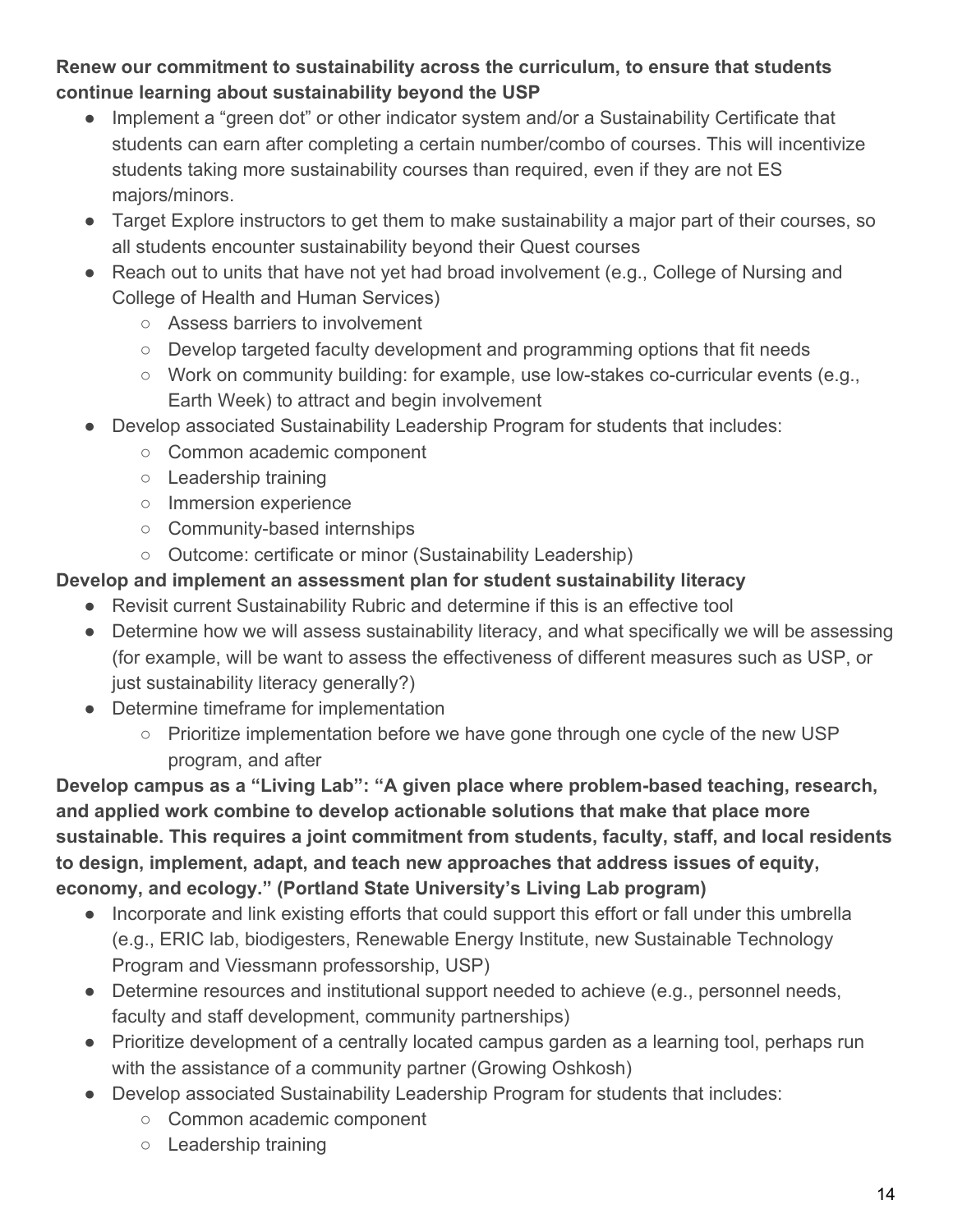- Immersion experience
- Community-based internships
- Outcome: certificate or minor (Sustainability Leadership)

# Research Goals

**Objective:** Support faculty development focused on teaching sustainability and conducting sustainability-focused research.

#### **Goals: Legitimize sustainability research and build faculty interest, capacity, and participation**

- Hold workshops to encourage:
	- participatory research (include stakeholders)
	- trans-disciplinary research
	- knowledge-to-action oriented research
- Begin regular sustainability seminar series (bringing in outside speakers) focused on cutting edge research in sustainability
- Provide incentives for faculty to engage in sustainability research
	- Work with Faculty Development to provide special funds/incentives for faculty submitting proposals for sustainability related research. This may be modeled after the External Grants Expansion Program, where faculty get seed money to help them develop proposals that will be submitted to external funding organizations (*e.g.*, National Science Foundation)
- Develop collaborative faculty-student research programs focused on sustainability
- Work with new initiatives (*e.g.*, Renewable Energy Institute, Veissmann partnership) to provide funding or other support for sustainability research by our faculty
- Apply for NSF funding or other external grants to support institutional sustainability research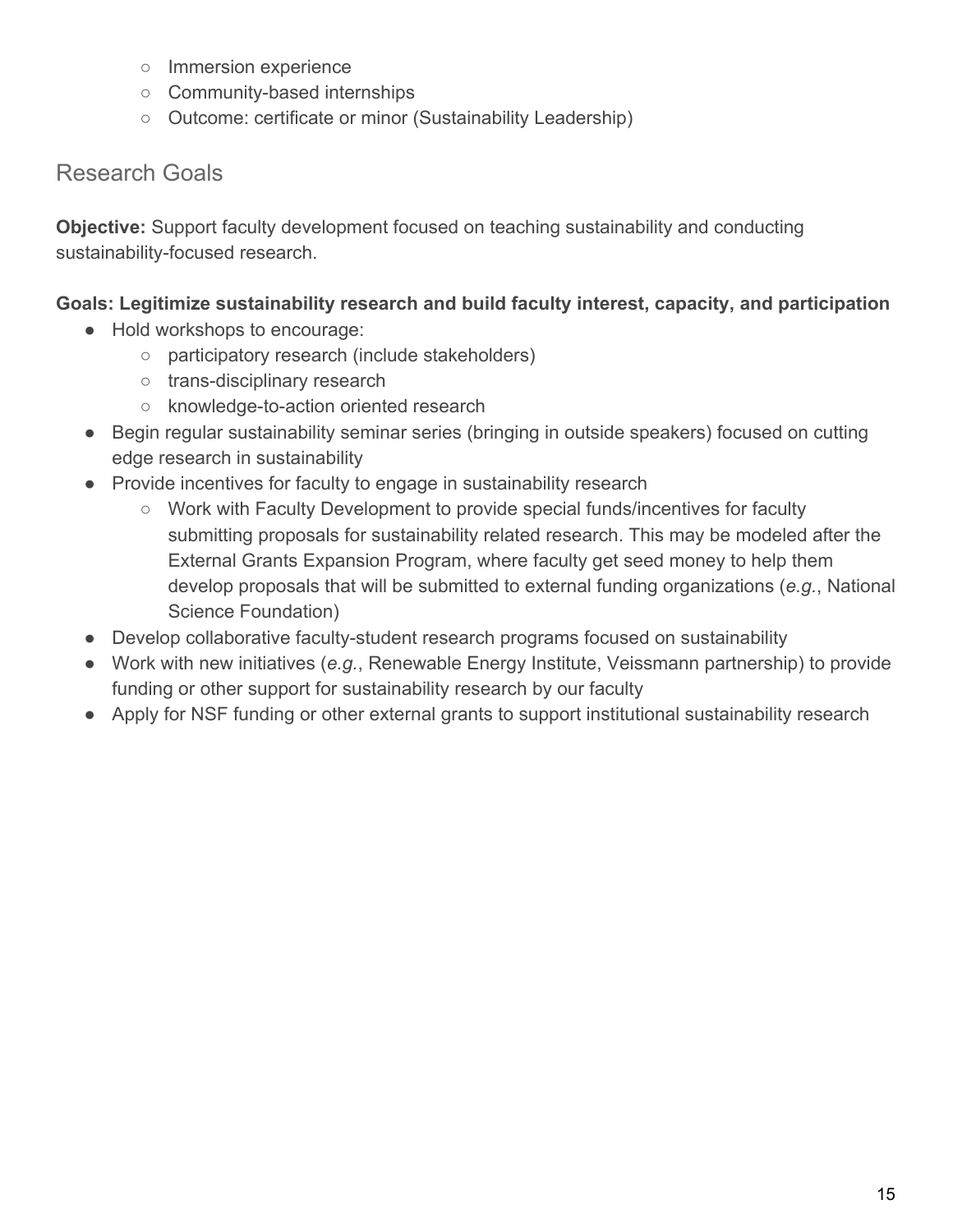# <span id="page-16-0"></span>Energy

Energy is one of the most contentious issues in the world today. It touches nearly every aspect of our lives and is of critical concern for the economy and realizing modern living standards. Yet our reliance on fossil fuels as the primary energy source that drives our society is problematic. Fossil fuel resources are finite and the conventional sources are past or near the peak of their production curves (Kerr 2009), which portends escalating prices, conflicts over access and control, and the environmentally risky exploration of unconventional resources. Unconventional fossil energy resources, while abundant in the context of the "in-place" resources, [yield far less energy](http://www.uwosh.edu/sustainability/understanding-sustainability/net-energy-energy-return-on-energy-investment-eroi) to society than conventional resources.

Moreover, the combustion of fossil fuels already is implicated in major environmental problems including pollution, land degradation, biodiversity loss, and global warming (Rockström *et al.* 2009). With a significant percentage of world oil reserves in unstable countries, energy policies in the U.S. and other major fossil fuel importing countries are being tied increasingly to matters of national security.

Under this backdrop and amid recent disasters such as the Deepwater Horizon *oil spill* in the Gulf of Mexico in 2010, renewable energy resources are being promoted as alternatives to fossil fuels that must be developed for societies to achieve sustainably. The State of Wisconsin is well positioned to expand the use of its biomass, wind, solar, and other renewable energy resources.

Yet optimism surrounds the possibilities of acquiring natural gas through [hydraulic fracturing](http://www.uwosh.edu/sustainability/understanding-sustainability/hydraulic-fracturing) (fracking), but the verdict on the long-term viability is still out on this technology for three basic reasons. Although natural gas burns much cleaner than coal and oil, and produces about half the CO2 emissions at the stack compared to coal, it has two properties that give us cause for concern: first, it has a tendency to leak and escape into the atmosphere unburned as ["fugitive emissions](http://www.uwosh.edu/sustainability/understanding-sustainability/fugitive-or-unburned-methane-emissions).["\[1\]](http://www.uwosh.edu/sustainability/csp-1/energy#_ftn1) This quality can be controlled, but tends to occur at all phases of the life cycle from extraction to distribution and storage right up to the point of combustion.

Second, molecule for molecule CH4 has a much greater global warming potential (GWP) than CO2. The number used to describe the difference between the two often is 25x, which is the number for a 100-year timeframe. The difference over 20 years, however, is more than 100x.[\[2\]](http://www.uwosh.edu/sustainability/csp-1/energy#_ftn2) Because climate change looms so very large, some authorities argue that the shorter time period should be used. Either way, because the global warming benefits of methane over coal ignore fugitive emissions, those benefits decrease with increasing amounts of fugitive emissions.

Moreover, because the global warming potential of natural gas is much greater than CO2, a relatively small percentage of leakage can negate all benefits at the stack. Recent studies have shown that leaks can be found to release around 9% of gas along all aspects of extraction, transportation, and burning.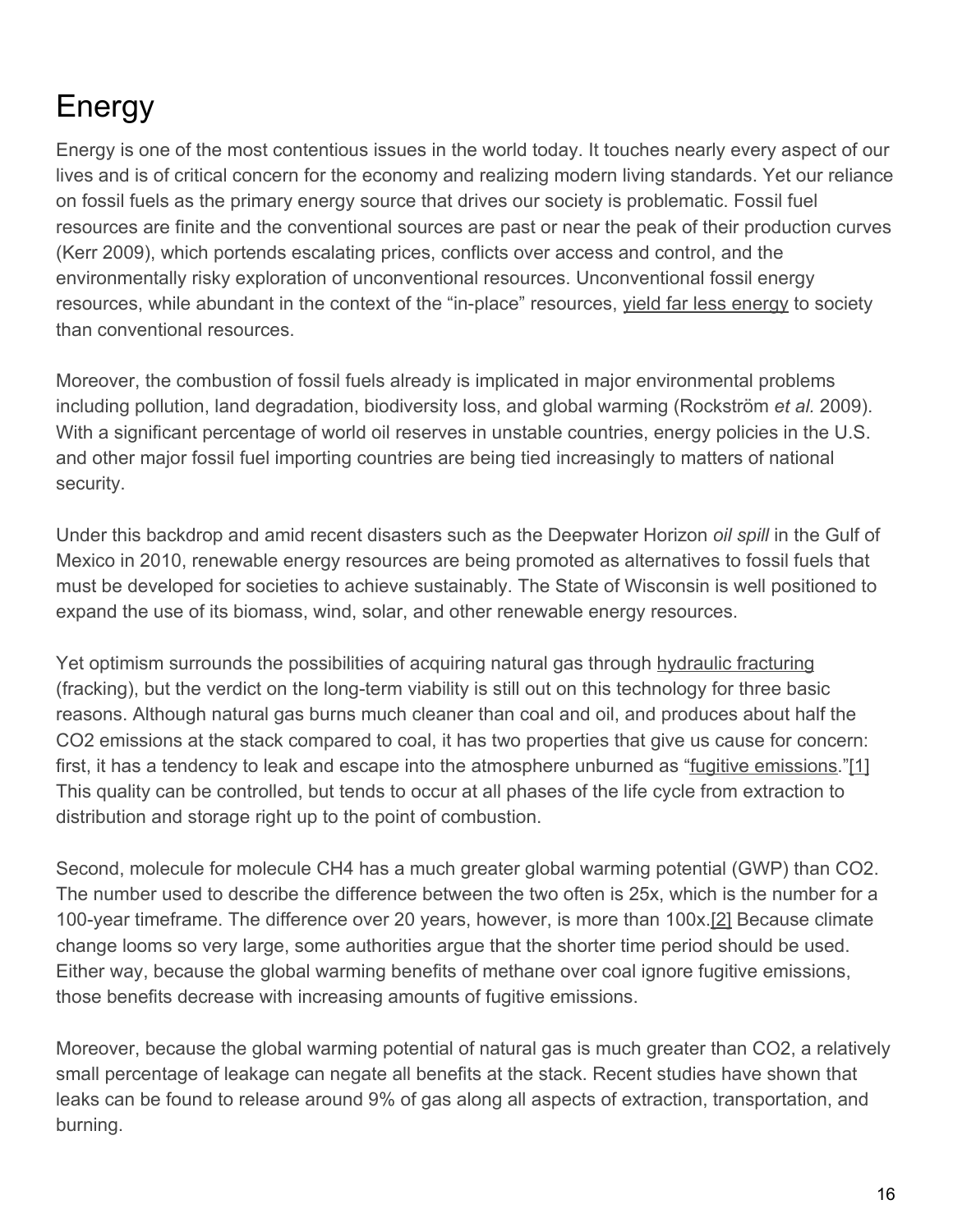Additionally, fracking's other environmental impacts including freshwater contamination, freshwater depletion, and [anthropogenic earthquakes](http://www.uwosh.edu/srd/index.php/references/keyword/HIQuakes) should be factored into the accounting as [negative](http://www.uwosh.edu/sustainability/understanding-sustainability/externalities) [externalities](http://www.uwosh.edu/sustainability/understanding-sustainability/externalities). Although campuses are not required to include such costs, it is not unreasonable to consider them and to make plans with them in mind.

# Energy Efficiency

It has been said the cheapest watts or therms are the ones you don't use. Although obvious, the importance of the statement is that investments in efficiencies typically pay for themselves in relatively shorter time periods than investments in renewable energy installations such as [wind](http://www.uwosh.edu/sustainability/understanding-sustainability/wind-energy) and [solar](http://www.uwosh.edu/sustainability/understanding-sustainability/solar).

We waste 69% of the electricity that we generate with fossil fuels through transmission losses and waste heat at power plants. In the transportation sector, we waste 75% of the potential work capacity of the fossil fuels to transport people.

# Since the Previous Plan

The campus electricity consumption is down by 5.75% from 2005. Campus energy audit data was reviewed resulting in the installment of classroom light sensors, consolidating building usage, and replacing incandescent bulbs with LED bulbs. These recommendations paired with the installation of green roofing, has reduced campus energy consumption. While many of the appliances purchased for the campus are Energy Star-rated, this is not an absolute. Other on-going efforts yet to be completed include permanently reducing light levels in hallways by 20%, conversion of pneumatic control systems to direct digital control, and the conversion of inefficient HVAC systems. Establishment of connected plug load guidelines and installation of a Thermal Ice Storage Facility have not been performed. Energy usage feedback and education to campus users was also not reported.

Campus use of fossil fuels for heating is down by 8% from levels in 2000, which does not meet the original goal of a 50% reduction from 2000 to 2012. After reviewing campus energy audit data, some improvements were made including replacement of old windows with high-efficiency double-pane windows and building consolidation during low-usage periods. Assessments were made in using an alternative biomass fuel source at the Campus Heating Plant. Installation of solar hot water heaters and secondary heating and cooling systems (not connected to the central unit) also contributed to the campus's reduction of energy consumed for heating. Feedback on energy usage data and education to the campus was not reported.

With the exception of a wind turbine installation, the campus has made great progress in pursuing the ambitious goal of becoming 100% independent of fossil fuel usage for electricity, heating and cooling. Energy analysis of the campus heating plant has been conducted as well as evaluation of the potential for pressure reducing steam turbines for electrical generation. Installation of a biomass electricity generation facility (the biodigester) has led to reduced energy consumption as well as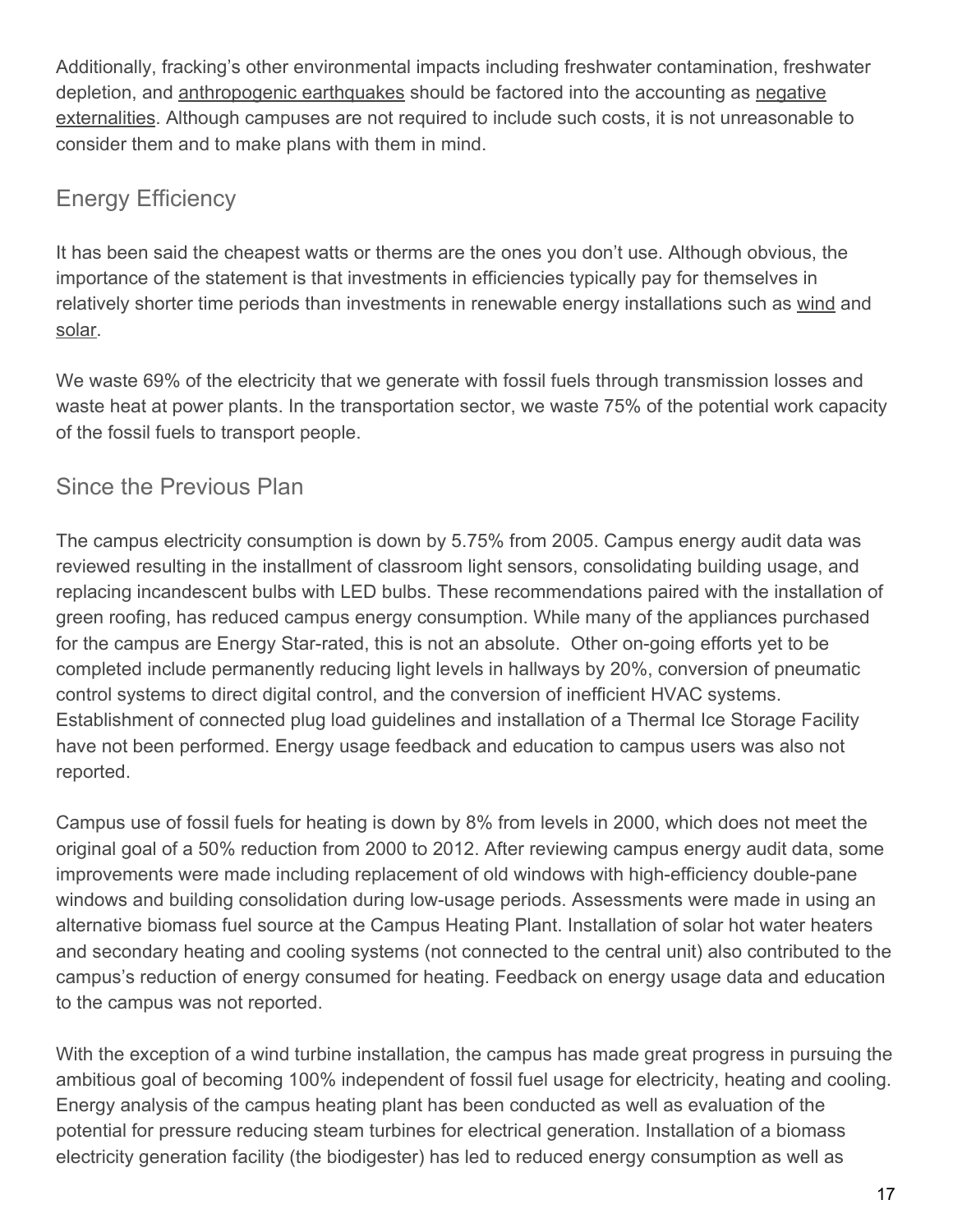installation of photovoltaic panels. The feasibility of installing biodiesel peak load shaving generators has also been studied. [Sustainability plan citations](http://www.uwosh.edu/srd/index.php/references/keyword/susplan)

# Energy Efficiency Goal[s](http://www.uwosh.edu/srd/index.php/references/keyword/susplan)

**[Objective: Reduce growth adjusted energy consumption by 20 % from the 2012 base](http://www.uwosh.edu/srd/index.php/references/keyword/susplan) [consumption level by 2019.](http://www.uwosh.edu/srd/index.php/references/keyword/susplan)**

#### **[Goals:](http://www.uwosh.edu/srd/index.php/references/keyword/susplan)**

**[Collect and disseminate data and information on campus energy use to enable better](http://www.uwosh.edu/srd/index.php/references/keyword/susplan) [assessment and increase awareness in the campus community.](http://www.uwosh.edu/srd/index.php/references/keyword/susplan)**

- [Install Johnson Controls Inc., Panoptic utility metering and management system to collect real](http://www.uwosh.edu/srd/index.php/references/keyword/susplan) [time data. Sub-meter energy intensive functions within facilities as budget permits. Provide](http://www.uwosh.edu/srd/index.php/references/keyword/susplan) [information on real time, on-site, renewable energy generation. Correct identified deficiencies](http://www.uwosh.edu/srd/index.php/references/keyword/susplan) [in system operations.](http://www.uwosh.edu/srd/index.php/references/keyword/susplan)
- [Perform advanced analysis of monthly consumption information for all utilities: electricity,](http://www.uwosh.edu/srd/index.php/references/keyword/susplan) [water, natural gas, steam, coal, gasoline, and diesel. Organize data on consumption by areas](http://www.uwosh.edu/srd/index.php/references/keyword/susplan) [such as academic, general and residences. Rank facilities by energy consumption per square](http://www.uwosh.edu/srd/index.php/references/keyword/susplan) [foot.](http://www.uwosh.edu/srd/index.php/references/keyword/susplan)
- [Install recently completed energy dashboard in the Reeve Memorial Union. Install electronic](http://www.uwosh.edu/srd/index.php/references/keyword/susplan) [energy displays in additional buildings, especially residence halls.](http://www.uwosh.edu/srd/index.php/references/keyword/susplan)
- [Identify a benchmarking tool to compare building energy use on campus with similar buildings](http://www.uwosh.edu/srd/index.php/references/keyword/susplan) [on other campuses \(such as U.S. EPA Energy Star rating system\) and establish benchmarking](http://www.uwosh.edu/srd/index.php/references/keyword/susplan) [goals](http://www.uwosh.edu/srd/index.php/references/keyword/susplan)
- [Publish \(in print and online\) a quarterly and annual energy consumption report with](http://www.uwosh.edu/srd/index.php/references/keyword/susplan) [comprehensive and summary data and ensure that the data are available for annual reporting](http://www.uwosh.edu/srd/index.php/references/keyword/susplan) [requirements including for the American College and University Presidents Climate](http://www.uwosh.edu/srd/index.php/references/keyword/susplan) [Commitment \(ACUPCC\).](http://www.uwosh.edu/srd/index.php/references/keyword/susplan)

#### **[Reduce energy consumption by establishing policies and educating the community about](http://www.uwosh.edu/srd/index.php/references/keyword/susplan) [standards that encourage behavior change.](http://www.uwosh.edu/srd/index.php/references/keyword/susplan)**

- [Update and disseminate campus-wide temperature, humidity, indoor air quality and lighting](http://www.uwosh.edu/srd/index.php/references/keyword/susplan) [standards.](http://www.uwosh.edu/srd/index.php/references/keyword/susplan)
- [Create educational materials explaining policies and conservation programs specifically](http://www.uwosh.edu/srd/index.php/references/keyword/susplan) [targeted to students, faculty and staff.](http://www.uwosh.edu/srd/index.php/references/keyword/susplan)
- [Develop and disseminate appropriate guidelines for the use of energy consuming office and](http://www.uwosh.edu/srd/index.php/references/keyword/susplan) [personal equipment and appliances such as refrigerators, coffee pots and space heaters.](http://www.uwosh.edu/srd/index.php/references/keyword/susplan)
- [Utilize existing policy and procedure documents such as the "Guide to the General Operating](http://www.uwosh.edu/srd/index.php/references/keyword/susplan) [Procedures" and "Green Office Certification" to help communicate with the Community.](http://www.uwosh.edu/srd/index.php/references/keyword/susplan)
- [Re-tool the Green Office program to optimize its effectiveness.](http://www.uwosh.edu/srd/index.php/references/keyword/susplan)
- [Continue to refine the](http://www.uwosh.edu/srd/index.php/references/keyword/susplan) [Sustainability Advisors program](http://www.uwosh.edu/sustainability/understanding-sustainability/campus-basics) [\(previously the Eco-Reps\) toward](http://www.uwosh.edu/srd/index.php/references/keyword/susplan) [behavior change for energy conservation. Produce educational information on how savings](http://www.uwosh.edu/srd/index.php/references/keyword/susplan)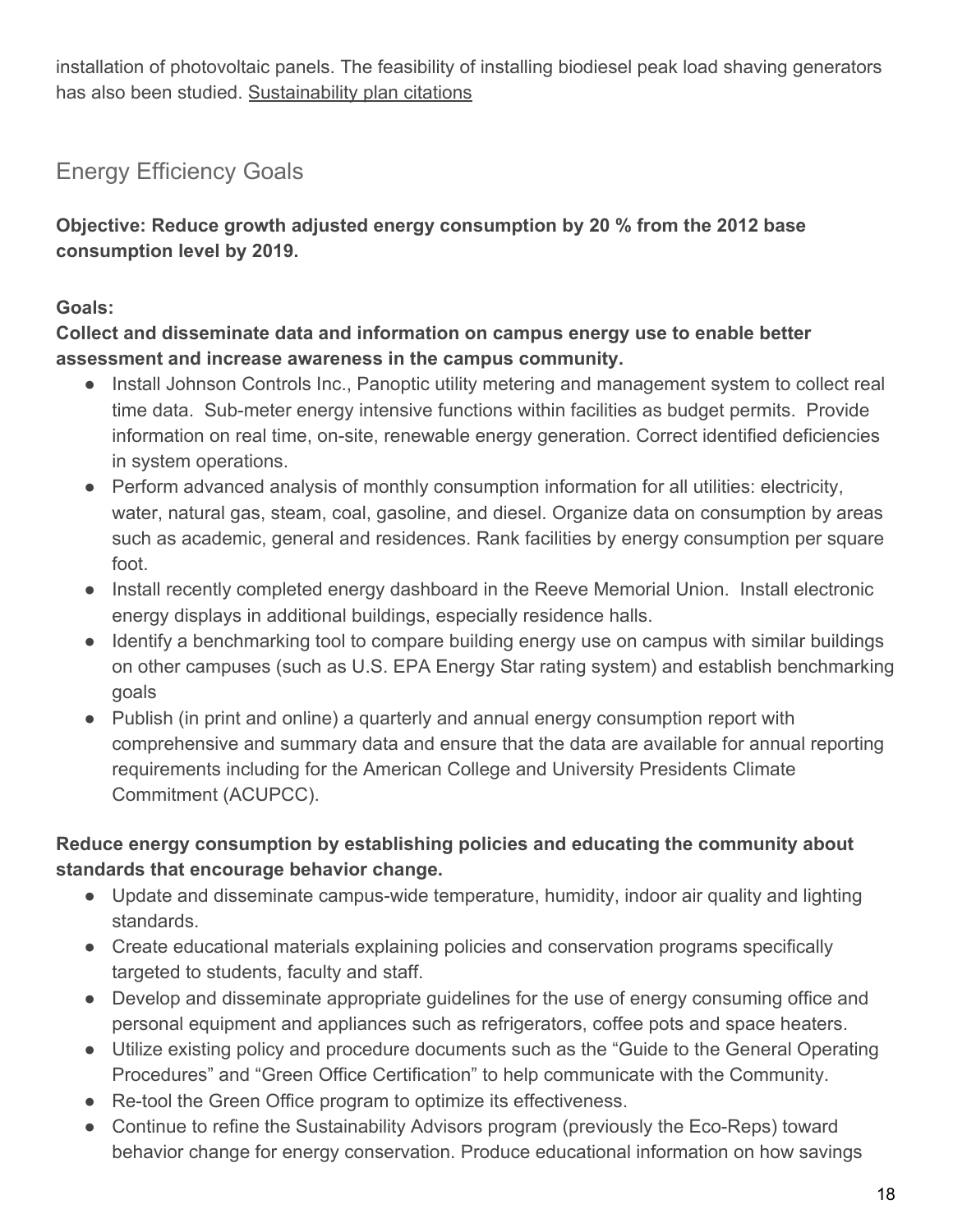[reductions not only benefit campus directly but also the degree to which energy savings,](http://www.uwosh.edu/srd/index.php/references/keyword/susplan) [especially of electricity have a "multiplier effect" due to the huge wastes in the upstream of](http://www.uwosh.edu/srd/index.php/references/keyword/susplan) [electricity production, which is estimated to about 69% in the U.S.](http://www.uwosh.edu/srd/index.php/references/keyword/susplan)

### **[Reduce energy consumption through the performance of renovations, upgrades and retrofits](http://www.uwosh.edu/srd/index.php/references/keyword/susplan) [to existing building inventory.](http://www.uwosh.edu/srd/index.php/references/keyword/susplan)**

- [Perform lighting retrofits of existing buildings. Particular attention should be focused on interior](http://www.uwosh.edu/srd/index.php/references/keyword/susplan) [LED/fluorescent tube replacement in drop ceiling systems. Perform retrofits when fixture costs](http://www.uwosh.edu/srd/index.php/references/keyword/susplan) [drop making economic sense while also meeting U.W. System energy payback requirements.](http://www.uwosh.edu/srd/index.php/references/keyword/susplan) [Also look at de-lamping opportunities and reduce lighting levels to minimum IES standards.](http://www.uwosh.edu/srd/index.php/references/keyword/susplan) [Install task lighting.](http://www.uwosh.edu/srd/index.php/references/keyword/susplan)
- [Perform HVAC retrofits as necessary to meet basic efficiency standards. Emphasis should be](http://www.uwosh.edu/srd/index.php/references/keyword/susplan) [given to the installation of variable air volume systems with direct digital controls and demand](http://www.uwosh.edu/srd/index.php/references/keyword/susplan) [control ventilation. Replace old, inefficient pumps and motors. Install variable frequency](http://www.uwosh.edu/srd/index.php/references/keyword/susplan) [drives where appropriate.](http://www.uwosh.edu/srd/index.php/references/keyword/susplan)
- [Examine the laboratory fume hood inventory for possible energy savings. Evaluate the need](http://www.uwosh.edu/srd/index.php/references/keyword/susplan) [for each hood and consider the elimination of all non-essential hoods. Evaluate the need for](http://www.uwosh.edu/srd/index.php/references/keyword/susplan) [ducted fume hoods in teaching laboratories and consider the replacement with ductless fume](http://www.uwosh.edu/srd/index.php/references/keyword/susplan) [hoods. Upgrade all ducted fume hoods with the latest variable air volume technologies.](http://www.uwosh.edu/srd/index.php/references/keyword/susplan)
- [Examine IT mainframe computer facility for energy saving HVAC retrofit potential. Upgrade](http://www.uwosh.edu/srd/index.php/references/keyword/susplan) [cooling systems to meet current cooling efficiency standards.](http://www.uwosh.edu/srd/index.php/references/keyword/susplan)

#### **[Coordinate efforts to reduce peak electrical demand energy use.](http://www.uwosh.edu/srd/index.php/references/keyword/susplan)**

- [Meet with representatives of the local electrical utility \(WPS\) to determine feasibility of initiating](http://www.uwosh.edu/srd/index.php/references/keyword/susplan) [demand control strategies during periods of high electrical demand. Proceed with demand](http://www.uwosh.edu/srd/index.php/references/keyword/susplan) [control strategies if feasible.](http://www.uwosh.edu/srd/index.php/references/keyword/susplan)
- [Explore opportunities for technological solutions such as thermal storage and on-site electrical](http://www.uwosh.edu/srd/index.php/references/keyword/susplan) [generation with fuel cells.](http://www.uwosh.edu/srd/index.php/references/keyword/susplan)

#### **[Encourage energy conservation practices with incentives.](http://www.uwosh.edu/srd/index.php/references/keyword/susplan)**

- [Establish a campus conservation award program.](http://www.uwosh.edu/srd/index.php/references/keyword/susplan)
- [Develop a method to assign the campus energy budget at the college, department or building](http://www.uwosh.edu/srd/index.php/references/keyword/susplan) [level to shift a portion of the responsibility for conservation to building users.](http://www.uwosh.edu/srd/index.php/references/keyword/susplan)
- [Reward departments or units for conservation efforts through energy savings.](http://www.uwosh.edu/srd/index.php/references/keyword/susplan)

# **[Maximize building operational energy efficiency](http://www.uwosh.edu/srd/index.php/references/keyword/susplan)**

- [Continue to actively manage the heating/cooling schedules for campus facilities utilizing the](http://www.uwosh.edu/srd/index.php/references/keyword/susplan) [Johnson Controls Metasys control system.](http://www.uwosh.edu/srd/index.php/references/keyword/susplan)
- [Continue to emphasize the scheduling of classes to the fewest buildings at any given time.](http://www.uwosh.edu/srd/index.php/references/keyword/susplan) [Pay particular attention to weekends and summer class scheduling.](http://www.uwosh.edu/srd/index.php/references/keyword/susplan)
- [Continue to utilize the Johnson Controls FPI continuous commissioning software to identify](http://www.uwosh.edu/srd/index.php/references/keyword/susplan) [and correct deficiencies in HVAC equipment operation.](http://www.uwosh.edu/srd/index.php/references/keyword/susplan)
- [Consider modifying chiller/re-heat requirements in summer to reduce overall energy](http://www.uwosh.edu/srd/index.php/references/keyword/susplan) [consumption.](http://www.uwosh.edu/srd/index.php/references/keyword/susplan)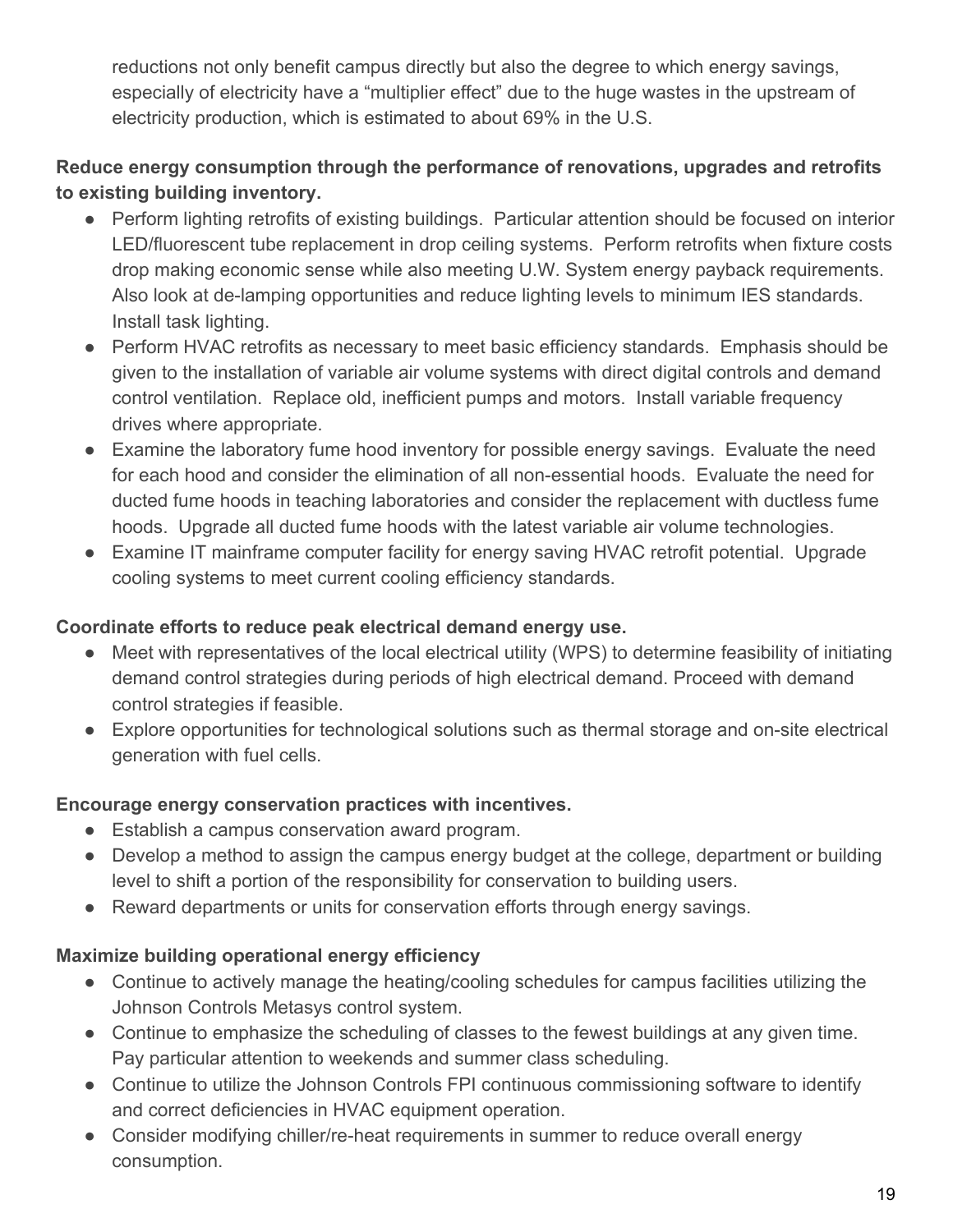# **[Objective: Reduce reliance on fossil CO2 emitting energy sources with renewable energy.](http://www.uwosh.edu/srd/index.php/references/keyword/susplan)**

# **[Goals:](http://www.uwosh.edu/srd/index.php/references/keyword/susplan) [Reduce the fossil CO2 emissions from the campus heating plant 30%, by 2019.](http://www.uwosh.edu/srd/index.php/references/keyword/susplan)**

- [In 2020, the heating plant is scheduled for a major renovation and upgrade. Investigate the](http://www.uwosh.edu/srd/index.php/references/keyword/susplan) [potential for including a biomass boiler to the portfolio of equipment that will provide heat to the](http://www.uwosh.edu/srd/index.php/references/keyword/susplan) [campus. Also consider the possibility of incorporating a co-generation capability to the](http://www.uwosh.edu/srd/index.php/references/keyword/susplan) [upgraded facility.](http://www.uwosh.edu/srd/index.php/references/keyword/susplan)
- [Consider the implementation of geo-thermal heating and cooling to all future new construction](http://www.uwosh.edu/srd/index.php/references/keyword/susplan) [and major renovation projects. Particular attention should be given to the installation of](http://www.uwosh.edu/srd/index.php/references/keyword/susplan) [innovative hybrid geo-thermal systems that accommodate partial loads of facilities.](http://www.uwosh.edu/srd/index.php/references/keyword/susplan)
- [Continue to provide annual maintenance to repair steam traps and damaged steam line](http://www.uwosh.edu/srd/index.php/references/keyword/susplan) [insulation.](http://www.uwosh.edu/srd/index.php/references/keyword/susplan)
- [Pursue all other opportunities to make the heating plant more energy efficient.](http://www.uwosh.edu/srd/index.php/references/keyword/susplan)
- [Investigate the possibility of building a second biodigester to produce methane that could be](http://www.uwosh.edu/srd/index.php/references/keyword/susplan) [added to the fuel mix of the heating plant.](http://www.uwosh.edu/srd/index.php/references/keyword/susplan)
- [Incorporate](http://www.uwosh.edu/srd/index.php/references/keyword/susplan) [Passive House](http://en.wikipedia.org/wiki/Passive_house) [Standards for passive solar design into future designs to the extent](http://www.uwosh.edu/srd/index.php/references/keyword/susplan) [possible, especially with regards to insulation standards.](http://www.uwosh.edu/srd/index.php/references/keyword/susplan)

#### **[Reduce the CO2 emissions/energy consumption from the campus central chiller plant.](http://www.uwosh.edu/srd/index.php/references/keyword/susplan)**

- [Consider the installation of](http://www.uwosh.edu/srd/index.php/references/keyword/susplan) [thermal ice storage](http://en.wikipedia.org/wiki/Thermal_energy_storage#Ice-based_technology) [technology, either at the central plant or at](http://www.uwosh.edu/srd/index.php/references/keyword/susplan) [individual building sites.](http://www.uwosh.edu/srd/index.php/references/keyword/susplan)
- [Continue to provide annual maintenance to ensure the highest level of operation efficiency of](http://www.uwosh.edu/srd/index.php/references/keyword/susplan) [equipment.](http://www.uwosh.edu/srd/index.php/references/keyword/susplan)
- [Consider the installation of absorption chillers as appropriate.](http://www.uwosh.edu/srd/index.php/references/keyword/susplan)
- [Consider the modification of summer work/teaching schedules to start and end earlier in the](http://www.uwosh.edu/srd/index.php/references/keyword/susplan) [day so as to avoid high cooling loads in late afternoon.](http://www.uwosh.edu/srd/index.php/references/keyword/susplan)

#### **[Increase on-site renewable energy based production to meet 40% of campus energy demand](http://www.uwosh.edu/srd/index.php/references/keyword/susplan) [by 2020](http://www.uwosh.edu/srd/index.php/references/keyword/susplan)**[.](http://www.uwosh.edu/srd/index.php/references/keyword/susplan)

- [Monitor and pursue all federal, state, local and campus incentives/grants for renewable energy](http://www.uwosh.edu/srd/index.php/references/keyword/susplan) [opportunities.](http://www.uwosh.edu/srd/index.php/references/keyword/susplan)
- [Identify facilities suitable for roof mounted, fixed, solar photovoltaic installations.](http://www.uwosh.edu/srd/index.php/references/keyword/susplan)
- [Identify parking lots and other sites suitable for pole mounted, solar photovoltaic, tracking](http://www.uwosh.edu/srd/index.php/references/keyword/susplan) [systems.](http://www.uwosh.edu/srd/index.php/references/keyword/susplan)
- [Identify sites suitable for small wind turbine installations.](http://www.uwosh.edu/srd/index.php/references/keyword/susplan)
- [Identify facilities suitable for the installation of fuel cell technology.](http://www.uwosh.edu/srd/index.php/references/keyword/susplan)
- [Install systems as funds become available.](http://www.uwosh.edu/srd/index.php/references/keyword/susplan)
- [Identify facilities suitable for the installation of solar thermal technology.](http://www.uwosh.edu/srd/index.php/references/keyword/susplan)

#### **[Increase the purchase of off-site renewable energy.](http://www.uwosh.edu/srd/index.php/references/keyword/susplan)**

● [Increase the purchase of off-site renewable energy \(currently 23%\) to 35% by 2019.](http://www.uwosh.edu/srd/index.php/references/keyword/susplan)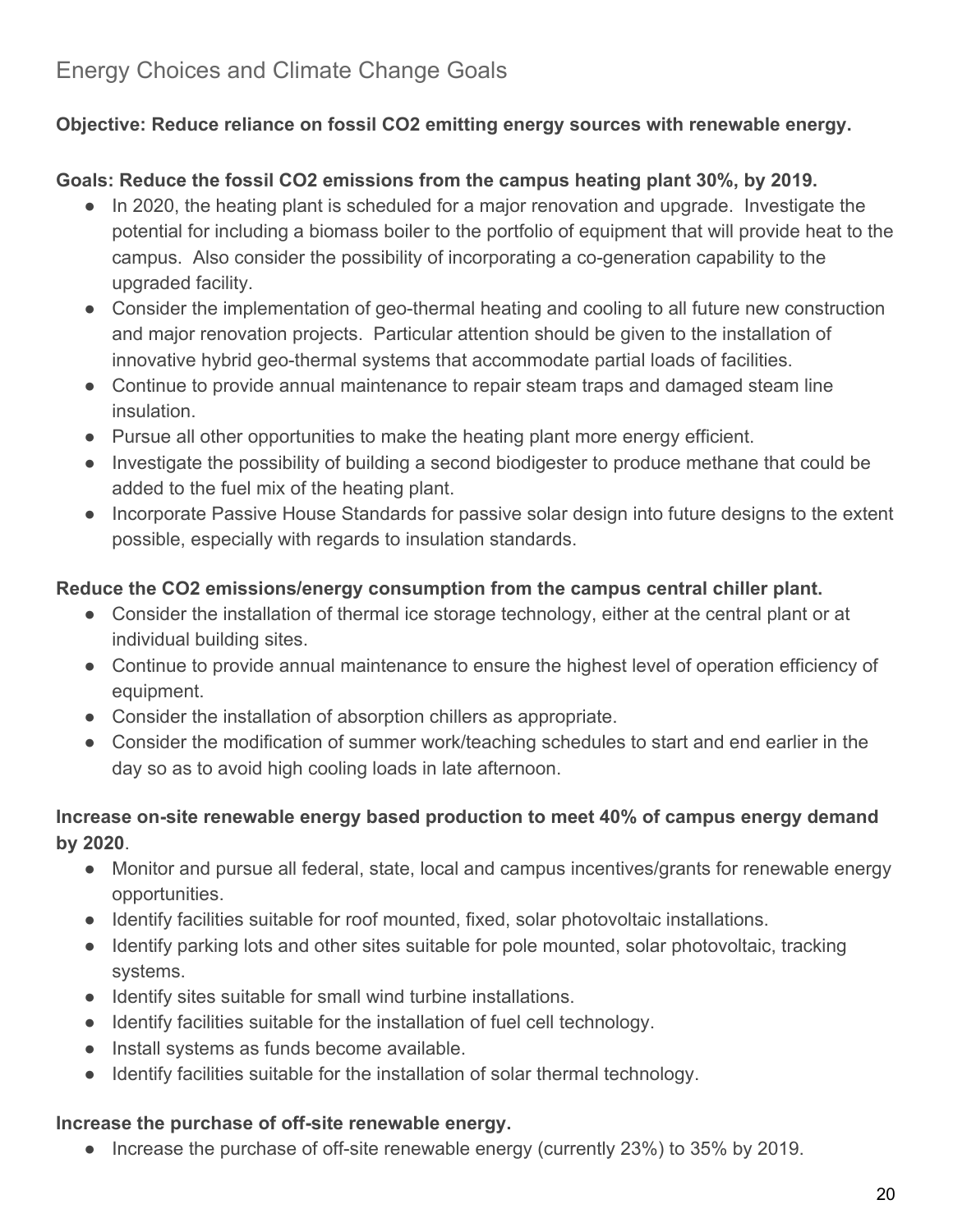- [Explore the further potential for off-site development of large scale renewable energy](http://www.uwosh.edu/srd/index.php/references/keyword/susplan) [generation through public-private partnerships such as is currently being pursued with](http://www.uwosh.edu/srd/index.php/references/keyword/susplan) [bio-digester development](http://www.uwosh.edu/biodigester)[.](http://www.uwosh.edu/srd/index.php/references/keyword/susplan)
- [Consider such installations for the production of gas for use in the heating plant.](http://www.uwosh.edu/srd/index.php/references/keyword/susplan)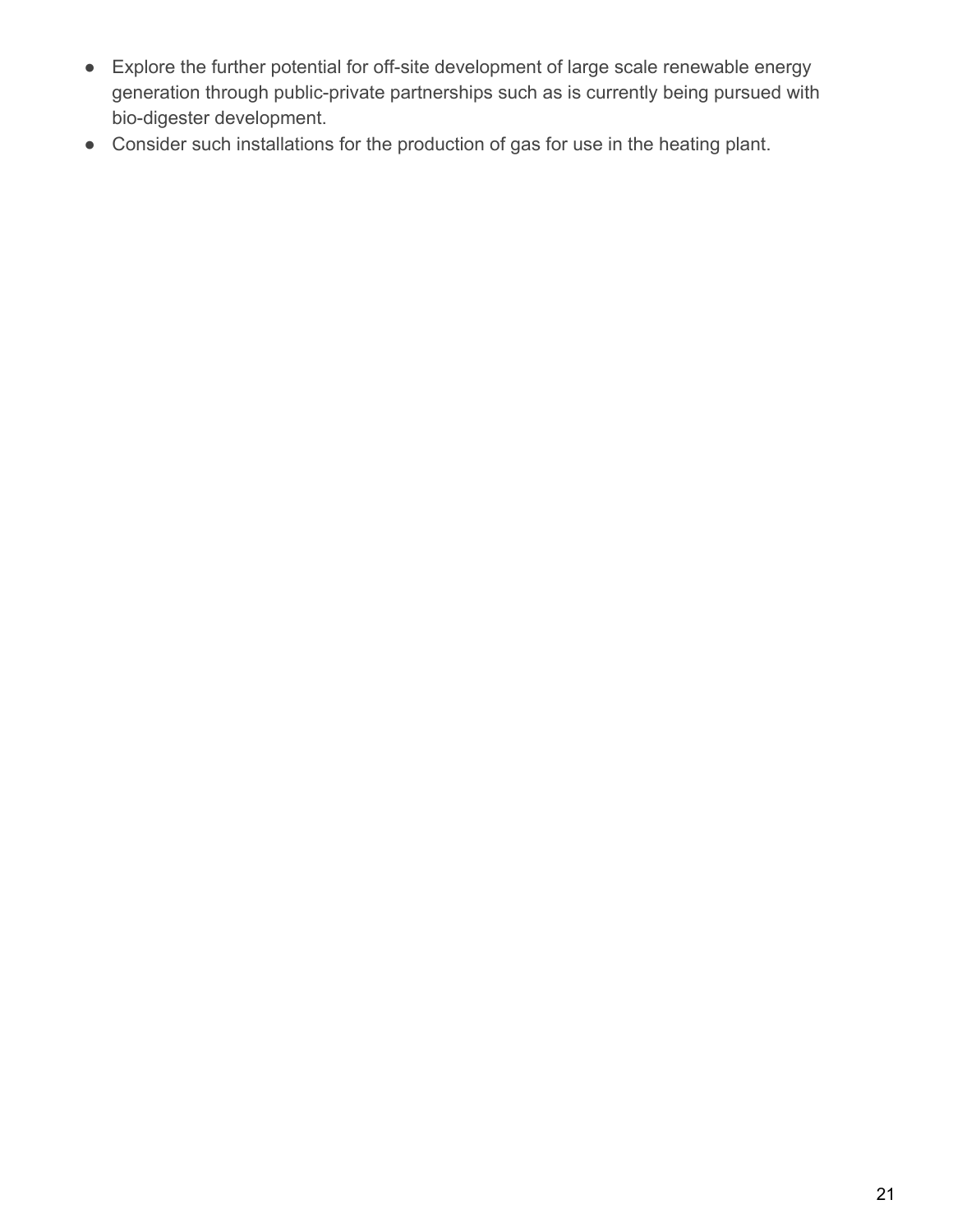# <span id="page-22-0"></span>Environmental Health & Safety

With more than 13,000 students, faculty and staff at UW Oshkosh, not to mention numerous visitors and community members that utilize the campus in some way; maintaining a healthy environment can seem difficult. The health of the campus community is extremely important at UW Oshkosh, and human health is directly related to the health of the environment. Broadly speaking, human health and environmental health are related in numerous ways; keeping the air and watershed free from pollutants is extremely important not only for human health, but for reducing our impacts on the the environment.

Human health is also impacted by our exposure to chemicals and cleaning products, as well as other potentially-hazardous substances. The university takes a serious stand on the use and disposal of hazardous materials to ensure proper handling and safety when working with these kinds of materials.

Another important aspect of this is what the general population may think of when someone mentions the word "health". The Student Health Center offers a wide variety of services to ensure that students are healthy and informed about staying healthy. For employees, good health is also encouraged, and the university emphasizes the importance of healthy communities through healthy habits and exercise. Some programs are offered to faculty and staff to keep those working at UW Oshkosh, happy and healthy.

Furthermore, safety is also primary concern across campus. A dedicated team addresses risk assessment and safety on campus and deals with highlighted issues. The university police work hard on day-to-day issues to ensure that the campus remains a safe place to work, learn, and live. It is through great communication that health and safety can be achieved for everyone at UW-Oshkosh and working towards this goal will lead to promoting a healthier community and a healthier City of Oshkosh. [Sustainability plan citations](http://www.uwosh.edu/srd/index.php/references/keyword/susplan)

# Environmental Health and Safety Goals

**Objective:** To ensure that practices regarding campus health and safety are compliant with the best and most recent standards.

**Goals:**

- Ensure that training for hazardous waste and biohazard waste is performed regularly and properly
- Develop a better inventory of chemicals across campus (use "the cloud" system).
- Assess and address adequate sharps containers in bathrooms/sporting events
- Promote Health/Risk assessments for all employees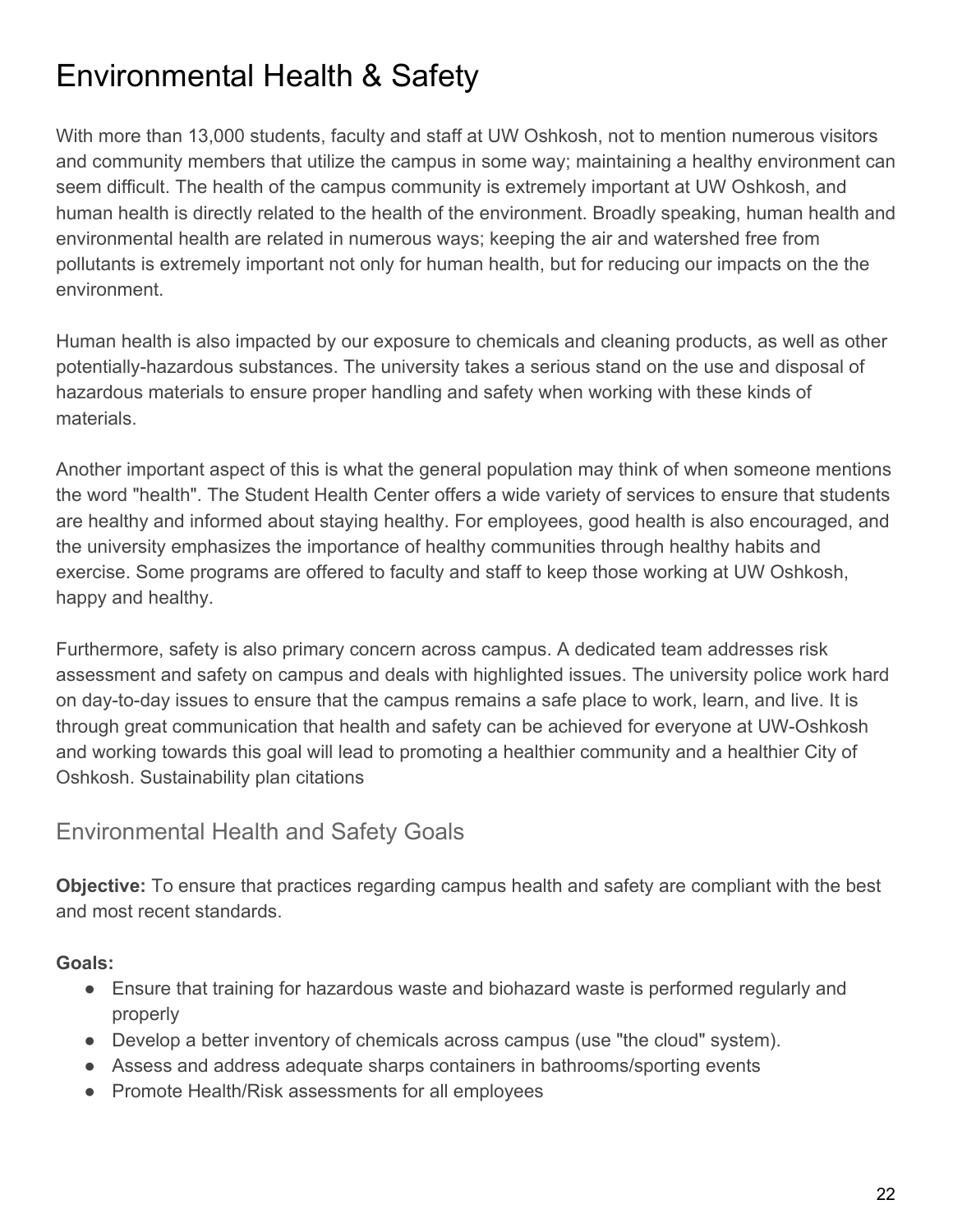- Develop a better reporting process for accidents and hazards (potentially using some kind of app or social media). Ensure better follow-up on accident reporting and prevention. (Risk Management Team collaboration)
- Partner with Ignite, a student organization, to promote healthy choices and educate the campus about tobacco use.
- Look into the use of ductless fume hoods and the appropriateness of their implementation
- Increase the number of students with health insurance (estimated 30-35% uninsured)
- Promote the Family Planning Waiver (for females: women's health needs, reducing unplanned pregnancies, for males: STD testing)
- Assess and address the UW-Oshkosh shooting range in the basement of Polk (Pb) ammunition/problems associated with cleanup and disposal)
- Partner with the City of Oshkosh to establish an on-campus "Drug Drop" for the campus community to properly dispose of medications, drugs, etc.
- Increase awareness of counseling and mental health advocacy on campus
- Increase the number of flu shots given
- Increase students awareness and utilization of the "health advocates" on campus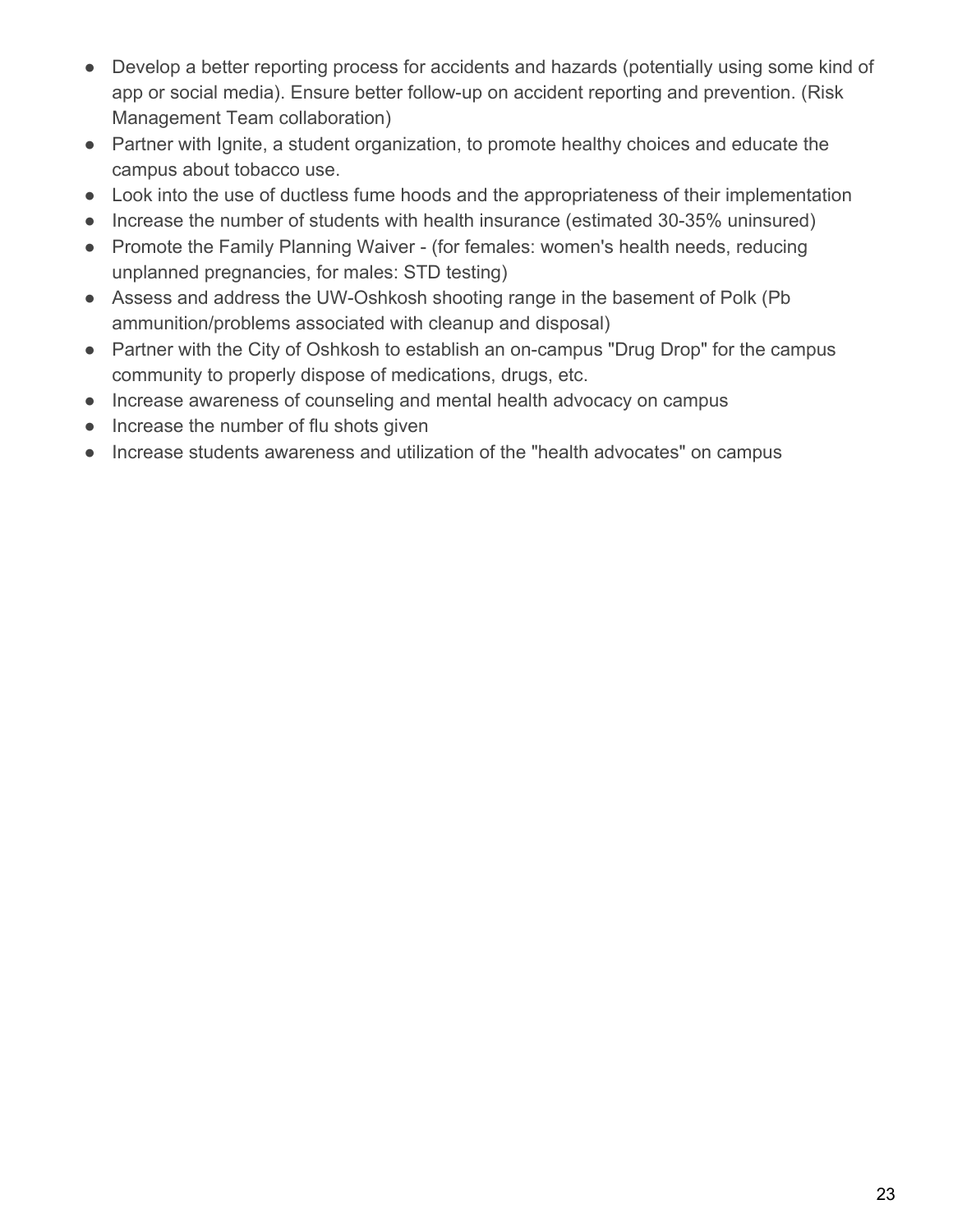# <span id="page-24-0"></span>Food Systems

Stating that food is critical to life is obvious, but underscoring the importance of food to quality lives and to sustainability is essential, especially on a college campus where learning takes place in all settings both in and out of the classroom. Food, of course, provides nourishment, but it is much more than that when talking about sustainability. It touches all facets of the complex Earth system and occupies a unique place in our lives as a cultural symbol.

Food on campuses including UWO, like food in society in general is highly industrialized, unhealthy in part, and derived in a system that is mostly unsustainable with large inputs of fossil fuels and connections to land degradation and pollution, among other maladies.<sup>2</sup> Figure 2 depicts the heavy hand that fossil fuels have in food in the United States. For every food calorie we consume, 10 calories of fossil fuel based energy is also consumed in the production, distribution and disposal of that food.

# Since the Previous Plan

Through its declaration as a Fair Trade campus and other Dining Services decisions, UW Oshkosh has made great strides in reducing its environmental impact and has demonstrated a commitment to social responsibility. Successes include implementing meatless options at all food locations in Blackhawk Commons throughout the week. Many of the foods served on campus are declared to be of local origin -- from Wisconsin and neighboring states. With the opening of the university's dry anaerobic biodigester on the west side of campus, Dining Services now diverts most of its organic waste from landfills. The digester produces biogas for electricity generation and thermal heat. At present the digester generates approximately 8% of UWO's electricity needs. The digestate is turned into compost.

Blackhawk Commons also features cage free whole eggs, local milk, organic cheese and coffee, and Fair Trade coffee. Eliminating food trays from dining reduced food waste by 17 percent. Energy Star rated electrical equipment has reduced energy use by 20 percent and a trash compactor reduces the frequency of waste pick up, thereby reducing embodied energy and tipping fees in downstream operations. The 24 rooftop solar thermal panels produce more than 1,800 therms to heat water for the kitchen. Reeve Union vendors sell Fair Trade coffee and chocolate in addition to handcrafts and jewelry.

The current food service provider, Sodexo, is an important partner in developing sustainable food systems on campus. Its recent announcement that it has partnered with the "Real Food Challenge" to advance sustainable food systems on campuses across the country is welcomed news at UWO. The

<sup>&</sup>lt;sup>2</sup> These issues are complex and interconnected. For a range of materials that cover the industrial nature of food, health aspects, and food systems sustainability in general, see: Goody 1997, Moss 2013, Pfeiffer 2006, Pollan 2001, Pollan 2007a, Schecter *et al.* 2010, Schlosser 2002, and Warner 2013.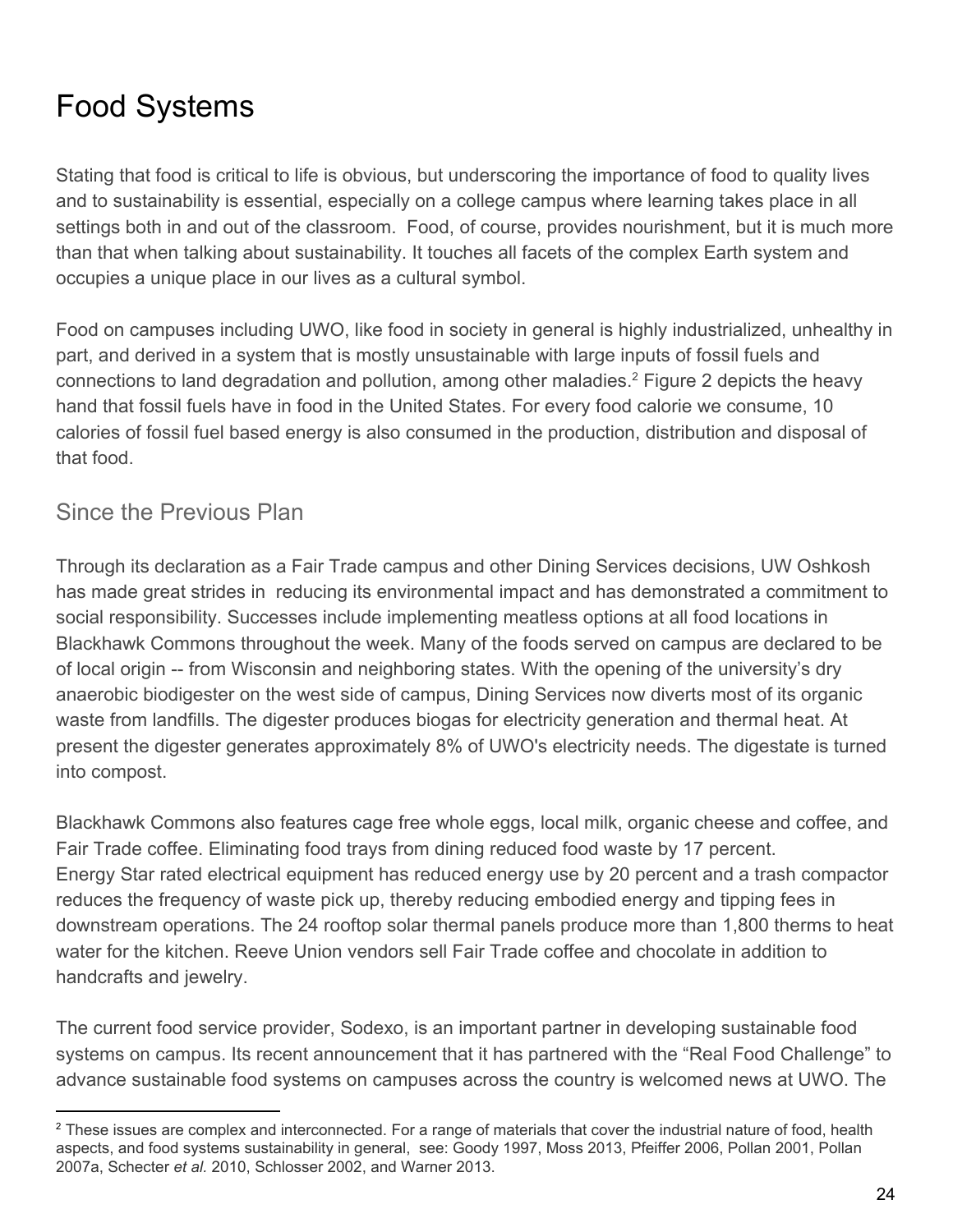Real Food Challenge is a program initiated by students that calls for 20% real food by 2020 in member campuses. UWO has begun the internal process to establish an RFC chapter. As with purchasing, the upstream and downstream operations of dining services will be increasingly evaluated for embodied energy and lifecycle costs. [Sustainability plan citations](http://www.uwosh.edu/srd/index.php/references/keyword/susplan)

# Food Systems Goals

**Objectives:** Move campus to a food system that provides nutritious and healthy foods that are produced, delivered, prepared, and post processed in socially just and environmentally sound ways. Become a "Real Food" campus to achieve or exceed the goal of 20% real food by 2020, and will strive to do its part in helping UWO become a zero organic waste campus also by 2020.

# **Goals:**

# **Food Production**

- Initiate a campus gardens program to grow herbs and other cost effective foods for campus dining facilities. Herbs are often a good choice because many are expensive to procure through venders due to short shelf lives and are easy to grow. Examples include basil, cilantro, oregano, and parsley. Other foods may include garlic, greens, late-season crops and crops with long shelf lives like squash.
- Greenhouse to produce food for campus
- Consider rooftop gardens for the dual purpose of managing stormwater and growing edible plants
- Involve a variety of student organizations, classes, and others who are interested to make it a campus-wide initiative
- Consider planting and landscaping using [Permaculture techniques](http://www.uwosh.edu/sustainability/understanding-sustainability/permaculture) on campus that stack functions by creating food forests (trees, shrubs, herbs, and other perennial edible/medicinal plants) and serve to educate and feed students in the process

# **Food Supply**

- Engage in farmer's markets off and possibly on campus that promote locally-grown foods
- Identify and secure cage-free liquid eggs to compliment the cage-free whole eggs that we now purchase
- Source food as local, organic, and [Fair Trade](http://www.uwosh.edu/sustainability/understanding-sustainability/fair-trade) as possible
- Increase local, vegan, organic, and Fair Trade options
- Source products (*e.g.,* cans and plastic containers) that are free of [bisphenol-A and other](http://www.uwosh.edu/sustainability/understanding-sustainability/bpa-and-other-hormone-disruptors) [known endocrine disruptorsa](http://www.uwosh.edu/sustainability/understanding-sustainability/bpa-and-other-hormone-disruptors)s possible. Prioritize BPA-free cans
- Evaluate source of palm oils and soy products to avoid those associated with tropical deforestation
- Evaluate sources of shrimp to avoid products associated with mangrove destruction in the tropics
- Healthy foods only to be served with a focus on low/healthy fat, non-processed, vegan, organic, as well as sustainably sourced products
- Source pork products from pork raised free of gestational crates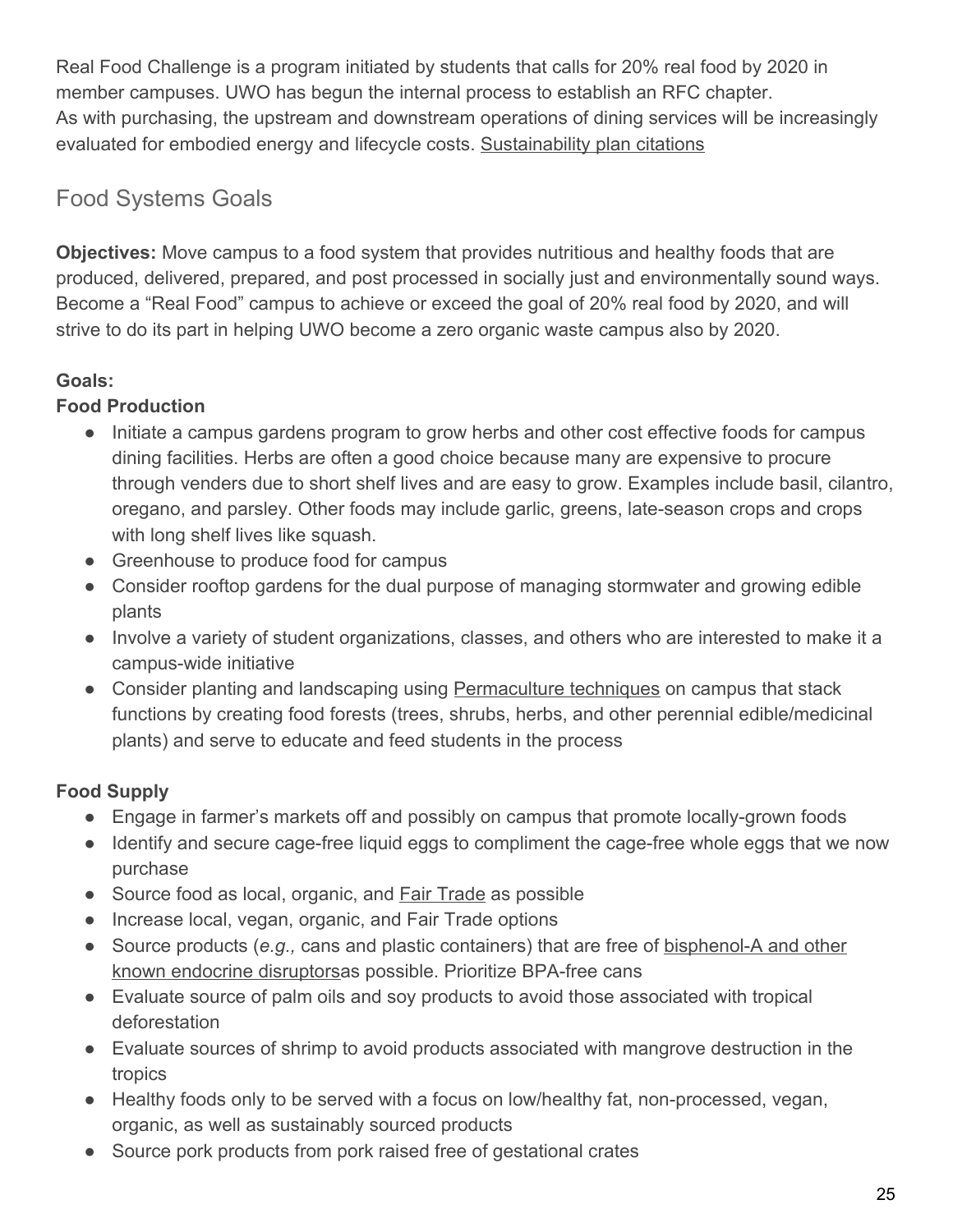● Explore the value of prioritizing/requesting products containing cellophane instead of petroleum based plastics

### **Food Operations**

- Restart "Feed the Beast" to encourage the diversion of all organic wastes from dining and facilities to the biodigester. Initiate the effort with a campaign to divert all pizza boxes from res halls to the digester
- Expand the use of reusable and biodegradable to-go containers and eating utensils
- When reusable options don't work, Dining Services should try to use biodegradable convenience products, such as napkins, eating utensils, beverage containers, etc.
- Increase energy conservation: lighting, equipment, HVAC, condense operations where possible
- Recycle or reuse all waste from dining services: biodigester for compostable waste, recycle all cardboard, paper, plastic, metal, glass, recycle all equipment appropriately or re-use
- [Biodiesel production](http://www.uwosh.edu/sustainability/understanding-sustainability/biodiesel) or other on-campus alternative of used fryer oil, use biodiesel in campus vehicles and equipment
- Green certified chemicals for cleaning, increase from 10% annual purchase
- Separate production/storage area in Board Dining to address allergy issues such as a gluten free zone, and should address as many allergies as possible

# **Education/Collaboration**

- Develop a "local food" day in Board Dining with educational materials on the value of local food procurement
- Expand dining program to include more vegetarian options and fewer meat options throughout the week and promote the values of meatless dining.
- Use the "Fair Trade Fridays" program to educate the community on the merits of Fair Trade products
- Work with food service provider to increase and improve sustainable dining programs
- Create a forum/event for faculty, students, area farmers, food suppliers, and community members to discuss sustainability in the context of food and build partnerships
- With the Real Food Challenge in mind, practice transparency and provide students with more information so they know where their food is coming from, what is in it, how it is grown/raised, the value of Fair Trade and other certified food products, and the quality of the nutrients, which may include: posters/signs, food labels, pamphlets, videos, and messages through electronic social media
- Encourage stakeholder input through suggestions boxes and emails to [food@uwosh.edu](mailto:food@uwosh.edu) and sustainuwo@uwosh.edu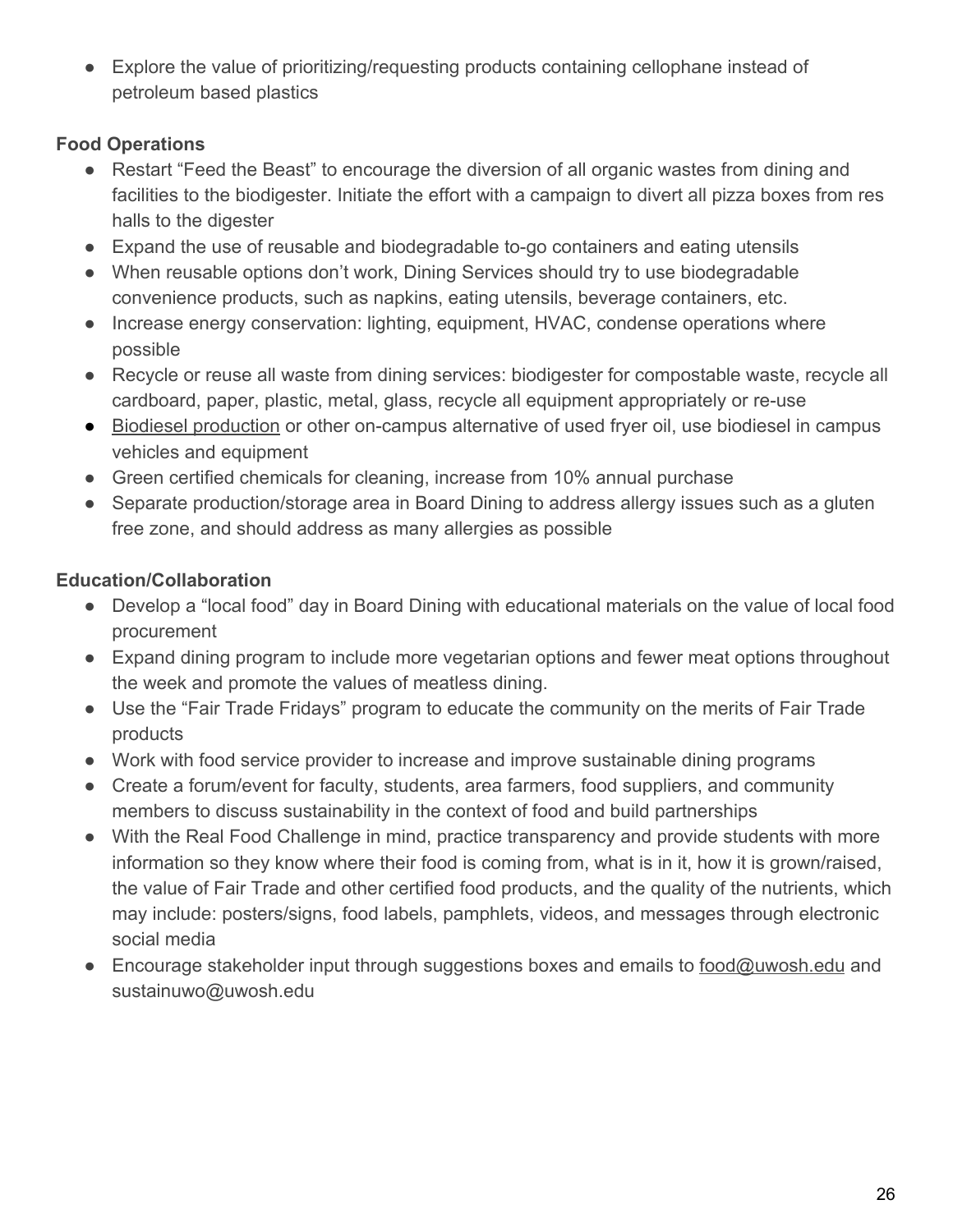# <span id="page-27-0"></span>Grounds and Custodial Maintenance

Sustainable landscape management poses numerous challenges on most college campuses for a variety of reasons including cultural factors that favor weed-free manicured lawns and the relative ease of maintaining turf areas compared to alternative landscapes. The University of Wisconsin Oshkosh sits on along the Fox River and covers approximately 170 acres of land. Reducing the impacts on the Fox River and on human health is a priority for the campus. In the warmer months, turf and plantings maintenance takes priority to provide an aesthetically pleasing landscape for students, faculty, staff, and visitors.

In the colder months, snow removal, salt and sand application dominate grounds maintenance duties to ensure safe travel whether walking, biking, or driving through campus. All of these present the UW Oshkosh grounds crew with challenges to keeping these practices as sustainable as possible for the campus, which has made a serious commitment to sustainability.

Similarly challenging is maintenance of clean buildings. For a campus that is committed to sustainability, procuring environmentally-friendly cleaning products that achieve the highest level of cleanliness is a top priority. These products should not be hazardous, but also must keep the surfaces clean, an important matter when considering the health of roughly 15,000 people as they move about the different buildings on campus. A balance between cleanliness and reducing negative environmental impact should be sought.

# Since the Previous Plan

The campus' efforts to ensure sustainable grounds maintenance have greatly increased over the past five years. Many recommendations have been completed including increasing the number of permanent plantings as well as using native plants. Rain garden areas have been established to reduce effect of storm water runoff and salt has been partially replaced with sand during the winter months for slippery conditions. Composting in general has also increased. Recommendations that have not been completed include the construction of a greenhouse facility for plant propagation, installation of drip irrigation, and testing environmentally safe herbicides and other lawn chemicals. [Sustainability plan citations](http://www.uwosh.edu/srd/index.php/references/keyword/susplan)

# Grounds Goals

**Objectives:** Develop and manage a unique landscape that stresses sustainability, functional "working" grounds, safety, and aesthetics.

#### **Goals:**

**Develop a master campus landscape plan.**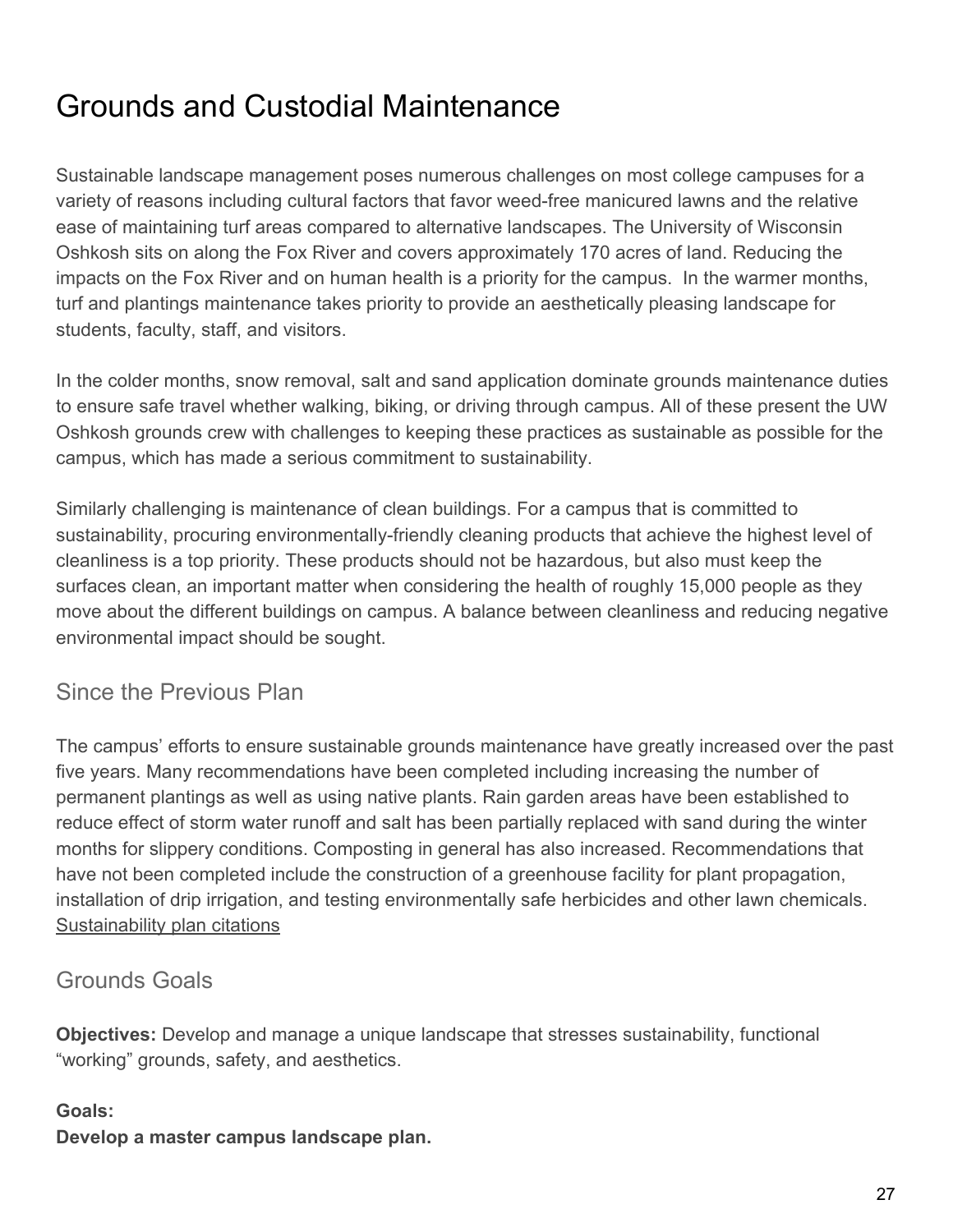● Form a working group to draft a sustainable campus master landscape plan and gain approval

#### **Develop a campus landscape management plan that relies on sustainability best practices.**

● Form a working group to draft a sustainable campus landscape management plan and gain approval

#### **Install landscaping materials in accordance with the master plan.**

- Maximize the use of locally sourced, native plant material that is well suited for the local environment. Such plant material will require less fertilizer, irrigation, or pesticide. Emphasis should be placed upon perennials rather than annuals
- Utilize the widest genetic base among individual species
- Eliminate existing invasive exotic species
- Include endangered, rare species to the extent possible
- Include useful plants (*e.g.,* pest deterrents, nitrogen-fixing plants, edibles and medicinals) for pedagogical and practical purposes
- Reduce turf area and monocultures in favor of diverse native ground covers, tree canopies, prairies, understory trees and shrubbery
- Maintain and update the campus tree inventory on an annual basis. Continue to participate in Tree Campus U.S.A.
- Dedicate a significant portion of campus to fruit and vegetable production
- Consider a sugar maple stand along the river
- Integrate [Permaculture](http://www.uwosh.edu/sustainability/resources/teaching-resources/understanding-sustainability-1/permaculture) thinking into grounds maintenance that focuses on biomimicry and ecological restoration - to include planting food, medicine, and other species that benefit insects, act as nitrogen fixers, provide habitat, and increase [biodiversity](http://www.uwosh.edu/sustainability/resources/teaching-resources/understanding-sustainability-1/biodiversity-loss) and learning opportunities
- Create signage that provides students, staff, and visitors with opportunities to learn about plant species(uses, functions, details, etc.), as well as planting purposes

#### **Create or enhance wildlife habitat locations on campus.**

- Create more natural prairie areas such as exist near the Rec and Wellness Center and the Halsey Science Building, allowing for aesthetic considerations (*e.g.*, more flowering plants) in some landscape designs
- Expand woodland plantings to provide more habitat suitable for woodland species
- Enhance wildlife habitat by providing artificial structures, such as bat and bird houses, beehives, and artificial water basins as appropriate and permissible

#### **Reduce the quantity and impact of harmful, chemical based, landscaping maintenance products and techniques**

- Use organic fertilizers to the maximum extent possible. The grounds shop already owns equipment necessary to make compost tea organic fertilizer
- Incorporate integrated pest management practices to deal with seasonal pests
- Work to minimize or eliminate toxic chemicals from landscape management
- Reduce the use of salt based "ice melt" from sidewalks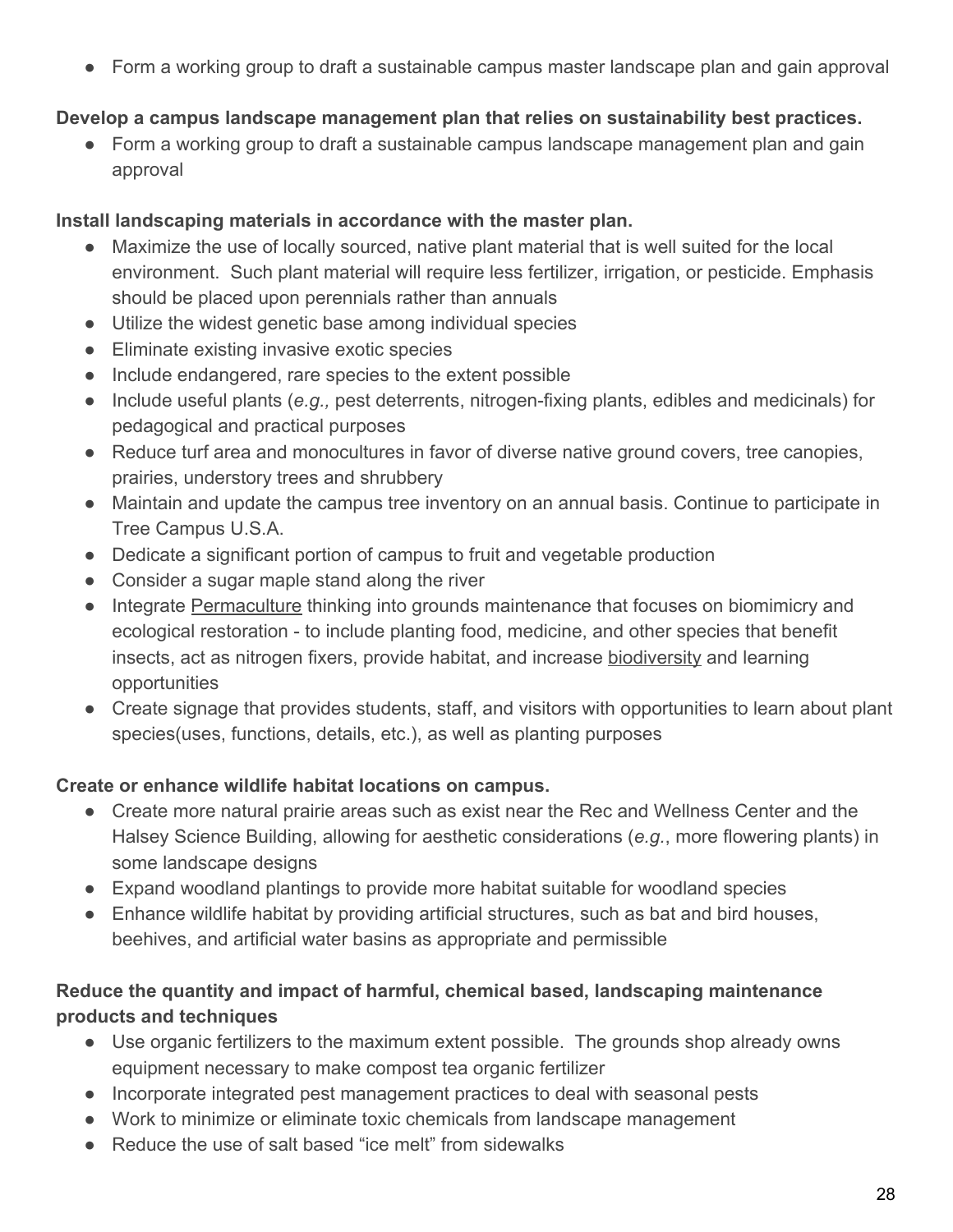- Work with the biodigester and University partners to use created compost on university grounds
- Reduce the area under turf that must be mowed with gasoline powered lawn maintenance equipment

# Custodial Maintenance Goals

**Objective:** Clean buildings and handle pests using sustainable "Best Practices".

#### **Goals:**

#### **Clean facilities in an environmentally sound manner.**

- Utilize Green Seal certified cleaning products throughout campus.
- Replace worn out vacuum cleaners with HEPA filter upright vacuums.
- Utilize microfiber cloths that can be laundered as needed.

#### **Handle indoor pests in an environmentally sound manner.**

● Incorporate integrated pest management practices to deal with indoor pests.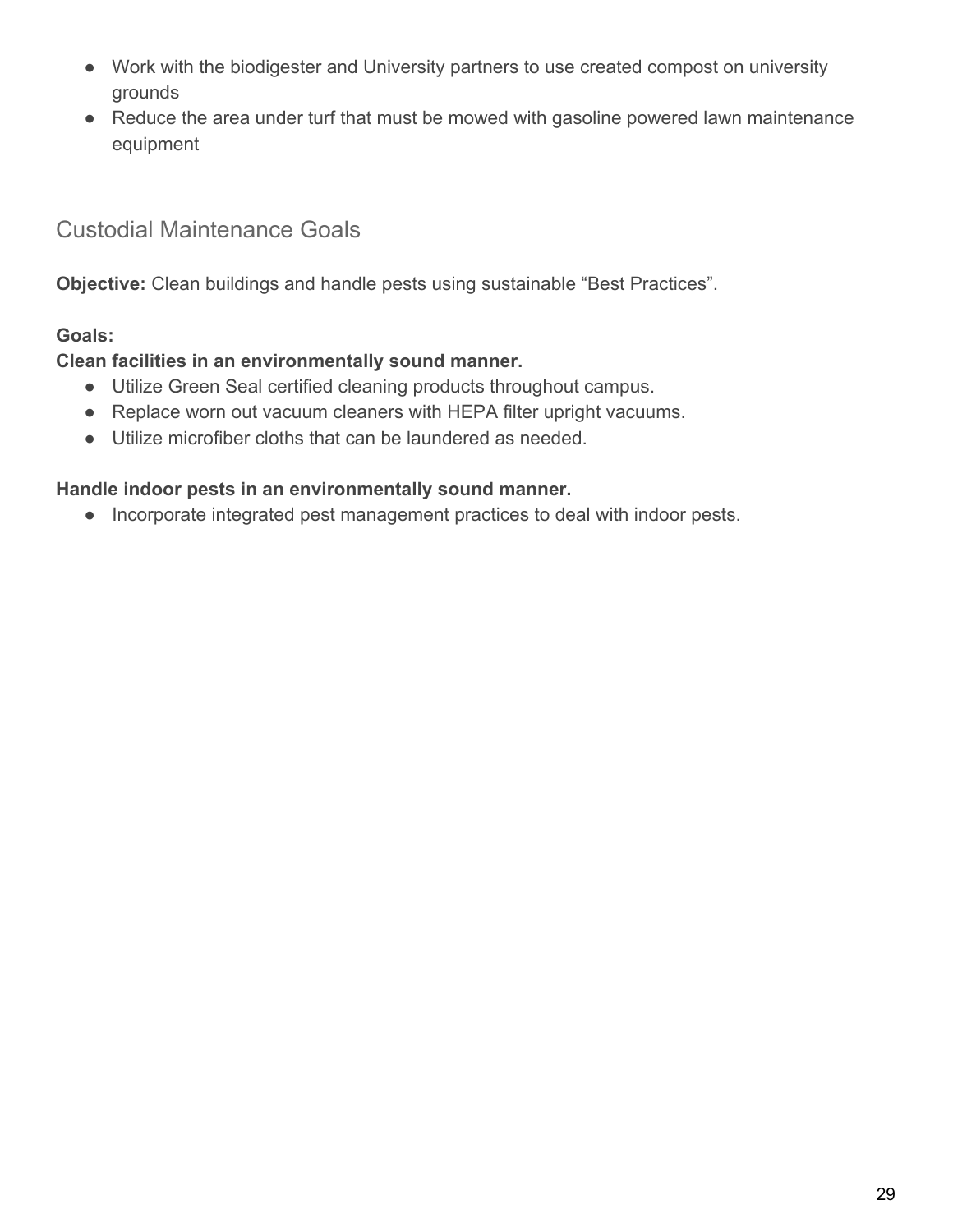# <span id="page-30-0"></span>Human Resources

Human resources, in general, refers to the workforce of a business or establishment. The management of human resources is concerned with talent, demographics, and skill sets necessary to accomplish all of the duties of a given workplace. Human resources on a college campus is a very diverse group indeed, with instructional faculty of varying degrees, administrative staff, as well as staff that oversee daily campus operations. At UW-Oshkosh, the human resources management team works to encourage diversity and inclusiveness among the faculty and staff. An integral part of sustainability is [social justice](http://www.uwosh.edu/sustainability/resources/teaching-resources/understanding-sustainability-1/social-justice), [basic human needs](http://www.uwosh.edu/sustainability/resources/teaching-resources/understanding-sustainability-1/basic-human-needs), and fairness, which are equally important in human resources management. As a campus that is deeply committed to sustainability, all employees should understand the [definition of sustainability](http://www.uwosh.edu/sustainability/resources/teaching-resources/understanding-sustainability-1/defining-sustainability)\* and should make it a part of their job.\*\* UW Oshkosh provides an excellent work environment where employees feel safe and welcome as well as opportunities for individuals to reach their professional goals.

# Since the Previous Plan

The original Campus Sustainability Plan drafted in 2007 did not include Human Resources as a key component. As part of this next edition, Human Resources and Sustainability will be brought together to ensure an understanding of sustainability among UW Oshkosh's faculty and staff. The plan will also address appropriate instances for sustainability language to be incorporated into job descriptions and core competencies. [Sustainability plan citations](http://www.uwosh.edu/srd/index.php/references/keyword/susplan)

# Human Resources Goals

**Objective:** To achieve sustainability understanding in 100% of campus faculty and staff by 2019.

# **Goals:**

- Include sustainability language in appropriate position descriptions for all departments on campus.
	- The Office of Sustainability will draft language to be included into appropriate position descriptions, which will be approved by the HR Director and the head of the department.
- Include sustainability language in Core Competencies so that every employee exhibits an understanding of the campus' definition of sustainability.
	- The Office of Sustainability will draft sustainability language to be included into Core Competencies, which will be approved by the Administration and the HR Director.
- Continue to improve and expand health programs designed to empower its employees to take charge of their personal health and wellness (Well Oshkosh, Healthy Titans, Weight Watchers, etc.)
- Provide UW Oshkosh job applicants and finalists with marketing materials which convey the University's position as a sustainability campus. Use these marketing materials in all recruiting efforts.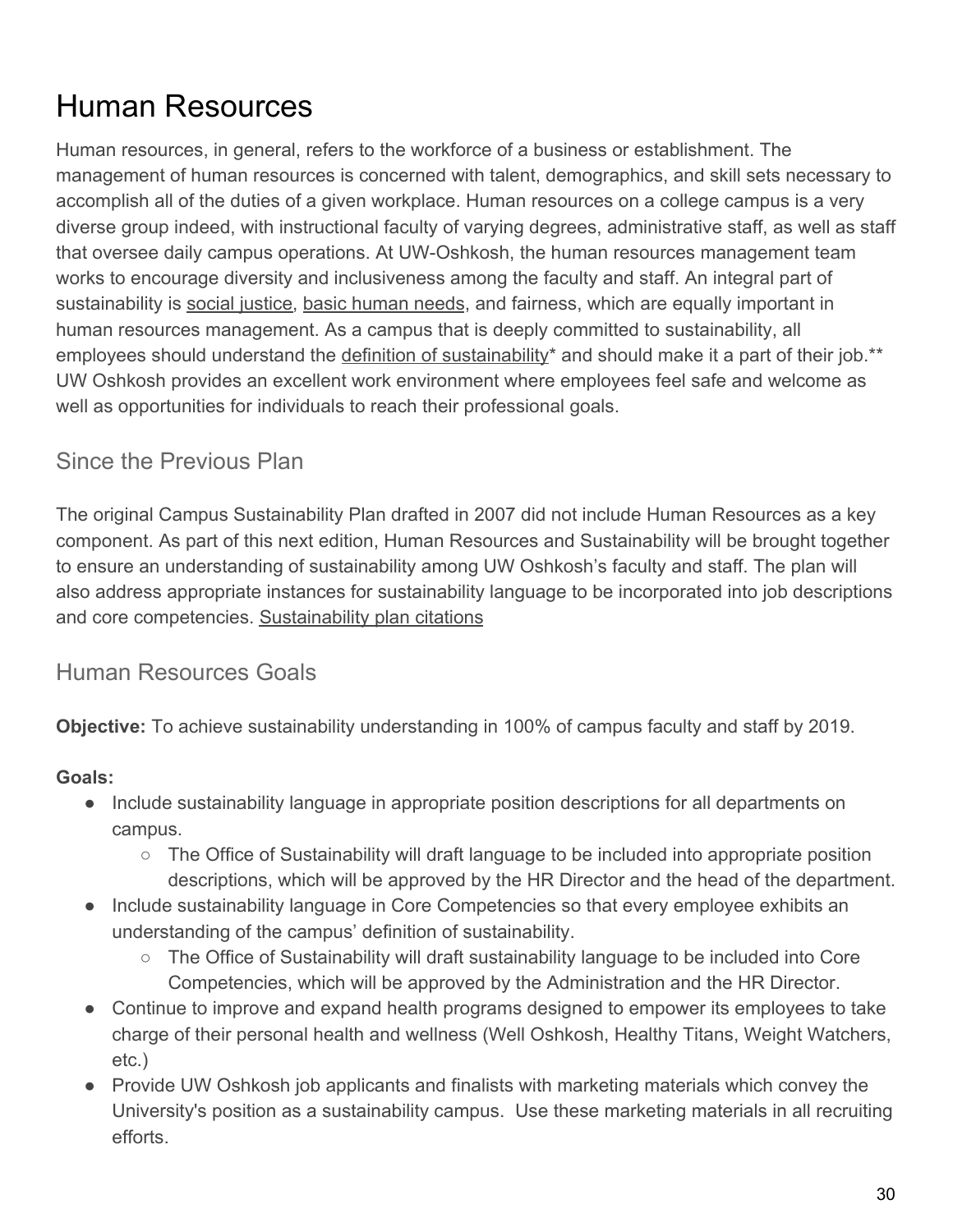● Incorporate sustainability awareness and education in New Employee Orientation and On-boarding practices for new University Staff, Academic Staff, and Faculty.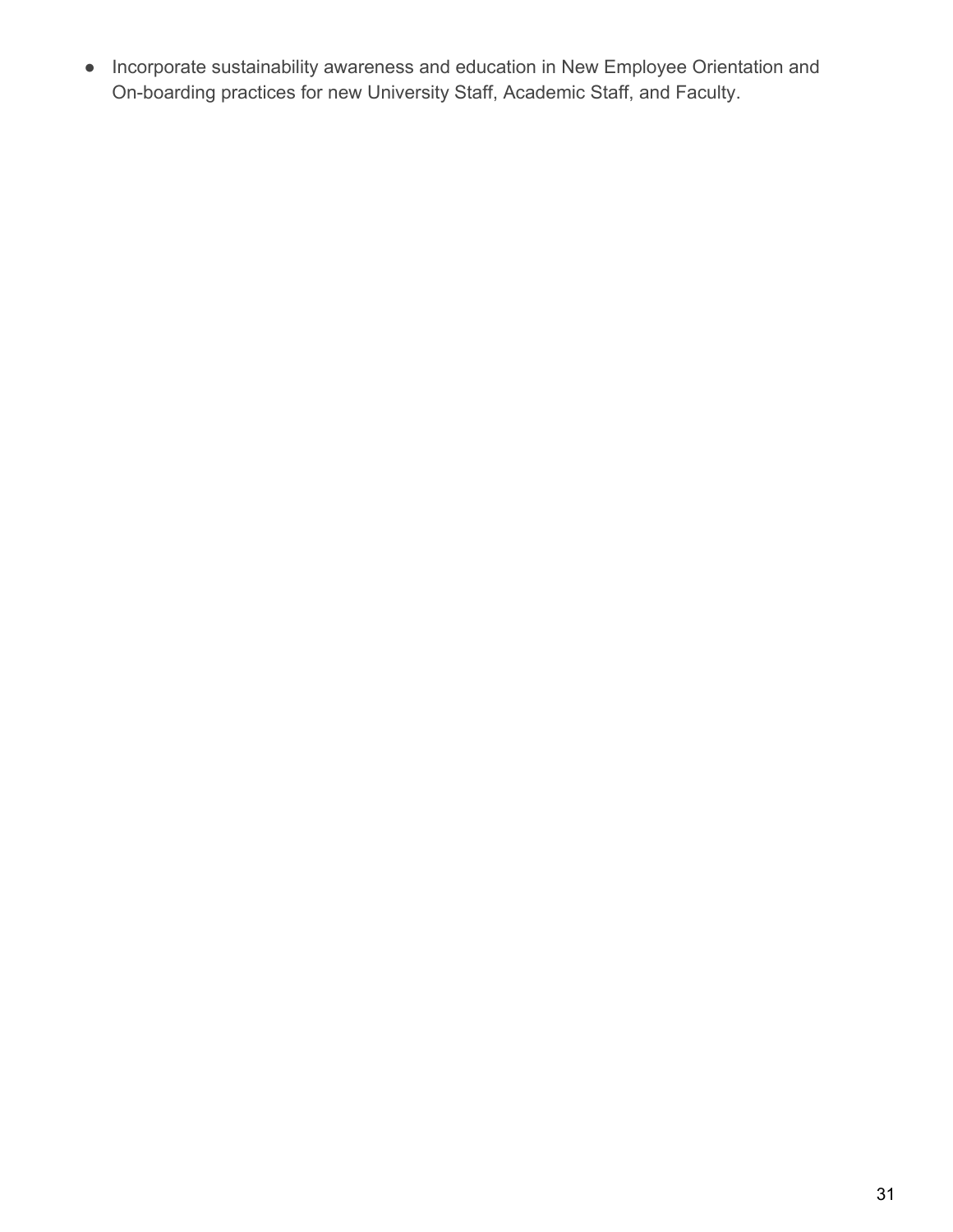# Information and Learning Technology

In an age of ever-changing technology, it is in an institution's best interest to keep pace with technological advancements. These advancements not only allow better, more efficient virtual information storage, but also allow for easier dissemination and sharing of information, something that is critical to education in the 21st century. As a result of these technological advancements come more efficient systems of energy usage, reducing electricity consumption, which is typically powered by the burning of fossil fuels. Information and learning technologies can also be made more efficient through reducing materials consumption in printing\* as well as moving to online learning\*\*. Equally important is the recycling of electronic waste (known as E-waste), which includes numerous household devices such as refrigerators, as well as computers and cell phones. E-waste accounted for 20-50 million metric tons of global municipal waste in 2006 (Robinson 2009).

# Since the Previous Plan

Campus electricity consumption is down 6% since 2005, in part due to upgrades made to information and learning technologies. All campus computer labs are set to energy efficiency settings and all printers are set to print two-sided as default. Initially computer labs were using 100% recycled-content paper, and recently switched to 30% recycled content-paper because of high-volume usage and printer maintenance issues. Online course offerings have increased, potentially reducing students traveling to campus, reducing parking space issues as well as fossil fuel emissions (although this is likely minimal). [Sustainability plan citations](http://www.uwosh.edu/srd/index.php/references/keyword/susplan)

# Information and Learning Technology Goals

**Objective:** Maximize use of learning technologies powered by renewable energy sources and reduce consumption of electricity.

# **Goals:**

# **Reducing energy consumption**

- Retrofit all campus servers to the most efficient system possible with a similarly efficient setup and ventilation system to reduce heating and cooling costs of the server rooms.
- Ensure practical energy-saving settings are in place for typical cases in labs.
- Purchase energy efficient equipment.
	- $\circ$  Continue to seek out the most energy efficient options when purchasing equipment.
- Convert remaining CRT monitors to LCD.
- Make power strips available, especially to residence hall students.
	- This also should entail an educational component about the importance of reducing energy consumption and how students can make easy changes in places like dorm rooms.

# **Printing**

● Set a lower limit on student printing to discourage waste and to reduce spending.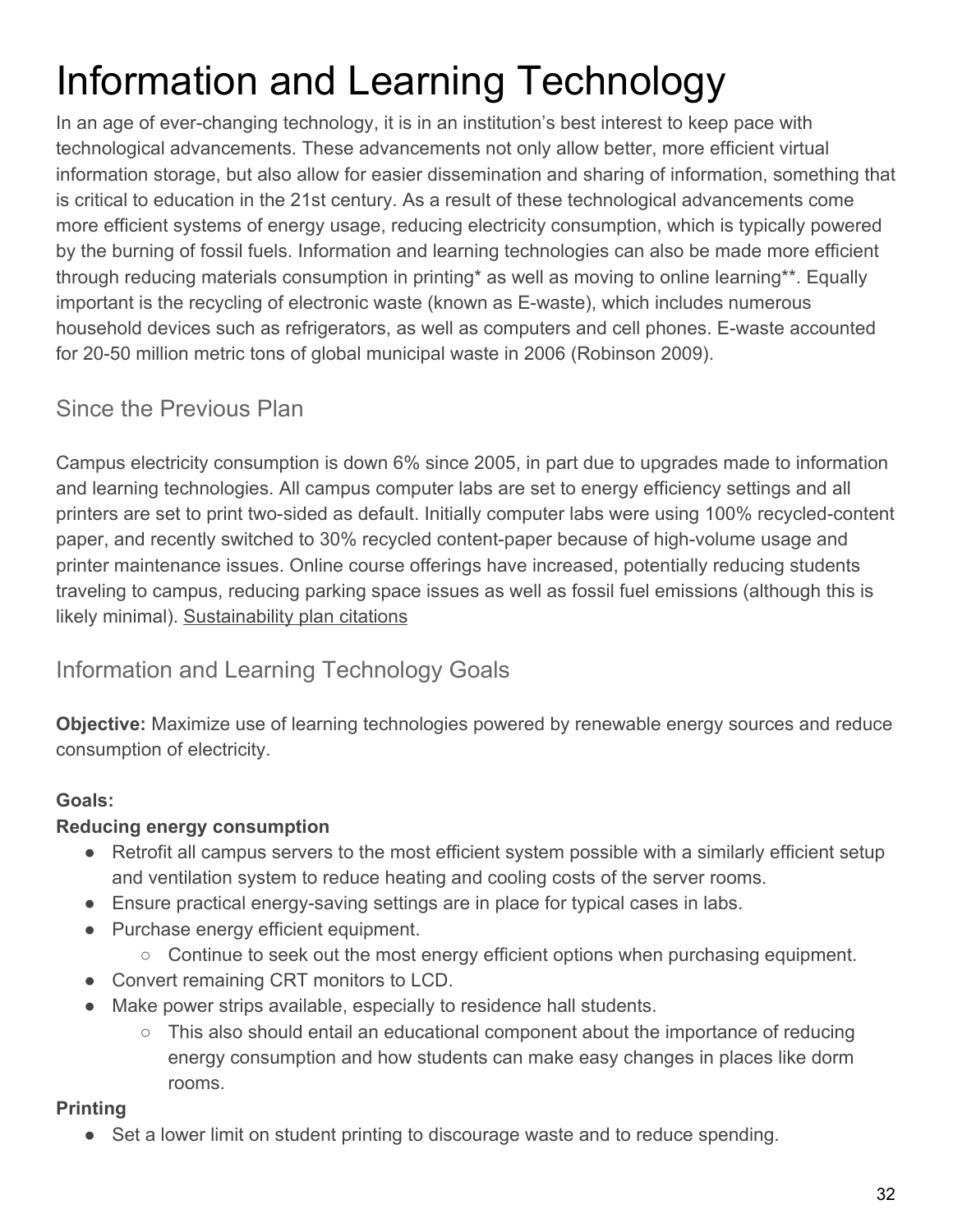● Re-investigate 100% recycled-content paper use for campus printers, and begin using where applicable.

### **Hybrid classes/online learning**

- Investigate classes that can be converted to hybrid or completely online.
	- This allows for the reduction in the number of students traveling to campus, reducing carbon emissions.

#### **Recycling**

- Expand partnerships to properly recycle e-waste, such as the Apple recycling program.
- Develop better systems for campus community members to have their e-waste recycled
	- Develop an online form
- Hold an annual e-waste recycling day
	- This project should include cooperation from Academic Computing, Facilities, the Office of Sustainability, and students.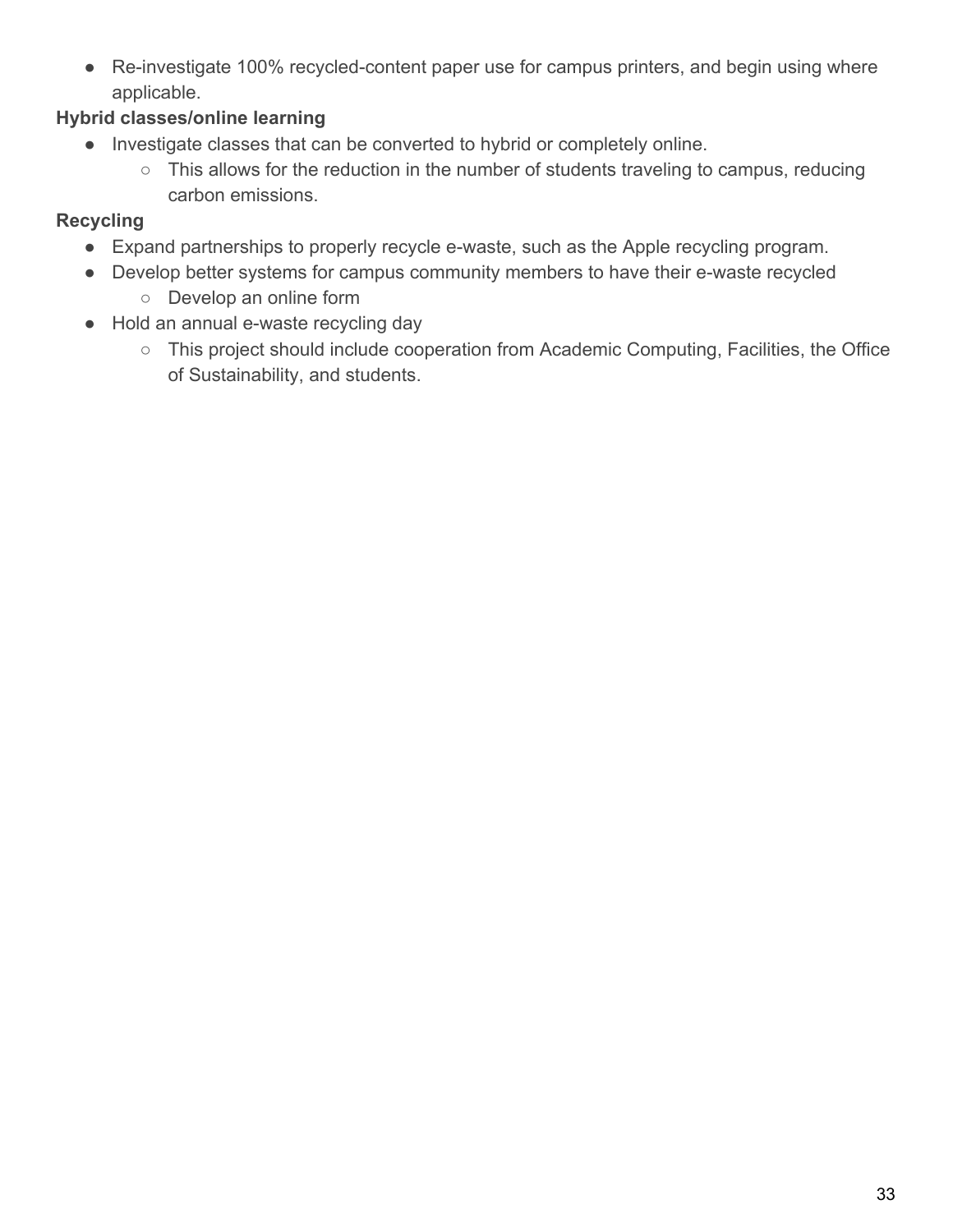# <span id="page-34-0"></span>Purchasing

The purchase or exchange of goods between two parties has been historically based upon price and quality, where both parties receive maximal benefit. Such exchanges in the past decade however, have changed due to stresses on the planet because of resource extraction, environmental degradation, and political purchasing power resulting in an unfair distribution of environmental costs (i.e. pollution), typically incurred by disenfranchised groups across the globe without the ability to "pay" for relief from such costs (Boyce 2007).

Today, purchasing goods typically involves some level of recycled materials as well as a concern for the labor used to create the goods or provide the services. In a sustainable situation, goods created are made from recycled and renewable resources using renewable energy, if applicable. The people who make these good should be working in a safe, pollution-free environment and should be paid a fair wage. The materials going into sustainably produced goods typically are:

- High content from post-consumer recycled materials
- Low embodied energy (energy consumed to extract, manufacture, distribute and dispose)
- Recyclable
- Non-toxic
- Energy efficient
- Durable and/or repairable
- Produced in an environmentally- and socially-sustainable manner

From the demand side, life-cycle analysis should be considered, to choose products that are environmentally preferable based on predetermined criteria (Curran 2001). Developing a thorough list of guidelines for environmentally preferable purchasing is key to an institution's success. Numerous colleges and universities have developed their own criteria for environmentally preferable purchasing based on individual state standards or using a software program that encompasses several predetermined criteria based on national standards<sup>3</sup>.

Equally important is consideration of embodied energy, or the total direct and indirect energy required to produce goods or services (Costanza 1980). Embodied energy assumes that primary economic factors such as land, labor, and capital are not independent of one another; these are typically thought of as independent factors by traditional methods of valuation. Through input-output analysis, a truer measure of economic value can be determined for individual goods or services, which incorporates the energy required to produce such goods or services (the input) and the energy derived or produced from the product or service (the output). For example, in the American food system, 10 calories are put into the agro-ecosystem to produce one calorie of food. Rather, the amount of energy put into producing and transporting food to individuals is significantly higher than the actual energy an individual derives from the food. So, if one were to compare apples to apples, an apple produced in Wisconsin and eaten by a Wisconsinite has much lower embodied energy, and

<sup>&</sup>lt;sup>3</sup> Such as BEES (Building for Environmental and Economic Sustainability), which provides in-depth criteria for green building materials.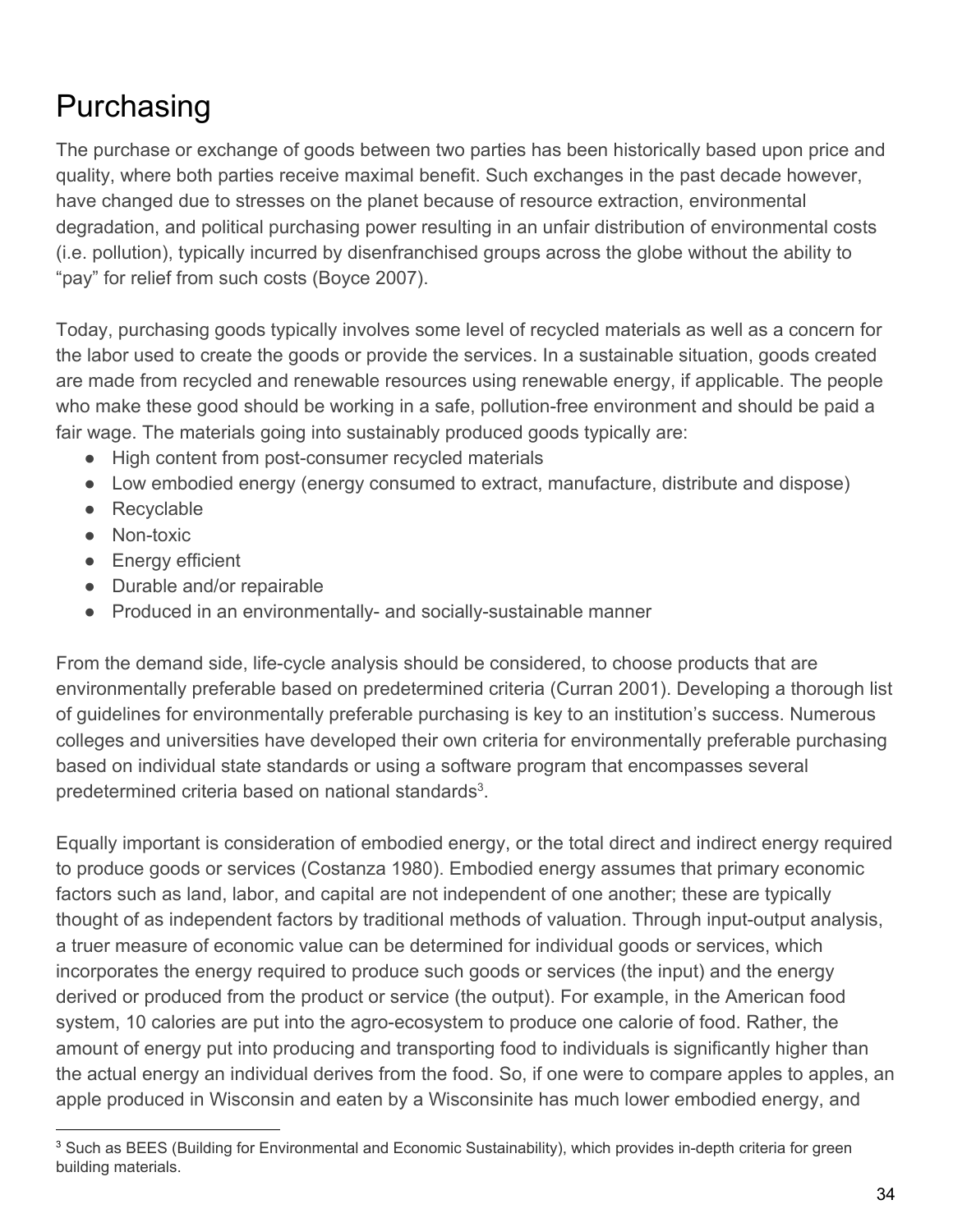thus a lower carbon footprint, than an apple that is produced in Washington and eaten by the same Wisconsinite. It is in the best interest of an institution to incorporate all of these criteria when making truly sustainable purchasing decisions.

# History as of 2007

At the present time, the campus purchasing process is quite de-centralized, with departments and individuals making independent purchasing decisions. Although there are proscriptive state purchasing guidelines, including directions on which vendors are to be utilized for specific products, there is no major emphasis on sustainable purchasing.

The following items are currently purchased with recycled content in accordance with the state contract guidelines:

- Toilet Paper
- Copier paper
- Computer Monitors
- Photo Copiers

Over the past several years, incandescent lights have been replaced with compact fluorescents fixtures in many of the Residence Halls.

Custodial Services began purchasing environmentally safer cleaning chemicals in 2006.

Food vendors, campus retail stores, and Dining Services have made some sustainable products (e.g., [fair trade](http://www.uwosh.edu/fairtrade/), organic, local, cruelty-free, etc.) available for sale and special events.

# Since the Previous Plan

While green and socially just products have been made available to the campus community in convenient locations (The University Bookstore and the Corner Convenience Store), the direct purchasing policies upholding these sustainable purchases has not been overtly addressed. The purchasing of paper made from 100% recycled material illustrates the problem of not having a clear purchasing policy. It was announced in UW Oshkosh Today in 2011 that the campus was buying paper made with 100% recycled content. That purchasing procedure continued for a 1.5 years, but a decision was eventually made to return to the 30% recycled content in high volume labs with little or no explanation.

The campus has committed itself to being a Fair Trade university (the first in the nation); still a formal purchasing plan that targets sustainability goals has not been developed. Numerous individuals from across campus departments purchase a myriad of items, but there is not a single document that directs their purchasing goals to sustainable options. This is also not monitored by the campus' purchasing officials.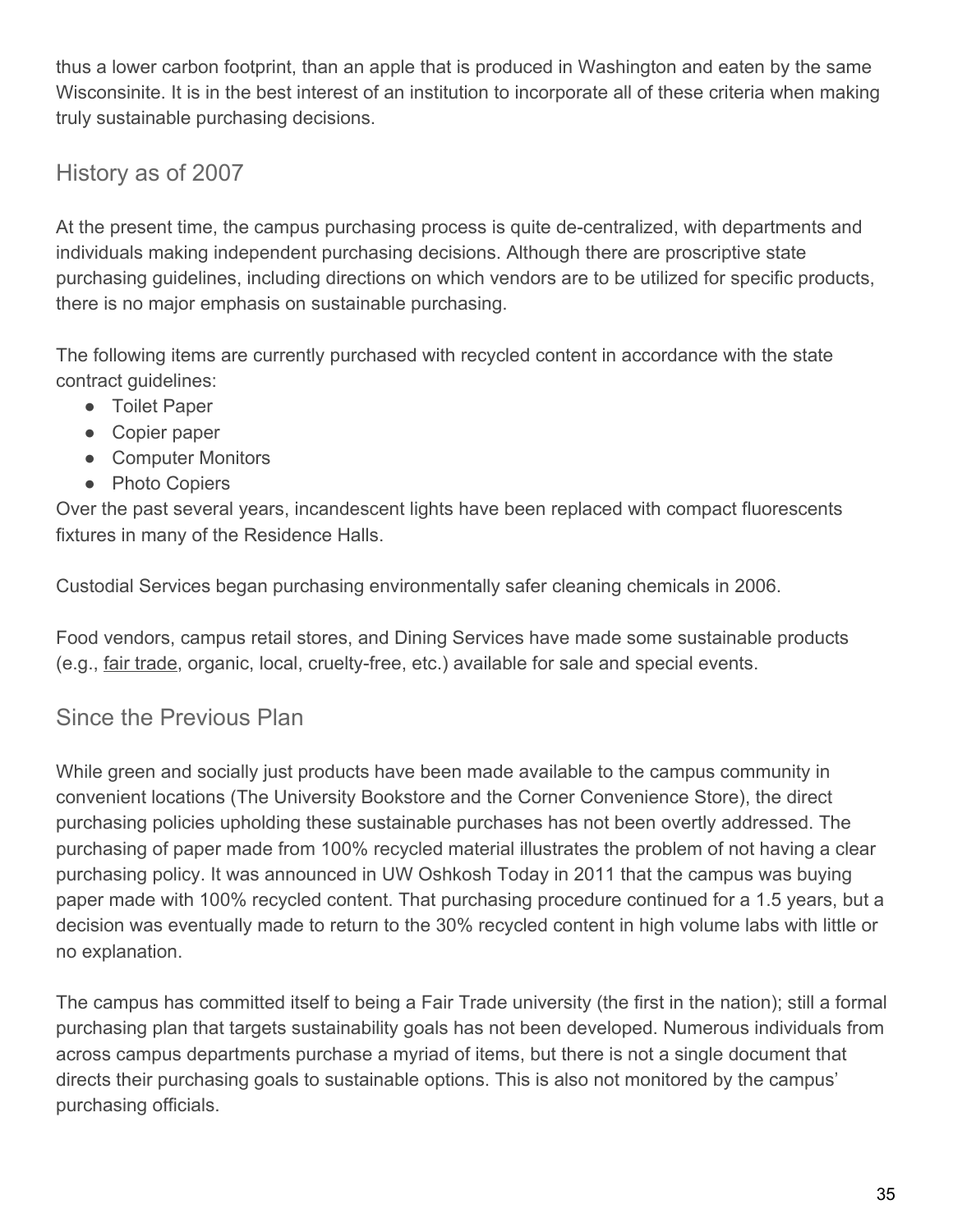Although the campus is somewhat restricted in its purchasing behaviors by State and UW System guidelines, the campus will have to increasingly consider embodied energy and life cycle analysis in campus purchasing decisions.

A formal UW Oshkosh Purchasing Plan steered by a purchasing work group would better serve the campus' mission of upholding sustainability through purchasing. [Sustainability plan citations](http://www.uwosh.edu/srd/index.php/references/keyword/susplan)

# Purchasing Goals

**Objective:** To increase the number of sustainable purchasing policies for more than 50% of campus spending by 2019.

# **Goals:**

- Create and manage a Shop@UW folder for UW Oshkosh Preferable Supplies to promote and make it easier to purchase supplies that are energy star-rated, recycled-content, etc.
- Ensure proper training of individuals about the suggested "green" list of products
- Purchase recycled content paper with a preference of 100% recycled-content.
- When applicable, life cycle analysis will be included into new contracts in anticipation of ACUPCC requirements.
- When applicable, new contracts will include language about the provider using smart-size packaging that will help reduce packaging waste along with using recyclable packaging.
- When possible, track sustainable purchases and report this to the Sustainability office as well as to campus community annually. (This includes Fair Trade).
- Ensure that clothing, etc. is Worker's Rights Consortium approved. This applies to contracts for goods providers for campus retail (University Bookstore).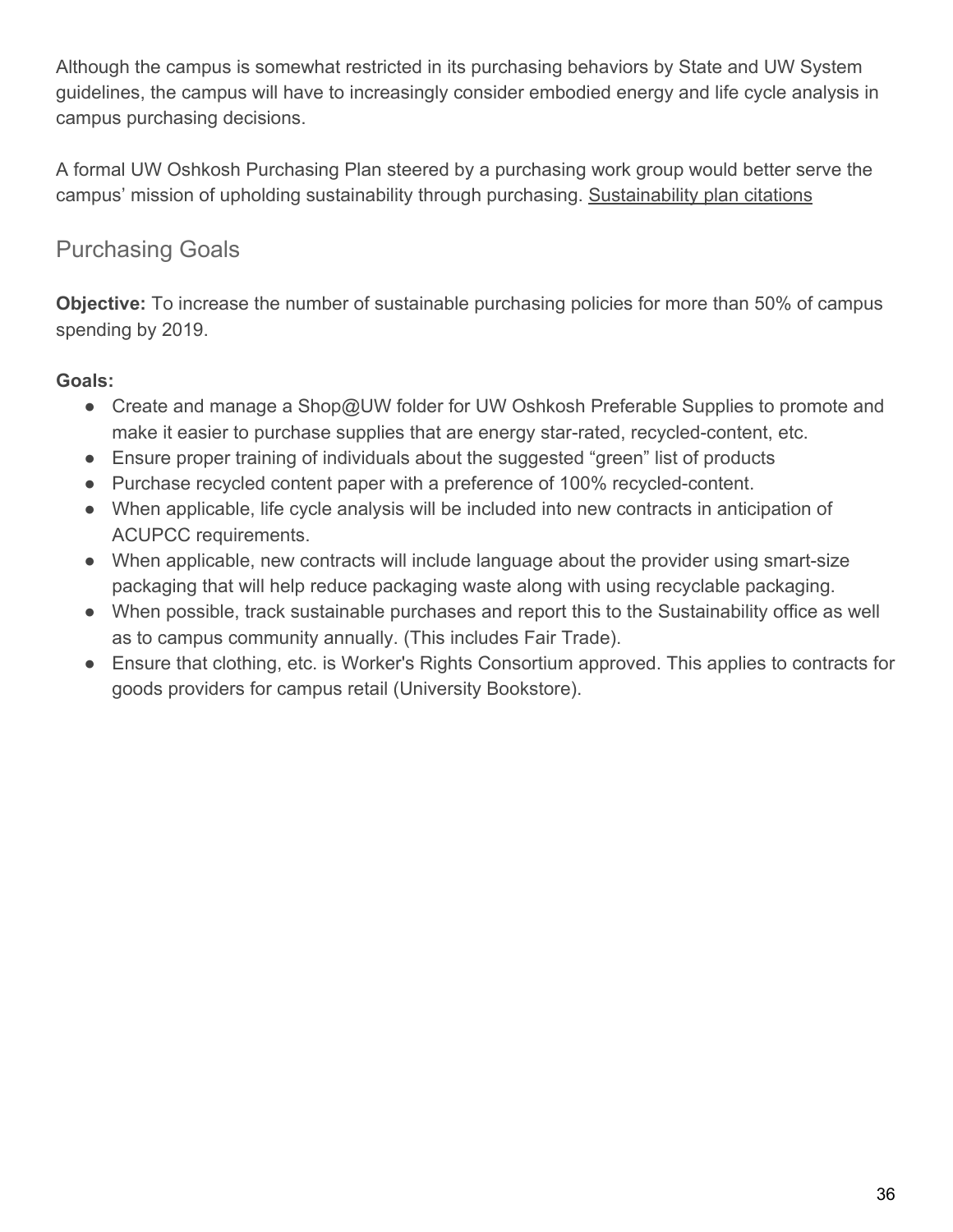# <span id="page-37-0"></span>**Transportation**

Transportation systems vary from place to place, but the issues associated with these systems across the globe are very similar. Fuel efficiency, safety, and carbon emissions are just some of the factors that should be considered when developing new transportation systems or enacting plans. Issues associated with transportation systems are also of concern among colleges and universities. The campus population needs to be able to travel to and from, as well as throughout campus, safely. Many campuses are seeing major shifts in their "average" student. A current "average" student works long hours, sometimes full-time, and may live off campus. With the exception of major metropolitan universities, this student likely uses a vehicle to get to and from campus, because of an ever-changing, fast-paced and full schedule. Students working long hours to pay for tuition may feel the struggle between keeping up in class and making ends meet. Such problems linked with transportation can affect retention, graduation rates, not to mention student success in general. Until campuses see a major shift in transportation policy from that which is dominated by motorized vehicles to policies that are bicyclist and pedestrian friendly (in conjunction with increased cost of fossil fuels), change is unlikely (Akar and Clifton 2009).

Sustainable transportation planning and research is limited in the [peer-reviewed literature](http://www.uwosh.edu/srd/index.php/references/keyword/JRNLS), but should be conducted on college campuses, which serve as a microcosm for society and could help change public policy and attitudes towards sustainable transportation (Balsas 2003). Campuses with a serious commitment to environmental stewardship may grapple with a large commuter population as a major problem, in terms of extensive parking needs as well as associated carbon emissions. It is in the best interest of campuses such as these to assess and balance the needs of a diverse campus population and an efficient transportation system.

Since the Previous Plan

After the original plan was adopted, some great initiatives related to transportation have been put in place. UW-Oshkosh pioneered the Zimride program for the UW System, allowing students a better avenue to find carpooling opportunities. The campus also maintained strong connections with the Oshkosh Transit System, and bus ridership was up over 100,000 rides during the 2011-12 academic year. In addition, a major pedestrian mall as well as other pedestrian-friendly crossings and bike lanes were constructed to provide safer routes for students, faculty and staff to get to and around campus. [Sustainability plan citations](http://www.uwosh.edu/srd/index.php/references/keyword/susplan)

# Transportation Goals

**Objective:** To reduce fossil fuel emissions and the campus carbon footprint associated with transportation.

#### **Goals:**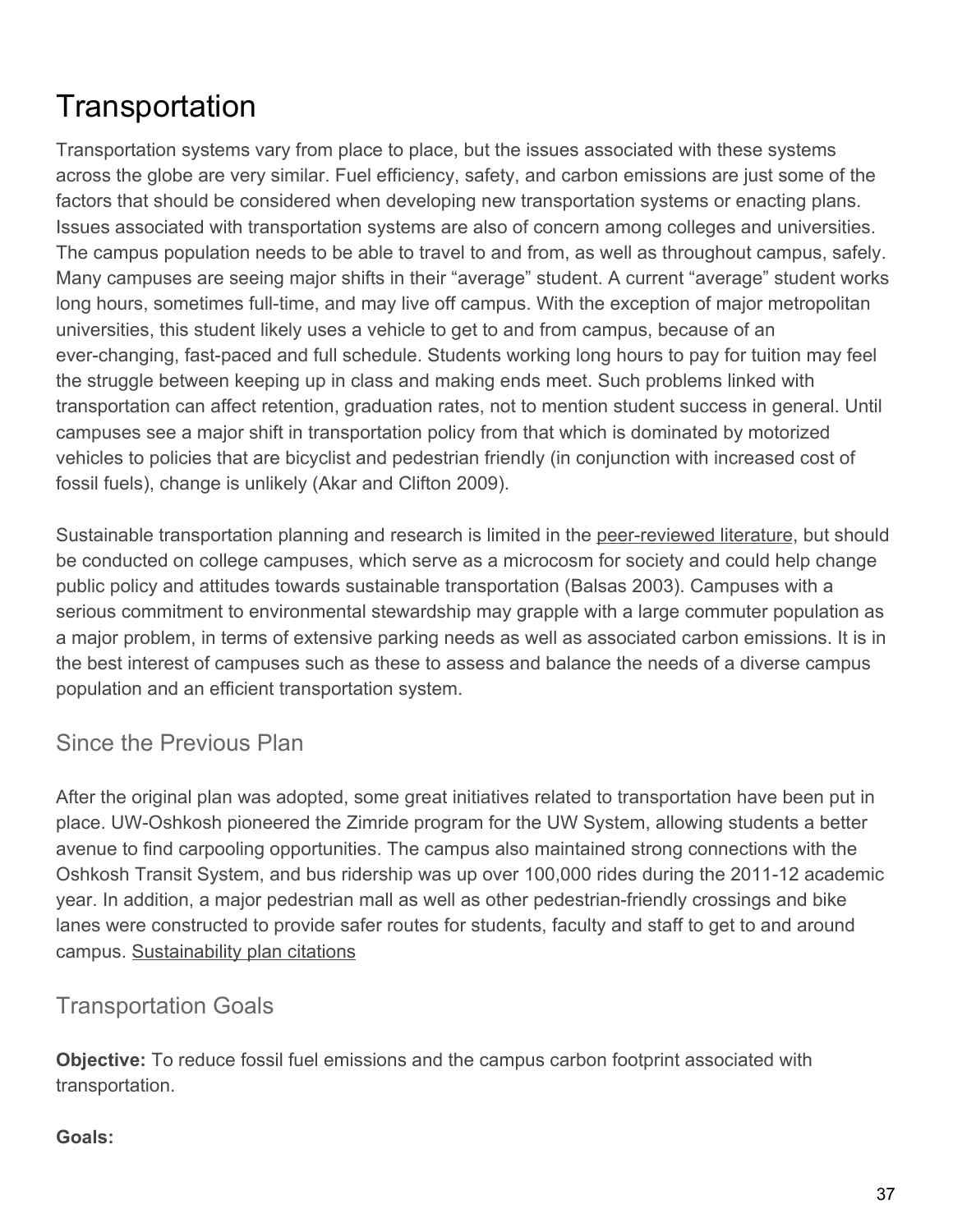# **Transportation**

- Create a comprehensive Campus Transportation Plan to balance the needs of all commuters to campus. (2008 plan)
	- $\circ$  The Plan will be drafted by the Transportation Committee, which will encompass all aspects of Transportation and Parking.
	- The Plan will include regular studies about the ever-changing transportation-related issues on campus such as parking spaces, fuel efficiency, biking infrastructure, etc.
	- $\circ$  The Plan will implement programs that will reduce the carbon footprint of campus related to transportation.
	- The Committee will provide annual reports on progress made on projects and studies over the course of the year.
- Establish incentives for resident students to opt out of bringing a car to campus. (2008 plan)
- Establish a rent-a-car program for resident students.
- Increase awareness and education about means of alternative transportation such as OTI, Zimride, and vanpooling from Appleton/Neenah.
- Provide an online calculator for the true cost of car ownership in an effort to reduce students with cars on campus (resident students in particular). (Partnership with Admissions/Student Affairs/Res Life).
- Reassess moped parking guidelines and usage on campus for safety reasons.
- Establish progressive goals for transforming campus fleet vehicles to fuel-efficient vehicles (hybrids, electric, biofuel, etc.). (2008 plan)
- Participate in a carbon offset program for all campus-related air travel (especially related to Study Abroad and OIE).

# **Alternative Transportation**

- Increase the number and quality of bike facilities on campus to encourage students, faculty, and staff to bike to campus. These facilities should address factors such as different kinds of bikes and bike locks, inclement weather, and concentrated areas of use on campus.
- Create incentives for students, faculty, and staff that bike to campus.
	- Tire inflation station/sell parts in the book store
	- Bike company associated with campus for biking needs. Monthly/weekly visits to campus for maintenance.
	- Establish regular events related to biking and alternative transportation to engender a campus biking culture.
	- $\circ$  Partner with the City of Oshkosh to help connect the city and campus and create a biking culture as a means of outreach and education.

# **Parking policies**

- Assess and re-line parking lots when applicable to ensure maximum parking space is achieved. This should be done initially but should not be maintained, as the campus will strive to move away from encouraging individuals from commuting to campus by vehicle.
- Establish carpool spaces in each parking lot. The number of spaces allotted will be lot-dependant, but each lot should have at least one.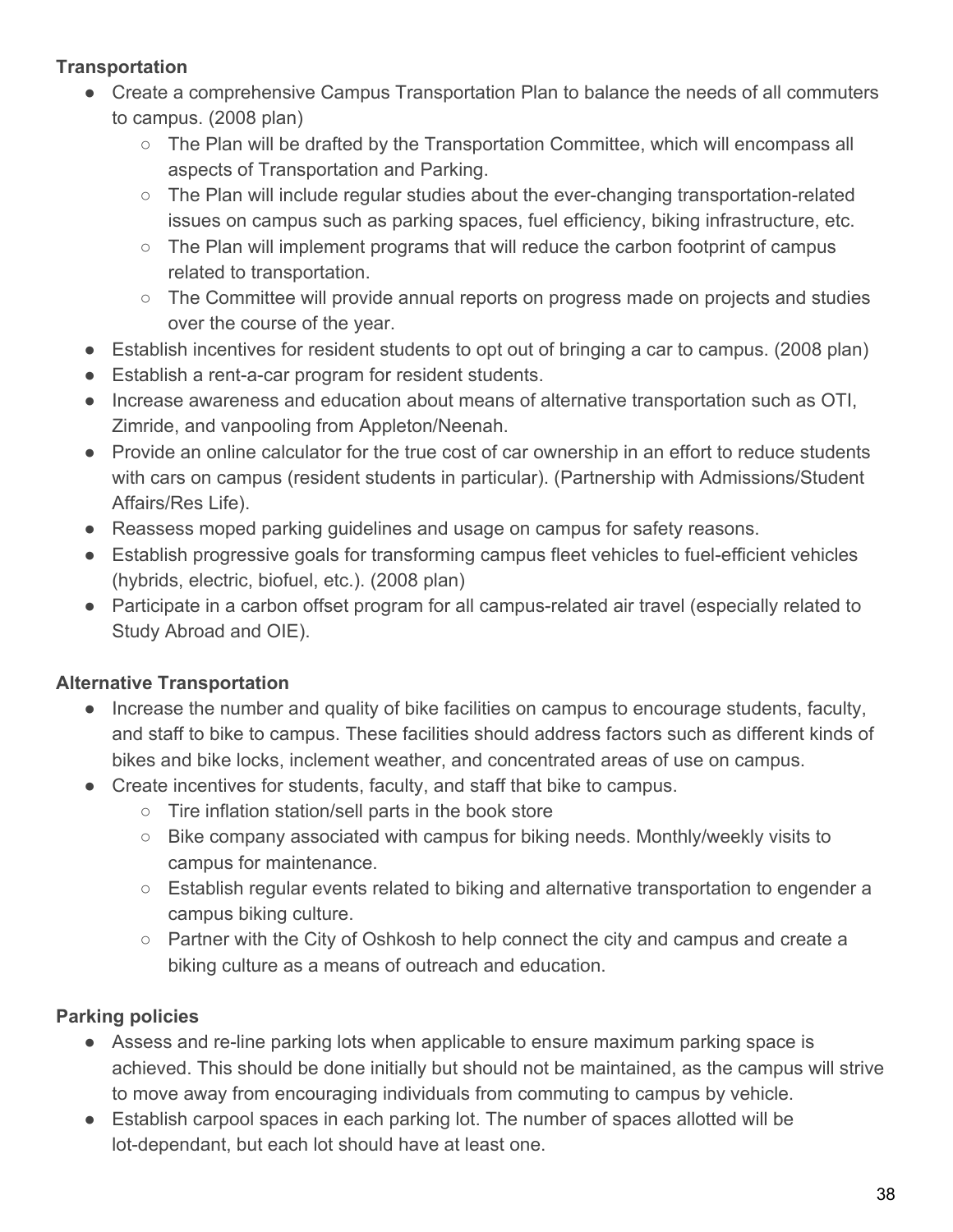- Electric vehicle, hybrid vehicle, etc. preferred parking spaces closer to buildings. These should be designated per parking lot based on the size of the lot, with larger lots having more of these kinds of spaces, and each lot should have at least one.
- Offer different options of parking permits (students that only visit campus on selected days can still pay for the sem/yr but can only park M/W/F or T/Th at a discounted rate).
- Establish an easy online program for visitors and community members coming to campus to find parking space. This should include being able to print a parking permit before coming on campus as well as regularly providing ample parking space for visitors and community members.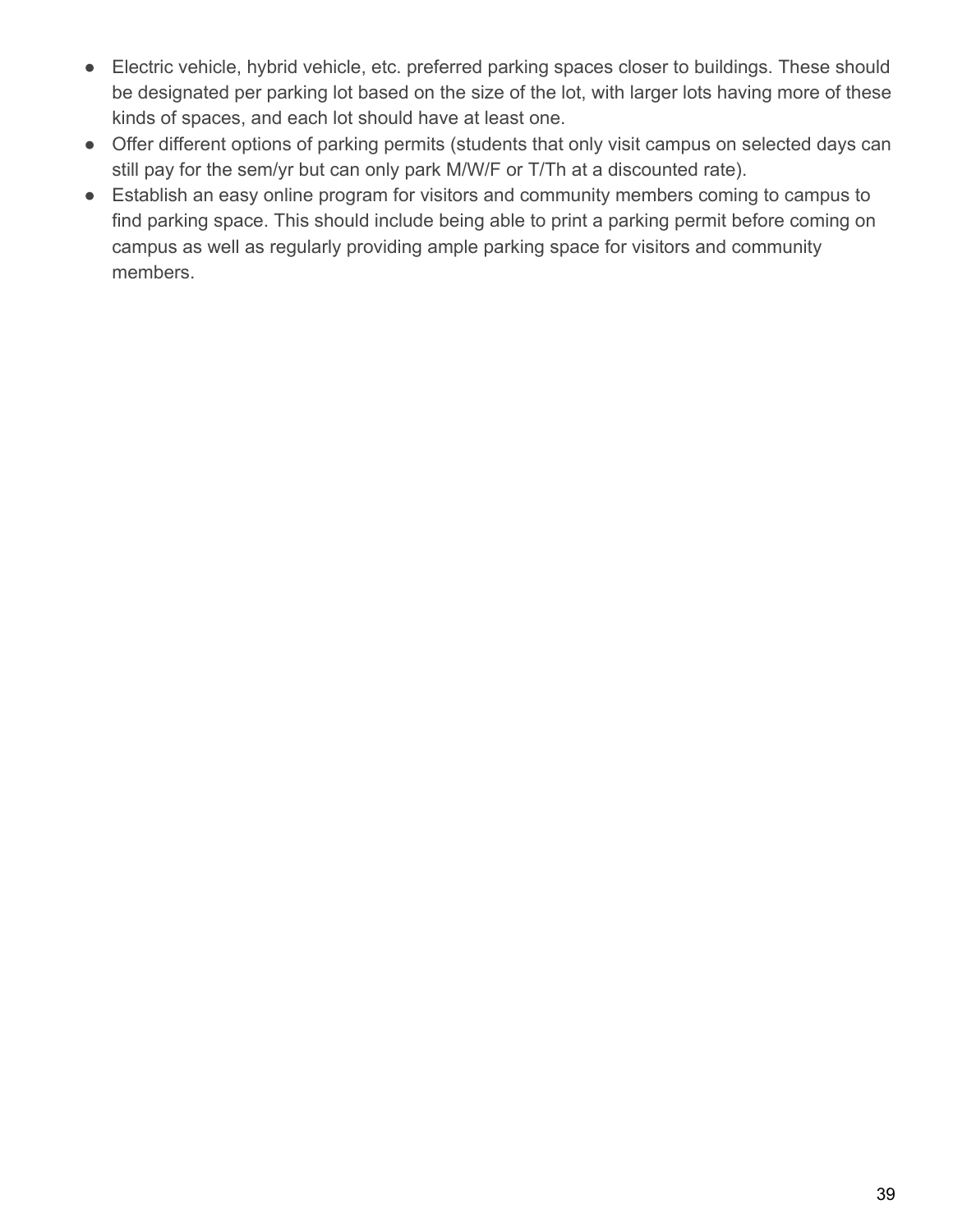# <span id="page-40-0"></span>Waste Management

Reduce, Re-use, Recycle is a common phrase, especially well-known by those who are extremely environmentally conscious. In this context, reduce means to use fewer materials, resulting in less waste. Re-use means using something that is seemingly at the end of its life for another purpose. Recycle refers to putting materials into a system that creates other materials born out of what was recycled. Reducing, re-using, and recycling materials helps the environment because less material is being thrown "away", which means that landfills should get smaller over time and materials are diverted for better use. This kind of superior system is called a cradle-to-cradle system, rather than a cradle-to-grave system.

These ideas may stem from a priori knowledge or are intrinsic to some individuals. However, a majority of the human population does not overtly consider their waste stream in day-to-day life. Many human beings throw things "away", without every considering where "away" is. "Away" is place that can be nearby, like a local county landfill. "Away" can also be the ocean, or the shores of a country on the other side of the world, or a field somewhere, where the "garbage" piles stand as high as houses. Often, there are people living in or near "away". For these people, away is home, and they have to deal with the end-of-life "waste" that crowds their community. The social aspect of waste is tantamount to the environmental havoc that "garbage" wreaks on the natural world, sullying rivers and killing wildlife. Anthropogenic pollution, specifically litter and "garbage" that has not been properly dealt with, but rather has been left on the roadside, or in a park, or tossed out of a moving car, serves as a statement for how much respect humanity has for the health of the environment. The University of Wisconsin – Oshkosh has taken serious steps in sustainability and analyzed its waste stream to help combat the issues faced by solid waste management. The university is home to the first dry fermentation anaerobic digestion facility, "the biodigester" – which turns organic waste into energy. When the facility is operating at maximum capacity, it provides an equivalent of 10% of the university's electricity.

The facility consumes waste from dining halls and campus grounds, waste that would otherwise be bound for the landfill and creates energy. Through projects such as the biodigester, the university has shown its commitment to improving solid waste management and landfill diversion. A continuation of similar projects will help bring the university to the forefront of the sustainability movement across campuses and will assist the university down the path towards carbon neutrality.

# Since the Previous Plan

UW-Oshkosh certainly has a long history of recycling from e-waste to paper. Still, the campus has not met its goal of reducing solid waste production by 30% before 2012 from levels in 2000. The campus has made efforts to promote recycling throughout campus and at major events, as well as through campus competitions (Recyclemania). Other targets met include composting campus garden waste as well as identifying drop-off and recycling sites for hazardous materials and chemicals. However, the development of a Solid Waste Management Plan and the creation of a committee to construct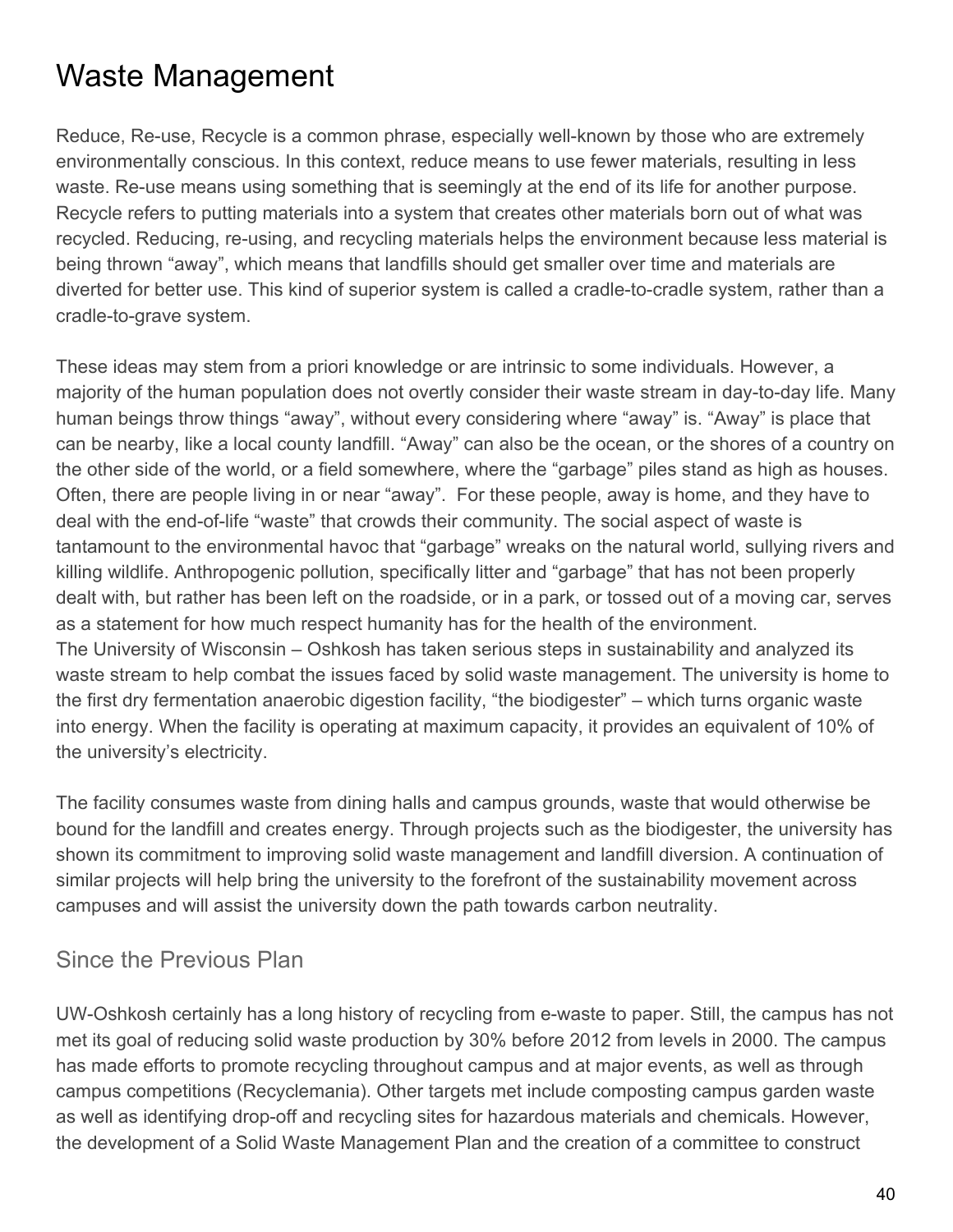and oversee this plan has not been accomplished. General awareness on campus about recycling, and proper disposal or recycling of materials has not been relayed to the campus community to keep them educated about issues related to solid waste.

# Waste Management Goals

**Objective:** Reduce production of municipal solid waste by 10% from 2012 levels by the end of 2017.

# **Goals:**

**Reduce municipal solid waste by educating the campus community in a way that encourages behavior change.**

- Prioritize becoming a zero organic waste campus by 2017.
- Divert at least 75% of plastic wrap from Central Stores (shipping and receiving). Purchase a baler, if deemed necessary.
- Continue participation in Recyclemania waste competition. Provide resources necessary to increase promotion of this event.
- Provide ongoing education of the campus regarding the campus biodigester facility. Encourage the segregation of organic waste for use in the biodigester.
- Host educational movies on campus regarding waste such as "Plastic Planet".
- Utilize students to conduct waste stream audits. Publicize results.
- Encourage faculty and staff to select only electronic versions of magazines and trade publications.
- Encourage campus departments to produce only electronic versions of annual reports, brochures, or other correspondence.
- Create brochure regarding the surplus equipment program.

# **Increase the diversion of materials from the waste stream.**

- Identify areas that are underserved and add additional recycling containers to campus facilities and grounds.
- Purchase and install organic food waste recycling containers.
- Continue to enhance recycling efforts during move-in and move–out days in campus residence halls.
- Support efforts to procure biodegradable plastics for waste bags and eating utensils to reduce the amount of contamination in the waste stream.
- Encourage faculty and staff to clean out offices. Recycle all discarded paper waste materials.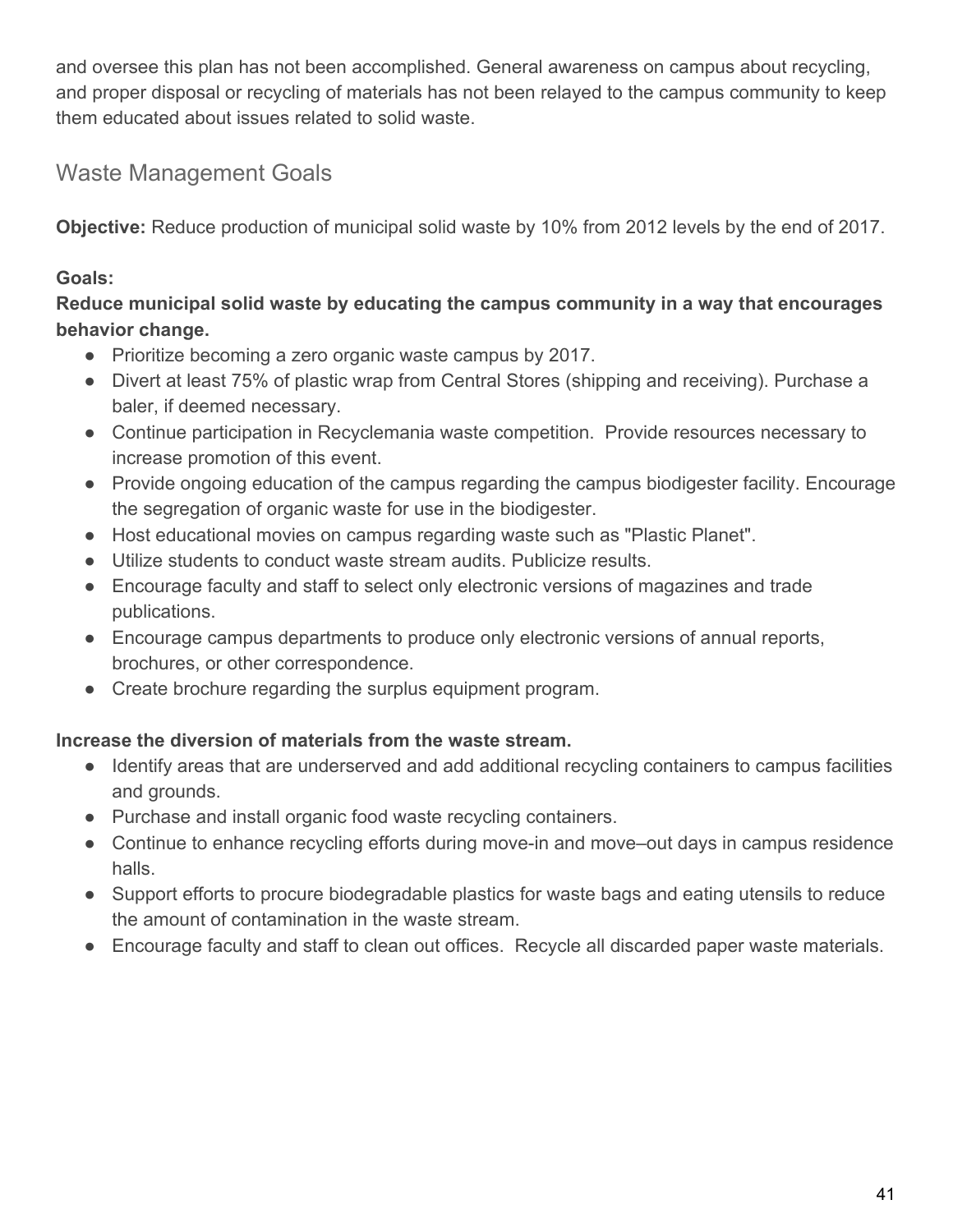# <span id="page-42-0"></span>**Water**

Fresh water has been argued as the most critical resource the planet offers; its availability is plummeting due to increased human consumption. Human activity is also affecting the world's water supply due to increased pollution such as runoff and greenhouse gas emissions, which ultimately affect the world's oceans. Current estimates show that a large portion of the global population is experiencing fresh water stress, ultimately caused by a much smaller portion of the human population. In an ever-changing biosphere, demand outweighs the effects of greenhouse warming on the planet in terms of fresh water shortage and raises serious concerns for the state of available freshwater in the future. (Vorosmarty et al. 2000). The University of Wisconsin – Oshkosh rests on the shores of the Fox River, a major contributor of the Fox Valley waterway, and is in close proximity to Lake Winnebago, the largest inland lake in Wisconsin. It is crucial for the university to uphold strong environmentally sound practices related to fresh water usage and storm water management. In this respect, the university should serve as a shining example, as well as offer guidance and education concerning water management to the greater community.

Water conservation measures: History as of 2007

#### **2000-2001**

- Replaced 1,005 older 4.18 gallon per flush (gpf) toilets with 1.6 gpf toilets.
- Installed low-flow faucet restrictors on sinks throughout the campus.

These efforts resulted in savings of over **11 million** gallons per year.

#### **2004-2005**

Replaced natural grass football field at Titan Stadium with an artificial grass surface that requires no irrigation. This effort resulted in an estimated savings of **0.85 million** gallons per year.

# **2005-2006**

- Retrofitted water-cooled systems at Blackhawk Commons, Scott and Gruenhagen with air cooled equipment
- Replaced 63 older 4.18 gpf toilets with 1.6 gpf toilets
- Installed 5 waterless urinals

These efforts resulted in savings of 6 million gallons per year.

Prior to the enactment of the WPDES permit requirements, the University of Wisconsin Oshkosh had undertaken the following steps related to stormwater management:

- 1. Developed a stormwater management plan (currently in final draft status, awaiting DNR approval).
- 2. Performed routine semi annual cleaning of parking lots.
- 3. Performed routine litter patrols of the campus
- 4. Required the mandatory installation of silt fences around construction sites.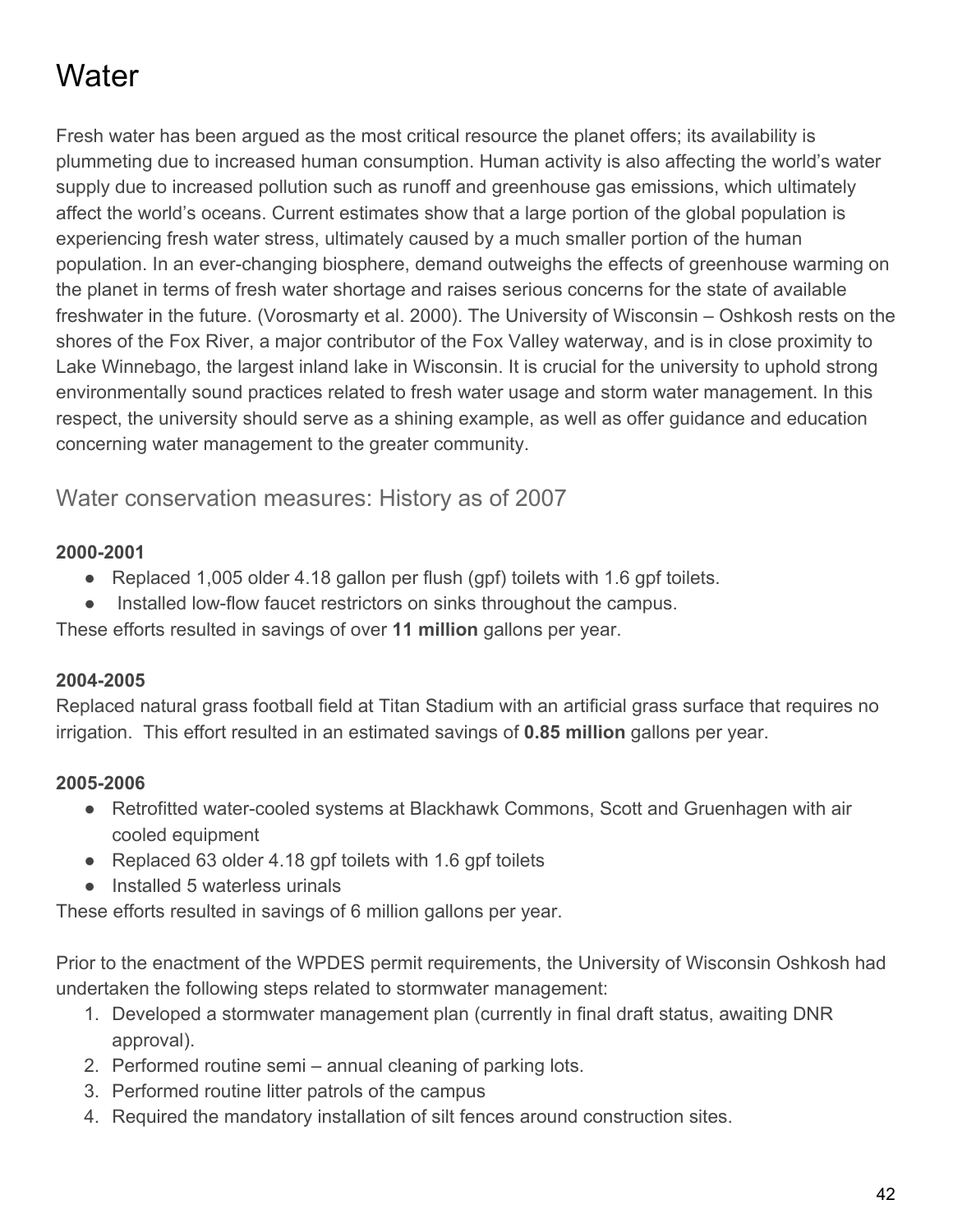# Since the Previous Plan

UW-Oshkosh has made great strides in reducing its fresh water consumption and almost meeting its goal of a 50% reduction by 2012. Compared to the level of consumption in 2000, campus fresh water usage is down by 41%. This has been made possible in part by the installation of low-flow bathroom facilities. The campus has also improved its landscaping and water use to some degree, although direct use of storm water basins or ponds have not been used a landscape watering source. Also, campus water usage data or a formalized report on water waste and usage has not been addressed or reported to the campus community.

The original campus goal of reducing total suspended solids (TSS) in stormwater runoff by 40% before 2013 has been met. This goal was met due to increased partnership with the City of Oshkosh and the implementation of SLAMM modeling to determine runoff levels as well as implementation of DOA/DSF erosion control guidelines and civil engineering and site work design guidelines for construction. Educational signage about "no dumping", a website about storm water runoff, as well as regular presentations during campus events may have also contributed to meeting this goal. Recommendations not met include reducing the amount of ice-melt salts in winter as well as re-routing roof drains away from the storm sewer system into retention ponds. [Sustainability plan](http://www.uwosh.edu/srd/index.php/references/keyword/susplan) [citations](http://www.uwosh.edu/srd/index.php/references/keyword/susplan)

# Major Objectives

**Objectives:** Reduce campus wide fresh water consumption by 20% (per sq. ft.) from 2012 levels by 2019. Divert stormwater for irrigation use and comply with DNR stormwater permit requirements.

#### **Goals:**

#### **Embrace latest water saving technologies.**

- Install the latest version of waterless urinal device in a test location.
- Get feed-back from users regarding odor and cleanliness.
- Pursue additional installations if feedback is positive.
- Continue to install dual flush, low flow toilets as part of the major renovation/new construction process.
- Require at least two LEED water efficiency credits for new construction projects.

#### **Reduce reliance on potable water for irrigation.**

- Install rain barrels at Oviatt House, Pollock House, and the Multicultural Education Center.
- Connect barrels to drip irrigation systems.
- Install underground cistern to capture storm water in appropriate location. Connect to irrigation systems.
- Construct synthetic grass fields for intermural sports activities and thereby eliminate the need for intensive irrigation, fertilization and pesticide application.
- Install grey water capture system at one facility. Divert water to irrigation.
- Install drip irrigation in beds, as appropriate, throughout the campus.